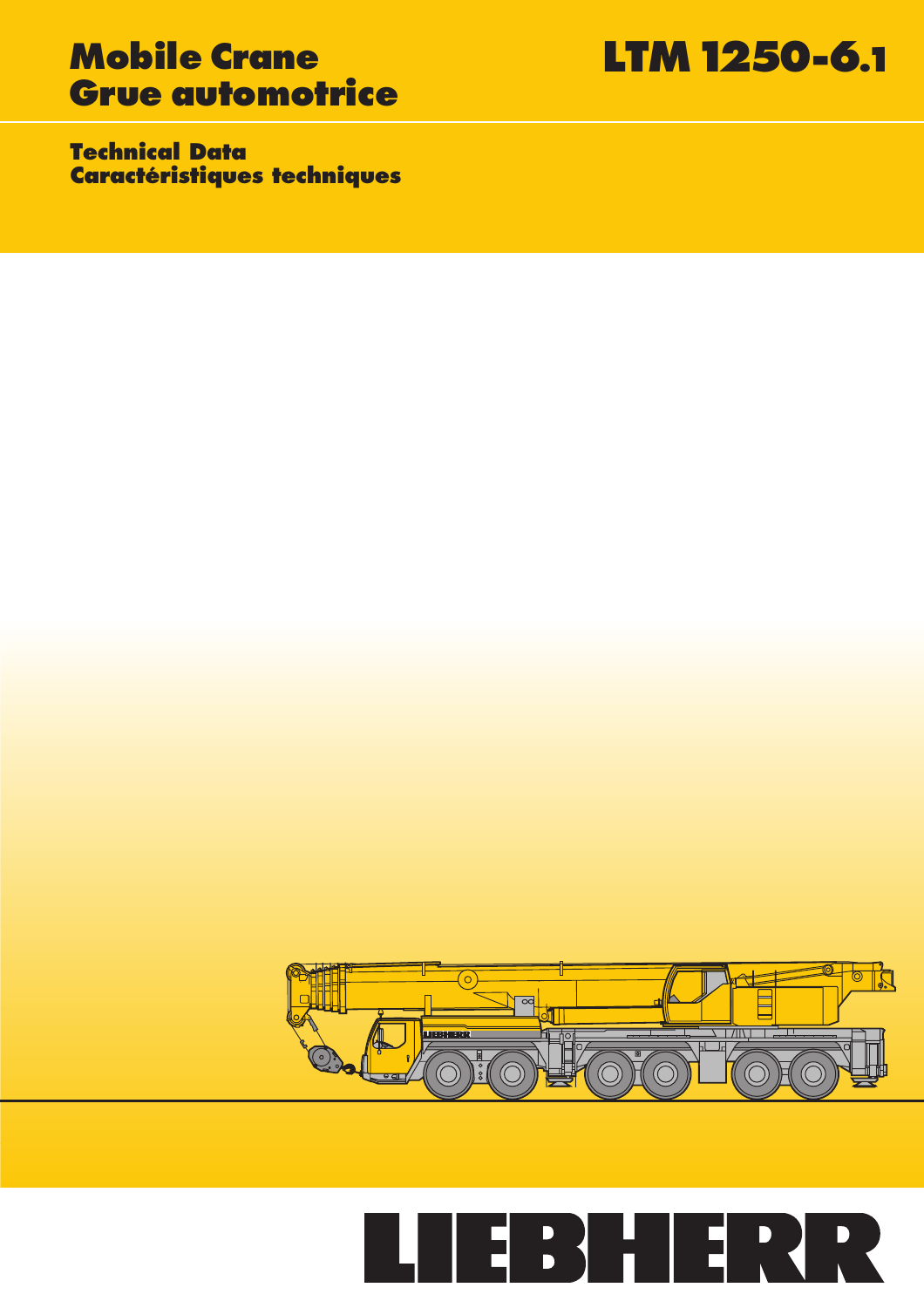### **Lifting capacities on telescopic boom** Forces de levage à la flèche télescopique

|                        | $51 - 236$ ft    |            |            |            | 360°<br>Ē  | 214900 lbs | 85%                                                                                                       |              |            |              |              |              |              |              |              |              |              |                      |
|------------------------|------------------|------------|------------|------------|------------|------------|-----------------------------------------------------------------------------------------------------------|--------------|------------|--------------|--------------|--------------|--------------|--------------|--------------|--------------|--------------|----------------------|
|                        |                  |            |            |            |            |            |                                                                                                           |              |            |              |              |              |              |              |              |              |              |                      |
|                        | 51 <sub>ft</sub> |            | 68 ft      | 85 ft      | 88 ft      |            | 102 ft   119 ft   125 ft   136 ft   153 ft   162 ft   170 ft   187 ft   199 ft   204 ft   221 ft   236 ft |              |            |              |              |              |              |              |              |              |              |                      |
| ft                     | $\star$          |            |            |            |            |            |                                                                                                           |              |            |              |              |              |              |              |              |              |              | $\leftrightarrow$ ft |
| 9                      |                  | 389        |            |            |            |            |                                                                                                           |              |            |              |              |              |              |              |              |              |              | $\boldsymbol{9}$     |
| 10                     | 585              | 388        | 297        |            |            |            |                                                                                                           |              |            |              |              |              |              |              |              |              |              | 10                   |
| 12                     | 370              | 370        | 297        | 258        | 113        |            |                                                                                                           |              |            |              |              |              |              |              |              |              |              | 12                   |
| 14                     | 331              | 331        | 297        | 258        | 113        |            |                                                                                                           |              |            |              |              |              |              |              |              |              |              | 14                   |
| 16                     | 305              | 305        | 284        | 258        | 113        | 197        |                                                                                                           |              |            |              |              |              |              |              |              |              |              | 16                   |
| 18<br>21               | 286<br>261       | 286        | 267<br>246 | 250<br>232 | 111<br>105 | 197<br>197 | 157<br>157                                                                                                | 87.5<br>85.5 |            |              |              |              |              |              |              |              |              | 18<br>21             |
| 24                     | 239              | 261<br>239 | 226        | 214        | 97.5       | 195        | 157                                                                                                       | 81           | 134<br>134 | 104          |              |              |              |              |              |              |              | 24                   |
| 27                     | 220              | 220        | 209        | 198        | 91         | 188        | 157                                                                                                       | 75.5         | 134        | 104          | 63           | 81.5         |              |              |              |              |              | 27                   |
| 30                     | 201              | 201        | 195        | 184        | 85         | 175        | 157                                                                                                       | 70.5         | 132        | 102          | 62.5         | 81.5         | 63.5         |              |              |              |              | 30                   |
| 33                     | 183              | 183        | 182        | 172        | 79         | 164        | 156                                                                                                       | 66           | 130        | 97.5         | 59.8         | 81           | 63.5         |              |              |              |              | 33                   |
| 36                     | 163              | 163        | 170        | 162        | 74.5       | 154        | 150                                                                                                       | 62.5         | 129        | 93.5         | 57.1         | 79           | 63.5         | 46.3         | 46.3         |              |              | 36                   |
| 39                     | 142              | 142        | 158        | 153        | 70.5       | 145        | 141                                                                                                       | 58.9         | 124        | 89.5         | 54.6         | 76.5         | 63.5         | 46.3         | 46.3         | 41.3         |              | 39                   |
| 45                     |                  |            | 137        | 136        | 63         | 130        | 127                                                                                                       | 52.8         | 113        | 82           | 50.1         | 71.5         | 60.5         | 45.1         | 46.3         | 41.1         |              | 45                   |
| 51                     |                  |            | 115        | 121        | 56.7       | 117        | 115                                                                                                       | 47.4         | 104        | 74.5         | 45.9         | 66           | 57.4         | 43.2         | 46.3         | 40.8         | 34           | 51                   |
| 57                     |                  |            | 76.5       | 107        | 52         | 105        | 104                                                                                                       | 43.2         | 96         | 68           | 42           | 60.5         | 53.6         | 40.8         | 46           | 39.8         | 33.8         | 57                   |
| 63                     |                  |            |            | 93         | 48.3       | 94.5       | 95                                                                                                        | 39.7         | 89         | 63           | 38.5         | 55.7         | 49.9         | 38.2         | 44           | 38.5         | 33.2         | 63                   |
| 69                     |                  |            |            | 79         | 44.9       | 84         | 86                                                                                                        | 36.5         | 82.5       | 59.2         | 35.6         | 51           | 46.4         | 35.8         | 41.3         | 36.9         | 32.3         | 69                   |
| 75<br>81               |                  |            |            |            | 41.6       | 75<br>65.5 | 77.5<br>72.5                                                                                              | 33.5<br>31   | 76.5<br>71 | 56.1<br>53.2 | 33<br>30.7   | 46.9<br>43.7 | 43.2<br>40   | 33.6<br>31.6 | 38.8<br>36.4 | 35.1<br>33.2 | 31<br>29.4   | 75<br>81             |
| 87                     |                  |            |            |            |            | 59.1       | 67                                                                                                        | 29.1         | 65         | 50.5         | 28.5         | 40.9         | 37           | 29.6         | 34.2         | 31.4         | 27.9         | 87                   |
| 93                     |                  |            |            |            |            |            | 61                                                                                                        | 27.4         | 59.4       | 48           | 26.5         | 38.4         | 34.5         | 27.8         | 32.1         | 29.8         | 26.4         | 93                   |
| 99                     |                  |            |            |            |            |            | 53.8                                                                                                      | 25.7         | 54.3       | 45.6         | 24.6         | 36.1         | 32.1         | 26.2         | 30.1         | 28.2         | 25.1         | 99                   |
| 105                    |                  |            |            |            |            |            |                                                                                                           | 24.1         | 49.9       | 44           | 23.2         | 33.8         | 30.3         | 24.6         | 28.3         | 26.6         | 23.7         | 105                  |
| 111                    |                  |            |            |            |            |            |                                                                                                           | 22.6         | 45.9       | 42.4         | 21.8         | 32           | 28.6         | 23.1         | 26.5         | 25.1         | 22.5         | 111                  |
| 117                    |                  |            |            |            |            |            |                                                                                                           |              | 40.7       | 40.9         | 20.5         | 30.7         | 27           | 21.7         | 24.9         | 23.8         | 21.3         | 117                  |
| 123                    |                  |            |            |            |            |            |                                                                                                           |              | 36.2       | 39.5         | 19.3         | 29.5         | 25.4         | 20.4         | 23.6         | 22.4         | 20.1         | 123                  |
| 129                    |                  |            |            |            |            |            |                                                                                                           |              |            | 36.9         | 18.1         | 28.4         | 24.1         | 19.3         | 22.4         | 21.1         | 19           | 129                  |
| 135                    |                  |            |            |            |            |            |                                                                                                           |              |            | 33.6         | 17.2         | 27.4         | 22.9         | 18.3         | 21.2         | 19.8         | 17.9         | 135                  |
| 141<br>147             |                  |            |            |            |            |            |                                                                                                           |              |            | 23.1         | 16.4<br>15.6 | 26.3<br>25.4 | 21.8<br>20.8 | 17.4<br>16.5 | 20.1<br>19.3 | 18.6<br>17.4 | 16.9<br>15.9 | 141<br>147           |
| 153                    |                  |            |            |            |            |            |                                                                                                           |              |            |              |              | 24.4         | 19.8         | 15.6         | 18.4         | 16.3         | 14.9         | 153                  |
| 159                    |                  |            |            |            |            |            |                                                                                                           |              |            |              |              |              | 19           | 14.8         | 17.7         | 15.4         | 14           | 159                  |
| 165                    |                  |            |            |            |            |            |                                                                                                           |              |            |              |              |              | 18.3         | 14           | 16.9         | 14.6         | 13.3         | 165                  |
| 171                    |                  |            |            |            |            |            |                                                                                                           |              |            |              |              |              | 17.7         | 13.2         | 16.2         | 13.7         | 12.6         | 171                  |
| 177                    |                  |            |            |            |            |            |                                                                                                           |              |            |              |              |              | 14.7         | 12.5         | 15.5         | 12.9         | 11.9         | 177                  |
| 183                    |                  |            |            |            |            |            |                                                                                                           |              |            |              |              |              |              | 11.7         | 14.8         | 12.2         | 11.2         | 183                  |
| 189                    |                  |            |            |            |            |            |                                                                                                           |              |            |              |              |              |              |              |              | 11.4         | 10.5         | 189                  |
| 195                    |                  |            |            |            |            |            |                                                                                                           |              |            |              |              |              |              |              |              | 10.7         | 9.8          | 195                  |
| 201                    |                  |            |            |            |            |            |                                                                                                           |              |            |              |              |              |              |              |              | 10           | 9.2          | 201                  |
| 207<br>213             |                  |            |            |            |            |            |                                                                                                           |              |            |              |              |              |              |              |              |              | 8.5<br>7.9   | 207<br>213           |
| over rear / en arrière |                  |            |            |            |            |            |                                                                                                           |              |            |              |              |              |              |              |              |              |              | TAB 131201 / 131351  |

#### **Remarks referring to load charts**

- 1. The tabulated lifting capacities do not exceed 85% of the tipping load.
- 2. The crane's structural steelwork is in accordance with DIN 15018, part 3. Design and construction of the crane comply with DIN 15018, part 2, and with F. E. M. regulations.
- 3. The 85% overturning limit values take into account wind force 5 = wind speed 20 mph.
- 4. Lifting capacities are given in kips.
- 5. The weight of the hook blocks and hooks must be deducted from the lifting capacities.
- 6. Working radii are measured from the slewing centreline.
- 7. The lifting capacities given for the telescopic boom only apply if the folding jib is taken off.
- 8. Lifting capacities are subject to modifications.
- 9. Lifting capacities above 298 kips only with additional pulley block/special equipment.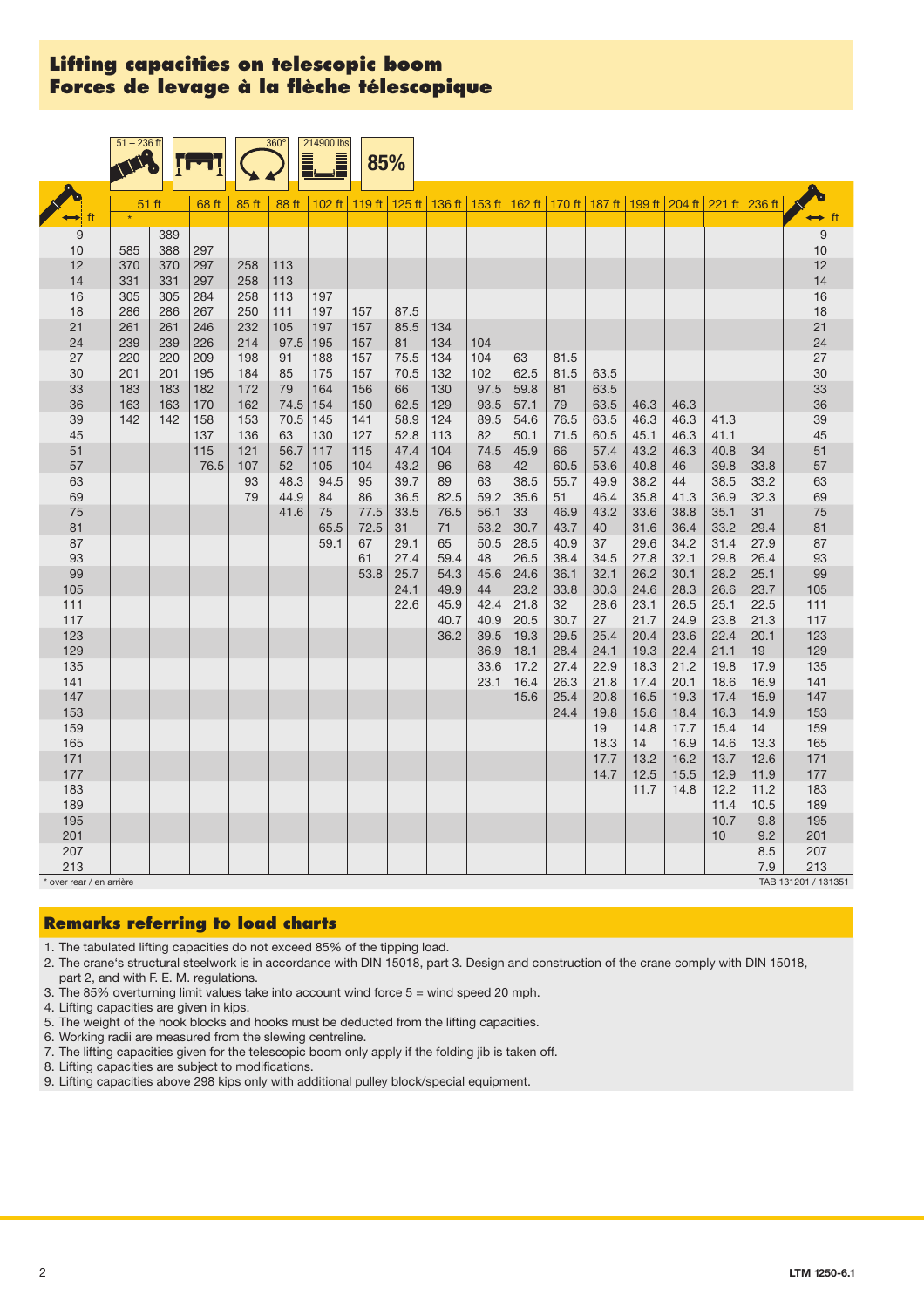#### **Lifting capacities on telescopic boom Forces de levage à la fl èche télescopique**

|            | $51 - 236$ ft    |             |            | 360°        |            | 187400 lbs |              |              |              |              |                                                                                         |              |              |              |              |              |                      |
|------------|------------------|-------------|------------|-------------|------------|------------|--------------|--------------|--------------|--------------|-----------------------------------------------------------------------------------------|--------------|--------------|--------------|--------------|--------------|----------------------|
|            |                  |             |            |             |            |            | 85%          |              |              |              |                                                                                         |              |              |              |              |              |                      |
|            |                  |             |            |             |            |            |              |              |              |              | 125 ft   136 ft   153 ft   162 ft   170 ft   187 ft   199 ft   204 ft   221 ft   236 ft |              |              |              |              |              |                      |
| ft         | 51 <sub>ft</sub> | 68 ft       | 85 ft      | 88 ft       | 102 ft     | 119 $ft$   |              |              |              |              |                                                                                         |              |              |              |              |              | $\leftrightarrow$ ft |
| 9          | 389              |             |            |             |            |            |              |              |              |              |                                                                                         |              |              |              |              |              | $\boldsymbol{9}$     |
| 10<br>12   | 388<br>370       | 297<br>297  | 258        | 113         |            |            |              |              |              |              |                                                                                         |              |              |              |              |              | 10<br>12             |
| 14         | 331              | 297         | 258        | 113         |            |            |              |              |              |              |                                                                                         |              |              |              |              |              | 14                   |
| 16         | 305              | 284         | 258        | 113         | 197        |            |              |              |              |              |                                                                                         |              |              |              |              |              | 16                   |
| 18         | 286              | 267         | 250        | 111         | 197        | 157        | 87.5         |              |              |              |                                                                                         |              |              |              |              |              | 18                   |
| 21<br>24   | 261<br>239       | 246<br>226  | 232<br>214 | 105<br>97.5 | 197<br>195 | 157<br>157 | 85.5<br>81   | 134<br>134   | 104          |              |                                                                                         |              |              |              |              |              | 21<br>24             |
| 27         | 220              | 209         | 198        | 91          | 188        | 157        | 75.5         | 134          | 104          | 63           | 81.5                                                                                    |              |              |              |              |              | 27                   |
| 30         | 201              | 195         | 184        | 85          | 175        | 157        | 70.5         | 132          | 102          | 62.5         | 81.5                                                                                    | 63.5         |              |              |              |              | 30                   |
| 33<br>36   | 183<br>163       | 182<br>170  | 172<br>162 | 79<br>74.5  | 164<br>154 | 156<br>150 | 66<br>62.5   | 130<br>129   | 97.5<br>93.5 | 59.8<br>57.1 | 81<br>79                                                                                | 63.5<br>63.5 | 46.3         | 46.3         |              |              | 33<br>36             |
| 39         | 142              | 158         | 153        | 70.5        | 145        | 141        | 58.9         | 124          | 89.5         | 54.6         | 76.5                                                                                    | 63.5         | 46.3         | 46.3         | 41.3         |              | 39                   |
| 45         |                  | 137         | 136        | 63          | 130        | 127        | 52.8         | 113          | 82           | 50.1         | 71.5                                                                                    | 60.5         | 45.1         | 46.3         | 41.1         |              | 45                   |
| 51<br>57   |                  | 115<br>76.5 | 119<br>103 | 56.7<br>52  | 116<br>102 | 115<br>103 | 47.4<br>43.2 | 104<br>96    | 74.5<br>68   | 45.9<br>42   | 66<br>60.5                                                                              | 57.4<br>53.6 | 43.2<br>40.8 | 46.3<br>46   | 40.8<br>39.8 | 34<br>33.8   | 51<br>57             |
| 63         |                  |             | 90.5       | 48.3        | 89         | 91.5       | 39.7         | 89           | 63           | 38.5         | 55.7                                                                                    | 49.9         | 38.2         | 44           | 38.5         | 33.2         | 63                   |
| 69         |                  |             | 78.5       | 44.9        | 78.5       | 83         | 36.5         | 82           | 59.2         | 35.6         | 51                                                                                      | 46.4         | 35.8         | 41.3         | 36.9         | 32.3         | 69                   |
| 75<br>81   |                  |             |            | 41.6        | 70<br>64.5 | 76.5<br>69 | 33.5<br>31   | 74.5<br>67   | 56.1<br>53.2 | 33<br>30.7   | 46.9<br>43.7                                                                            | 43.2<br>40   | 33.6<br>31.6 | 38.8<br>36.4 | 35.1<br>33.2 | 31<br>29.4   | 75<br>81             |
| 87         |                  |             |            |             | 59.1       | 63         | 29.1         | 61           | 50.5         | 28.5         | 40.9                                                                                    | 37           | 29.6         | 34.2         | 31.4         | 27.9         | 87                   |
| 93         |                  |             |            |             |            | 57.3       | 27.4         | 55.2         | 48           | 26.5         | 38.4                                                                                    | 34.5         | 27.8         | 32.1         | 29.8         | 26.4         | 93                   |
| 99<br>105  |                  |             |            |             |            | 52.4       | 25.7<br>24.1 | 50.2<br>45.8 | 45.6<br>44   | 24.6<br>23.2 | 36.1<br>33.8                                                                            | 32.1<br>30.3 | 26.2<br>24.6 | 30.1<br>28.3 | 28.2<br>26.6 | 25.1<br>23.7 | 99<br>105            |
| 111        |                  |             |            |             |            |            | 22.6         | 42           | 42.4         | 21.8         | 32                                                                                      | 28.6         | 23.1         | 26.5         | 25.1         | 22.5         | 111                  |
| 117        |                  |             |            |             |            |            |              | 38.6         | 40.3         | 20.5         | 30.7                                                                                    | 27           | 21.7         | 24.9         | 23.8         | 21.3         | 117                  |
| 123<br>129 |                  |             |            |             |            |            |              | 36.2         | 37.4<br>34.6 | 19.3         | 29.5<br>28.4                                                                            | 25.4<br>24.1 | 20.4<br>19.3 | 23.6<br>22.4 | 22.4<br>21.1 | 20.1<br>19   | 123<br>129           |
| 135        |                  |             |            |             |            |            |              |              | 32.2         | 18.1<br>17.2 | 27.4                                                                                    | 22.9         | 18.3         | 21.2         | 19.8         | 17.9         | 135                  |
| 141        |                  |             |            |             |            |            |              |              | 22.6         | 16.4         | 26.3                                                                                    | 21.8         | 17.4         | 20.1         | 18.6         | 16.9         | 141                  |
| 147        |                  |             |            |             |            |            |              |              |              | 15.6         | 25.4                                                                                    | 20.8         | 16.5         | 19.3         | 17.4         | 15.9         | 147<br>153           |
| 153<br>159 |                  |             |            |             |            |            |              |              |              |              | 24.4                                                                                    | 19.8<br>19   | 15.6<br>14.8 | 18.4<br>17.7 | 16.3<br>15.4 | 14.9<br>14   | 159                  |
| 165        |                  |             |            |             |            |            |              |              |              |              |                                                                                         | 18.3         | 14           | 16.9         | 14.6         | 13.3         | 165                  |
| 171        |                  |             |            |             |            |            |              |              |              |              |                                                                                         | 17.7         | 13.2         | 16.2         | 13.7         | 12.6         | 171                  |
| 177<br>183 |                  |             |            |             |            |            |              |              |              |              |                                                                                         | 14.7         | 12.5<br>11.7 | 15.5<br>14.8 | 12.9<br>12.2 | 11.9<br>11.2 | 177<br>183           |
| 189        |                  |             |            |             |            |            |              |              |              |              |                                                                                         |              |              |              | 11.4         | 10.5         | 189                  |
| 195        |                  |             |            |             |            |            |              |              |              |              |                                                                                         |              |              |              | 10.7         | 9.8          | 195                  |
| 201<br>207 |                  |             |            |             |            |            |              |              |              |              |                                                                                         |              |              |              | 10           | 9.2<br>8.5   | 201<br>207           |
| 213        |                  |             |            |             |            |            |              |              |              |              |                                                                                         |              |              |              |              | 7.9          | 213                  |
|            |                  |             |            |             |            |            |              |              |              |              |                                                                                         |              |              |              |              |              | TAB 131352           |

#### **Remarques relatives aux tableaux des charges**

1. Les forces de levage indiquées ne dépassent pas 85% de la charge de basculement.

2. La norme DIN 15018, 3ème partie est appliquée pour les charpentes. La construction de la grue est réalisée conformément à la norme DIN 15018, 2ème partie, et aux règles de la F. E. M.

3. A 85% de la charge de basculement, il a été tenu compte d'un vent de force 5 = vitesse de vent 20 mph.

4. Les forces de levage sont données en kips.

5. Le poids des moufles et crochets doit être soustrait des charges indiquées.

6. Les portées sont calculées à partir de l'axe de rotation.

7. Les forces indiquées pour la flèche télescopique s'entendent fléchette dépliable déposée.

8. Les forces de levage sont modifiables sans préavis.

9. Forces de levage plus de 298 kips seulement avec moufle additionnel/équipement supplémentaire.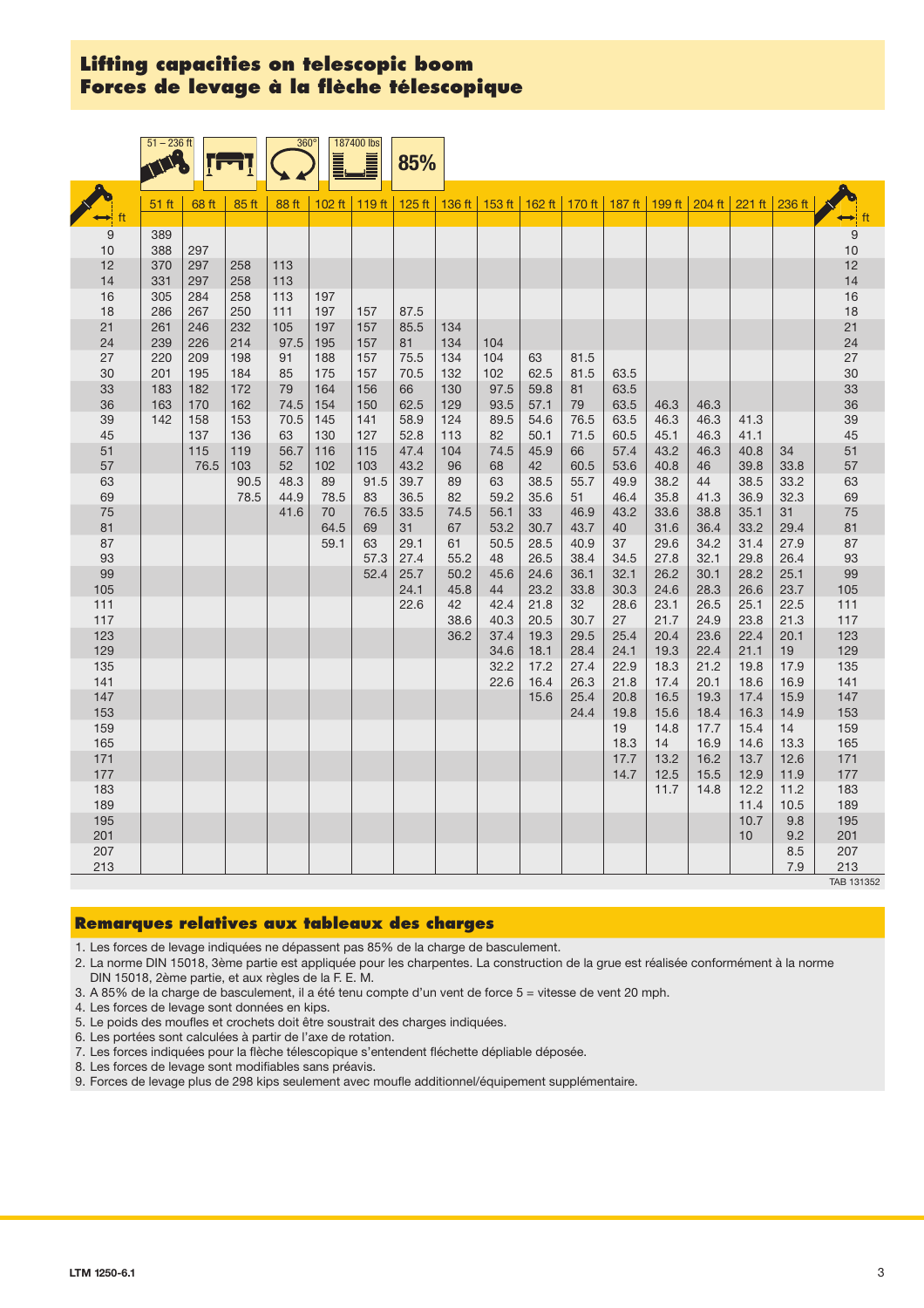#### **Lifting capacities on telescopic boom Forces de levage à la fl èche télescopique**

|            | $51 - 236$ ft    |       |       | $360^\circ$ | L    | 37500 lbs       | 85%  |           |                                                              |             |            |            |                 |      |                                |      |                      |
|------------|------------------|-------|-------|-------------|------|-----------------|------|-----------|--------------------------------------------------------------|-------------|------------|------------|-----------------|------|--------------------------------|------|----------------------|
|            | 51 <sub>ft</sub> | 68 ft | 85 ft | 88 ft       |      | 102 ft   119 ft |      |           | 125 ft   136 ft   153 ft   162 ft   170 ft   187 ft   199 ft |             |            |            |                 |      | $204 \text{ ft}$ 221 ft 236 ft |      | $\leftrightarrow$ ft |
| 9          | 389              |       |       |             |      |                 |      |           |                                                              |             |            |            |                 |      |                                |      | $9$                  |
| 10         | 388              | 297   |       |             |      |                 |      |           |                                                              |             |            |            |                 |      |                                |      | 10                   |
| 12         | 370              | 297   | 258   | 113         |      |                 |      |           |                                                              |             |            |            |                 |      |                                |      | 12                   |
| 14         | 331              | 297   | 258   | 113         |      |                 |      |           |                                                              |             |            |            |                 |      |                                |      | 14                   |
| 16         | 305              | 284   | 258   | 113         | 197  |                 |      |           |                                                              |             |            |            |                 |      |                                |      | 16                   |
| 18         | 277              | 256   | 234   | 111         | 192  | 157             | 87.5 |           |                                                              |             |            |            |                 |      |                                |      | 18                   |
| 21         | 231              | 212   | 191   | 105         | 171  | 149             | 85.5 | 133       |                                                              |             |            |            |                 |      |                                |      | 21                   |
| 24         | 185              | 169   | 153   | 97.5        | 139  | 131             | 81   | 126       | 103                                                          |             |            |            |                 |      |                                |      | 24                   |
| 27         | 149              | 142   | 131   | 91          | 128  | 117             | 75.5 | 107       | 99                                                           | 63          | 80.5       |            |                 |      |                                |      | 27                   |
| 30         | 123              | 121   | 116   | 85          | 109  | 101             | 70.5 | 94.5      | 89.5                                                         | 62.5        | 79.5       | 63.5       |                 |      |                                |      | 30                   |
| 33         | 104              | 104   | 100   | 79          | 94.5 | 87.5            | 66   | 86        | 78.5                                                         | 59.8        | 72         | 63         |                 |      |                                |      | 33                   |
| 36         | 89.5             | 90    | 87.5  | 74.5        | 83   | 78              | 62.5 | 76        | 71.5                                                         | 57.1        | 67.5       | 62         | 46.3            | 46.3 |                                |      | 36                   |
| 39         | 78               | 79    | 77.5  | 70.5        | 74.5 | 69              | 58.9 | 68        | 65.5                                                         | 54.6        | 61         | 56.4       | 46.3            | 46.3 | 41.3                           |      | 39                   |
| 45         |                  | 63    | 62    | 61.5        | 62   | 55.8            | 52.8 | 57.4      | 54.3                                                         | 50.1        | 51.7       | 48.1       | 45.1            | 44.4 | 40.6                           | 33.9 | 45                   |
| 51         |                  | 50.8  | 51    | 51          | 51.6 | 49.3            | 47.4 | 48.6      | 45.9                                                         | 44.7        | 43.8       | 40.4       | 39.6            | 37.8 | 34.2                           | 32   | 51                   |
| 57         |                  | 41    | 42.5  | 42.6        | 43.4 | 42.1            | 41.5 | 41        | 38.8                                                         | 38.3        | 36.8       | 33.7       | 33.4            | 31.4 | 28.1                           | 27.3 | 57                   |
| 63         |                  |       | 35.8  | 35.8        | 36.7 | 35.7            | 35.6 | 34.8      | 32.9                                                         | 32.5        | 31.1       | 28.3       | 28.1            | 26.2 | 23.2                           | 22.5 | 63                   |
| 69         |                  |       | 29.8  | 30          | 31.3 | 30.4            | 30.3 | 29.8      | 28                                                           | 27.7        | 26.4       | 23.8       | 23.7            | 21.9 | 19.1                           | 18.6 | 69                   |
| 75         |                  |       |       | 25          | 26.9 | 26.1            | 26.1 | 25.6      | 24                                                           | 23.7        | 22.5       | 20.1       | 20.1            | 18.4 | 15.7                           | 15.3 | 75                   |
| 81         |                  |       |       |             | 23.1 | 22.5            | 22.5 | 22.1      | 20.6                                                         | 20.4        | 19.3       | 17         | 17              | 15.3 | 12.8                           | 12.4 | 81                   |
| 87         |                  |       |       |             | 19.6 | 19.5            | 19.5 | 19.2      | 17.7                                                         | 17.6        | 16.5       | 14.3       | 14.3            | 12.8 | 10.3                           | 10   | 87                   |
| 93         |                  |       |       |             |      | 16.8            | 16.9 | 16.7      | 15.2                                                         | 15.1        | 14.1       | 12         | 12.1            | 10.5 | 8.1                            | 7.8  | 93                   |
| 99         |                  |       |       |             |      | 14.3            | 14.5 | 14.5      | 13.1                                                         | 13          | 12         | 9.9        | 10 <sup>1</sup> | 8.5  |                                |      | 99                   |
| 105        |                  |       |       |             |      |                 | 12.3 | 12.5      | 11.2                                                         | 11.1<br>9.5 | 10.2       | 8.2        | 8.3             |      |                                |      | 105                  |
| 111<br>117 |                  |       |       |             |      |                 | 10.5 | 10.6<br>9 | 9.6<br>8.1                                                   | 8.1         | 8.6<br>7.1 | 6.6<br>5.2 | 6.7<br>5.4      |      |                                |      | 111<br>117           |
| 123        |                  |       |       |             |      |                 |      | 7.6       | 6.7                                                          | 6.8         | 5.9        |            |                 |      |                                |      | 123                  |
| 129        |                  |       |       |             |      |                 |      |           | 5.3                                                          | 5.5         | 4.8        |            |                 |      |                                |      | 129                  |
| 135        |                  |       |       |             |      |                 |      |           | 4.2                                                          | 4.3         |            |            |                 |      |                                |      | 135                  |
|            |                  |       |       |             |      |                 |      |           |                                                              |             |            |            |                 |      |                                |      |                      |

TAB 131358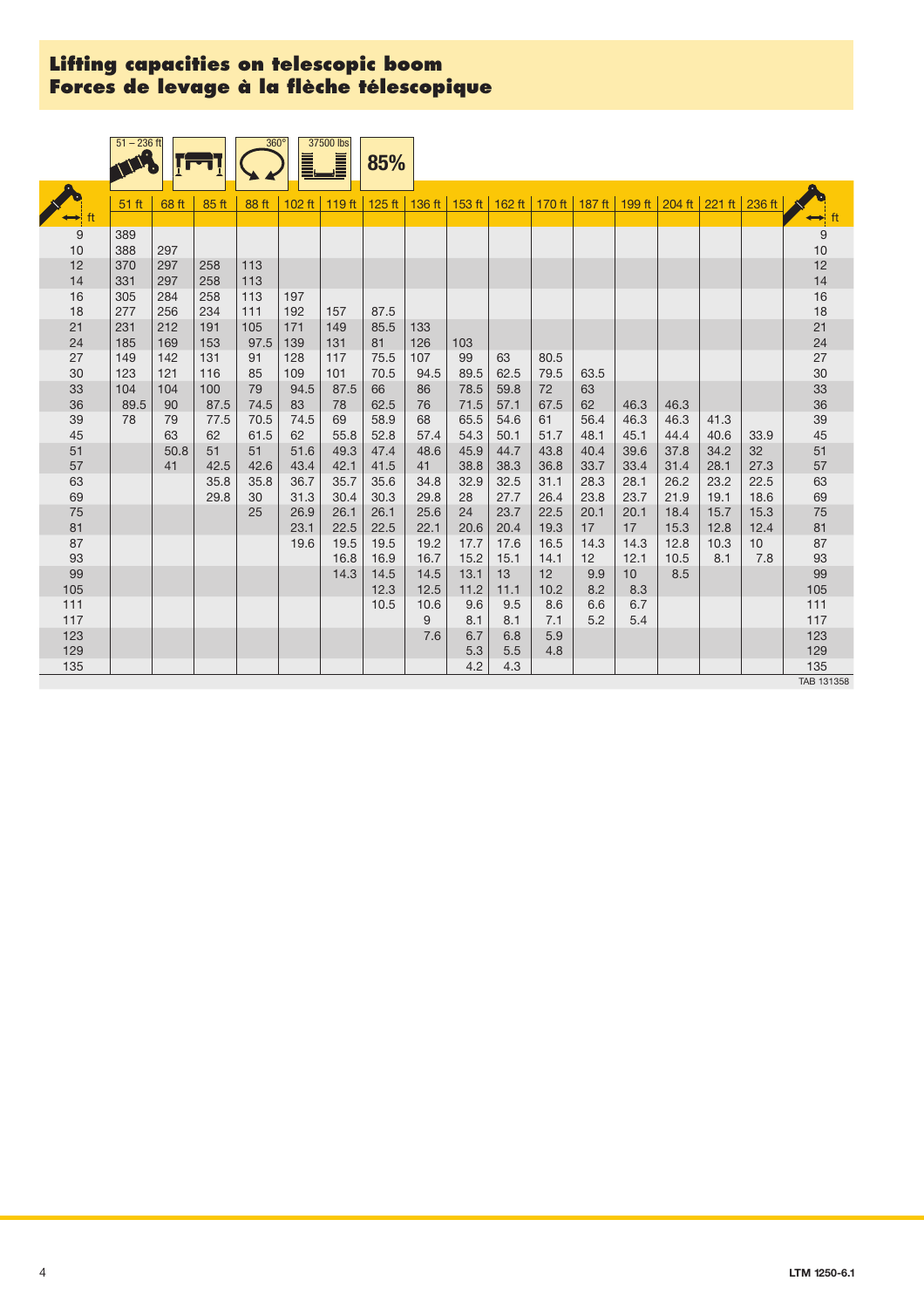#### **Lifting heights Hauteurs de levage**

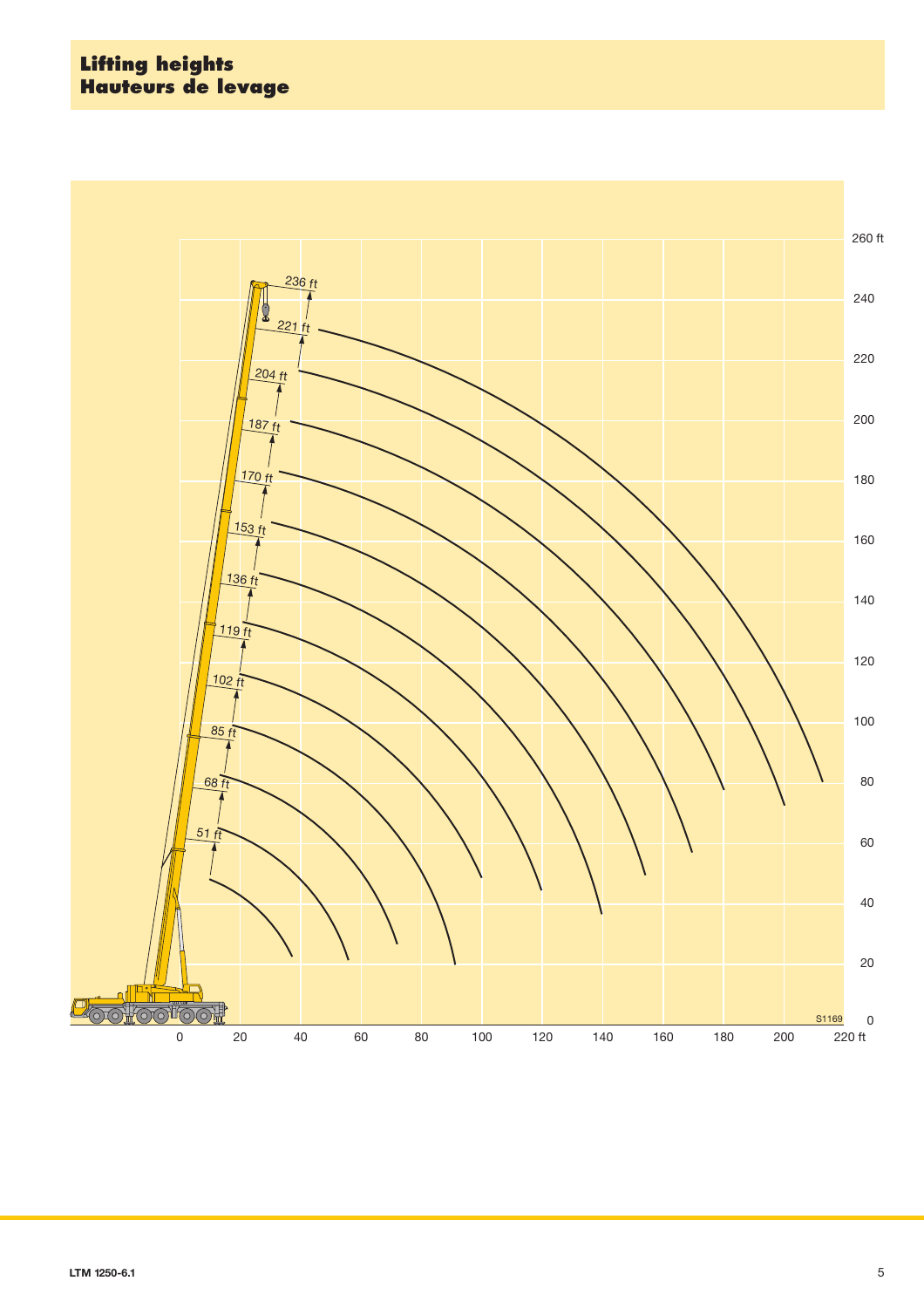|              | $51 - 236$ ft     |              | 40 ft        |              |                 |              | $360^\circ$  | 187400 lbs<br>LJ |              | 85%          |              |                     |                       |              |              |                |              |              |            |
|--------------|-------------------|--------------|--------------|--------------|-----------------|--------------|--------------|------------------|--------------|--------------|--------------|---------------------|-----------------------|--------------|--------------|----------------|--------------|--------------|------------|
|              |                   | 51 ft        |              |              |                 |              |              |                  |              |              | 204 ft       |                     |                       | 221 ft       |              |                | 236 ft       |              |            |
|              |                   | 40 ft        |              |              | 170 ft<br>40 ft |              |              | 187 ft<br>40 ft  |              |              | 40 ft        |                     |                       | 40 ft        |              |                | 40 ft        |              |            |
| 11           | $0^{\circ}$<br>40 | $20^\circ$   | $40^{\circ}$ | $0^{\circ}$  | $20^\circ$      | $40^{\circ}$ | $0^{\circ}$  | $20^\circ$       | $40^{\circ}$ | $0^{\circ}$  | $20^\circ$   | $40^{\circ}$        | $\Omega^{\circ}$      | $20^\circ$   | $40^{\circ}$ | $0^{\circ}$    | $20^\circ$   | $40^\circ$   | 11         |
| 12           | 39.8              |              |              |              |                 |              |              |                  |              |              |              |                     |                       |              |              |                |              |              | 12         |
| 13<br>14     | 39.4<br>39.1      |              |              |              |                 |              |              |                  |              |              |              |                     |                       |              |              |                |              |              | 13<br>14   |
| 15           | 38.8              |              |              |              |                 |              |              |                  |              |              |              |                     |                       |              |              |                |              |              | 15         |
| 16           | 38.5              |              |              |              |                 |              |              |                  |              |              |              |                     |                       |              |              |                |              |              | 16         |
| 17<br>18     | 38.2<br>37.9      | 32.7         |              |              |                 |              |              |                  |              |              |              |                     |                       |              |              |                |              |              | 17<br>18   |
| 20           | 37.3              | 32.6         |              |              |                 |              |              |                  |              |              |              |                     |                       |              |              |                |              |              | 20         |
| 22<br>24     | 36.6<br>36        | 32<br>31.2   |              |              |                 |              |              |                  |              |              |              |                     |                       |              |              |                |              |              | 22<br>24   |
| 26           | 35.3              | 30.1         |              |              |                 |              |              |                  |              |              |              |                     |                       |              |              |                |              |              | 26         |
| 28           | 34.7              | 29.2         | 22.8         |              |                 |              |              |                  |              |              |              |                     |                       |              |              |                |              |              | 28         |
| 30<br>32     | 33.9<br>32.6      | 28.3<br>27.5 | 22.8<br>22.8 | 40           |                 |              |              |                  |              |              |              |                     |                       |              |              |                |              |              | 30<br>32   |
| 34           | 31.2              | 26.8         | 22.6         | 40           |                 |              |              |                  |              |              |              |                     |                       |              |              |                |              |              | 34         |
| 36<br>38     | 29.9<br>28.6      | 26.1<br>25.5 | 22.2<br>21.8 | 40<br>39.7   |                 |              | 34.9<br>34.9 |                  |              |              |              |                     |                       |              |              |                |              |              | 36<br>38   |
| 40           | 27.4              | 24.9         | 21.5         | 39.5         |                 |              | 34.9         |                  |              |              |              |                     |                       |              |              |                |              |              | 40         |
| 45<br>50     | 24.5<br>22.1      | 23.5<br>22.5 | 20.8<br>20.2 | 38.9<br>38.3 | 32.3<br>31.4    |              | 34.9<br>34.6 | 30.6             |              | 29.1<br>29.1 |              |                     | 23.3<br>23.3          |              |              |                |              |              | 45<br>50   |
| 55           | 20                | 21.3         | 19.8         | 37.6         | 30.3            | 22.8         | 34.2         | 30.1             | 22.6         | 29.1         | 27.9         |                     | 23.3                  |              |              | 19.6<br>19.6   |              |              | 55         |
| 60           | 18                | 19.8         | 19.6         | 36.8         | 29.2            | 22.7         | 33.8         | 29.2             | 22.5         | 28.9         | 27.8         |                     | 23.3                  |              |              | 19.6           |              |              | 60         |
| 65<br>70     | 16.3<br>14.9      | 17.8<br>16.1 | 18.9<br>17   | 36.2<br>35.5 | 28.2<br>27.5    | 22.3<br>21.9 | 33.5<br>32.9 | 28.3<br>27.5     | 22.2<br>21.8 | 28.7<br>28.5 | 27.4<br>26.7 | 21.6<br>21.4        | 23.3<br>23.3          | 23.3<br>23.3 |              | 19.6<br>19.6   | 19.6<br>19.6 |              | 65<br>70   |
| 75           | 13.7              | 14.5         | 16.1         | 34.8         | 26.8            | 21.6         | 32.4         | 26.8             | 21.5         | 28.2         | 26.1         | 21.1                | 23.2                  | 23           | 20.2         | 19.6           | 19.6         |              | 75         |
| 80<br>85     |                   |              |              | 33.9<br>32.6 | 26.1<br>25.4    | 21.3<br>21   | 31.7<br>30.6 | 26.1<br>25.5     | 21.2<br>20.9 | 27.9<br>26.9 | 25.5<br>24.9 | 20.8<br>20.6        | 22.9<br>22.2          | 22.5<br>22.1 | 20.2<br>20   | 19.6<br>19.3   | 19.6<br>19.4 | 19.2         | 80<br>85   |
| $90\,$       |                   |              |              | 31.1         | 24.8            | 20.8         | 29.2         | 24.9             | 20.7         | 25.8         | 24.4         | 20.3                | 21.6                  | 21.5         | 19.8         | 18.7           | 18.9         | 19           | $90\,$     |
| 95<br>100    |                   |              |              | 29.7<br>28.3 | 24.2<br>23.6    | 20.5<br>20.3 | 27.8<br>26.5 | 24.4<br>23.9     | 20.5<br>20.2 | 24.6<br>23.6 | 23.9<br>23.4 | 20.2<br>20          | 21<br>20.4            | 20.8<br>20.2 | 19.6<br>19.4 | 18.2<br>17.7   | 18.3<br>17.8 | 18.6<br>18.1 | 95<br>100  |
| 105          |                   |              |              | 27           | 23.2            | 20.1         | 25.2         | 23.4             | 20           | 22.5         | 22.9         | 19.8                | 19.8                  | 19.6         | 19.3         | 17.1           | 17.3         | 17.7         | 105        |
| 110          |                   |              |              | 25.8         | 22.8            | 19.9         | 24           | 22.9             | 19.9         | 21.6         | 22.1         | 19.7                | 19.2                  | 18.9         | 18.9         | 16.6           | 16.9         | 17.2         | 110        |
| 115<br>120   |                   |              |              | 24.6<br>23.4 | 22.3<br>22      | 19.8<br>19.6 | 22.9<br>21.8 | 22.5<br>21.9     | 19.7<br>19.6 | 20.6<br>19.7 | 21.3<br>20.3 | 19.6<br>19.4        | 18.6<br>17.9          | 18.3<br>17.8 | 18.4<br>17.8 | 16.1<br>15.7   | 16.4<br>16   | 16.7<br>16.2 | 115<br>120 |
| 125          |                   |              |              | 22.4         | 21.6            | 19.5         | 20.7         | 21.2             | 19.4         | 18.8         | 19.4         | 19.2                | 17.2                  | 17.2         | 17.3         | 15.2           | 15.5         | 15.7         | 125        |
| 130<br>135   |                   |              |              | 21.5<br>20.6 | 21.2<br>20.5    | 19.4<br>19.3 | 19.5<br>18.4 | 20.1<br>19.1     | 19.2<br>19.1 | 17.9<br>17.1 | 18.5<br>17.6 | 18.9<br>18.1        | 16.5<br>15.8          | 16.7<br>16.1 | 16.7<br>16.2 | 14.5<br>13.9   | 14.9<br>14.4 | 15.2<br>14.7 | 130<br>135 |
| 140          |                   |              |              | 19.7         | 19.6            | 19.1         | 17.4         | 18.1             | 18.6         | 16.3         | 16.8         | 17.3                | 15.1                  | 15.6         | 15.7         | 13.3           | 13.8         | 14.2         | 140        |
| $145$<br>150 |                   |              |              | 18.8<br>18   | 18.8<br>18.1    | 18.9<br>18.2 | 16.6<br>15.9 | 17.1<br>16.1     | 17.7<br>16.8 | 15.5<br>14.7 | 15.1         | $15.9$ 16.5<br>15.7 | 14.4<br>13.8          | 15<br>14.3   | 15.2<br>14.8 | 12.7<br>12.1   | 13.2<br>12.6 | 13.7<br>13.1 | 145<br>150 |
| 155          |                   |              |              | 17.2         | 17.3            | 17.5         | 15.4         | 15.4             | 15.9         | 13.9         | 14.4         | 14.9                | 13.2                  | 13.7         | 14.2         | 11.5           | 12           | 12.5         | 155        |
| 160<br>165   |                   |              |              | 16.5         | 16.6            | 16.8         | 14.8         | 14.7             | 15           | 13.3         | 13.6         | 14.1                | 12.6                  | 13.1         | 13.5         | 11             | 11.4         | 11.9         | 160        |
| 170          |                   |              |              | 15.9<br>15.3 | 15.9<br>15.3    | 16.2<br>15.5 | 14.2<br>13.7 | 14.1<br>13.5     | 14.3<br>13.7 | 12.8<br>12.3 | 13<br>12.5   | 13.4<br>12.7        | 12<br>11.5            | 12.5<br>11.9 | 12.8<br>12.2 | 10.4<br>9.9    | 10.9<br>10.3 | 11.4<br>10.8 | 165<br>170 |
| 175          |                   |              |              | 14.8         | 14.8            | 14.9         | 13.2         | 12.9             | 13.1         | 11.9         | 12           | 12.1                | 10.9                  | 11.3         | 11.6         | 9.4            | 9.8          | 10.2         | 175        |
| 180<br>185   |                   |              |              | 14.2<br>13.7 | 14.3<br>13.8    | 14.3         | 12.7<br>12.2 | 12.4<br>11.9     | 12.6<br>12.1 | 11.4<br>11   | 11.5<br>11.1 | 11.6<br>11.1        | 10.3<br>9.7           | 10.7<br>10.1 | 11<br>10.4   | 8.9<br>8.5     | 9.4<br>8.9   | 9.7<br>9.2   | 180<br>185 |
| 190          |                   |              |              | 13.2         | 13.3            |              | 11.7         | 11.5             | 11.5         | 10.5         | 10.7         | 10.7                | 9.2                   | 9.6          | 9.9          | 8.1            | 8.5          | 8.8          | 190        |
| 195<br>200   |                   |              |              | 9.7          |                 |              | 11.2<br>10.8 | 11<br>10.6       | 11.1         | 10.1<br>9.7  | 10.3<br>9.9  | 10.3<br>9.8         | 8.6<br>8.2            | 9.1<br>8.7   | 9.3<br>8.8   | 7.7<br>7.3     | 8<br>7.6     | 8.3<br>7.9   | 195<br>200 |
| 205          |                   |              |              |              |                 |              | 10.3         | 10.2             |              | 9.3          | 9.5          | 9.4                 | 7.8                   | 8.2          | 8.2          | 7 <sup>7</sup> | 7.1          | 7.5          | 205        |
| 210<br>215   |                   |              |              |              |                 |              |              |                  |              | 9<br>8.6     | 9.1<br>8.7   | 9<br>8.6            | 7.3<br>7 <sup>7</sup> | 7.8          | 7.7<br>7.2   | 6.6<br>6.3     | 6.7<br>6.4   | 7.1<br>6.7   | 210        |
| 220          |                   |              |              |              |                 |              |              |                  |              | 8.2          | 8.3          |                     | 6.6                   | 7.3<br>6.9   | 6.7          | 6              | 6            | 6.2          | 215<br>220 |
| 225          |                   |              |              |              |                 |              |              |                  |              |              |              |                     | 6.2                   | 6.5          | 6.3          | 5.6            | 5.6          | 5.8          | 225        |
| 230<br>235   |                   |              |              |              |                 |              |              |                  |              |              |              |                     | 5.8<br>5.5            | 6.1<br>5.7   |              | 5.2<br>4.9     | 5.3<br>4.9   | 5.4<br>5     | 230<br>235 |
| 240          |                   |              |              |              |                 |              |              |                  |              |              |              |                     | 5.1                   | 5.3          |              | 4.5            | 4.6          | 4.6          | 240        |
| 245<br>250   |                   |              |              |              |                 |              |              |                  |              |              |              |                     |                       |              |              | 4.1<br>3.8     | 4.3<br>3.9   |              | 245<br>250 |
| 255          |                   |              |              |              |                 |              |              |                  |              |              |              |                     |                       |              |              | 3.4            | 3.5          |              | 255        |

TAB 131246 / 131254 / 131262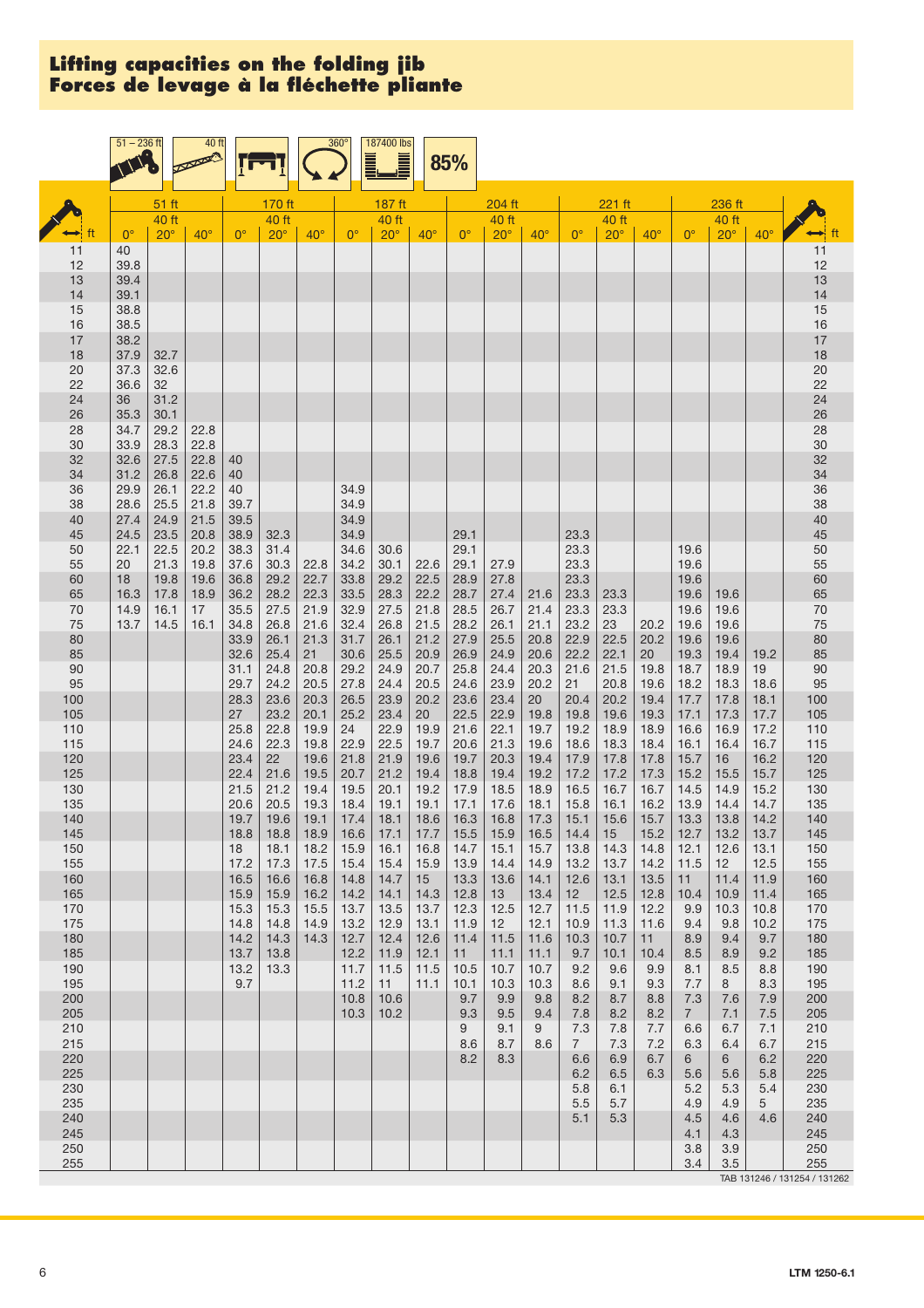| 51 ft<br>170 ft<br>204 ft<br>221 ft<br>236 ft<br>187 ft<br>72 ft<br>72 ft<br>$72$ ft<br>72 ft<br>72 ft<br>72 ft<br>$20^{\circ}$<br>$20^{\circ}$<br>$20^\circ$<br>$0^{\circ}$<br>$20^\circ$<br>$40^{\circ}$<br>$0^{\circ}$<br>$40^\circ$<br>$0^{\circ}$<br>$40^\circ$<br>$0^{\circ}$<br>$20^\circ$<br>$40^\circ$<br>$20^{\circ}$<br>$40^{\circ}$<br>$40^{\circ}$<br>$0^{\circ}$<br>$0^{\circ}$<br>$13 - 20$<br>17<br>$13 - 20$<br>22<br>17<br>22<br>24<br>24<br>17<br>26<br>26<br>16.9<br>28<br>28<br>16.8<br>30<br>30<br>16.6<br>32<br>32<br>16.4<br>34<br>34<br>16.2<br>36<br>36<br>16<br>17<br>14.6<br>38<br>38<br>15.9<br>14.6<br>17<br>16<br>40<br>40<br>15.7<br>17<br>16<br>14.5<br>17<br>45<br>45<br>16<br>15.1<br>14<br>14.3<br>14.6<br>17<br>14.3<br>13.1<br>50<br>50<br>13.4<br>16<br>14.3<br>55<br>55<br>14<br>12.9<br>17<br>16<br>13.1<br>11.4<br>11.6<br>60<br>60<br>13.5<br>11.3<br>16.9<br>16<br>14.3<br>13.1<br>12.4<br>11.6<br>65<br>65<br>13<br>12 <sup>2</sup><br>10.9<br>16.8<br>14.6<br>15.9<br>14.3<br>13<br>11.6<br>12.9<br>$70$<br>70<br>12.5<br>16.5<br>14.3<br>11.6<br>11.6<br>10.5<br>14.4<br>15.7<br>14<br>75<br>75<br>12.2<br>11.2<br>10.2<br>14.1<br>15.5<br>13.8<br>14.2<br>12.9<br>11.6<br>16.3<br>12.9<br>15.3<br>80<br>80<br>11.9<br>10.9<br>9.9<br>16<br>13.8<br>13.5<br>14.1<br>12.8<br>12.8<br>11.6<br>85<br>85<br>10.7<br>15.8<br>15.1<br>13.3<br>11.2<br>12.7<br>12.6<br>11.6<br>11.6<br>9.7<br>13.6<br>11.4<br>14<br>11.9<br>$90\,$<br>90<br>13.3<br>10.7<br>12.6<br>11.5<br>11.2<br>10.4<br>9.5<br>15.6<br>11.3<br>14.9<br>13<br>11.1<br>13.9<br>12.5<br>11.8<br>10.9<br>95<br>95<br>10.8<br>15.3<br>13<br>14.7<br>12.8<br>11<br>13.7<br>12.3<br>10.7<br>12.5<br>11.6<br>11.4<br>10.1<br>9.4<br>11.1<br>10.2<br>10.9<br>12.8<br>100<br>100<br>10.3<br>9.9<br>9.3<br>15<br>14.5<br>12.6<br>10.9<br>13.6<br>12.1<br>10.6<br>12.4<br>11.4<br>10.2<br>11.3<br>10.9<br>10.8<br>9.7<br>105<br>105<br>9.6<br>12.5<br>12.4<br>9.7<br>14.7<br>10.7<br>14.3<br>10.7<br>13.4<br>11.9<br>10.5<br>12.3<br>11.3<br>10.1<br>11.2<br>10.7<br>9.7<br>110<br>14.4<br>12.3<br>10.5<br>14.1<br>12.1<br>13.3<br>11.7<br>10.3<br>12.2<br>11.1<br>11.2<br>110<br>9<br>9.4<br>10.6<br>10<br>10.6<br>9.7<br>115<br>14.2<br>12.1<br>13.8<br>12<br>10.4<br>13.1<br>10.2<br>12.1<br>9.9<br>10.5<br>115<br>10.4<br>11.6<br>11<br>11.1<br>9.6<br>120<br>11.9<br>10.2<br>13.6<br>11.8<br>10.2<br>12.9<br>11.4<br>10.2<br>9.8<br>10.4<br>120<br>13.9<br>12<br>10.9<br>11.1<br>9.4<br>125<br>125<br>13.6<br>11.7<br>13.4<br>11.6<br>10.1<br>12.8<br>11.2<br>11.9<br>10.7<br>9.7<br>11<br>10.3<br>9.3<br>10 <sup>1</sup><br>10 <sup>°</sup><br>130<br>130<br>13.3<br>11.5<br>9.9<br>13.2<br>11.4<br>12.6<br>11.1<br>9.9<br>11.8<br>9.5<br>10.9<br>10.2<br>10 <sup>1</sup><br>10.6<br>9.2<br>135<br>135<br>9.4<br>10.9<br>13.1<br>11.4<br>12.9<br>11.3<br>9.9<br>12.4<br>11<br>9.8<br>11.7<br>10.5<br>10.1<br>9.1<br>9.8<br>140<br>11.2<br>12.8<br>9.7<br>12.7<br>11.1<br>9.8<br>12.3<br>10.8<br>9.6<br>11.6<br>10.4<br>9.4<br>10.8<br>10<br>9<br>140<br>145<br>12.6<br>9.5<br>9.3<br>145<br>11.1<br>9.7<br>12.5<br>11<br>9.7<br>12.1<br>10.7<br>11.4<br>10.3<br>10.7<br>9<br>10<br>150<br>10.9<br>9.5<br>9.2<br>150<br>12.4<br>10.9<br>9.6<br>12.3<br>9.6<br>11.9<br>10.7<br>11.3<br>10.2<br>10.4<br>9.9<br>8.9<br>155<br>12.2<br>10.8<br>9.5<br>12.2<br>10.8<br>9.6<br>11.8<br>10.6<br>9.4<br>11.2<br>10.2<br>9.1<br>155<br>10 <sup>1</sup><br>9.8<br>8.8<br>160<br>12.1<br>10.7<br>12<br>10.7<br>9.5<br>9.4<br>160<br>9.5<br>11.6<br>10.5<br>11<br>10.1<br>9<br>9.6<br>9.7<br>8.8<br>165<br>165<br>10.7<br>9.3<br>10.7<br>11.9<br>10.6<br>9.4<br>11.8<br>9.5<br>11.4<br>10.4<br>10<br>9<br>9.1<br>9.6<br>8.7<br>170<br>9.3<br>9.2<br>11.8<br>10.5<br>11.6<br>10.6<br>9.4<br>11.1<br>10.4<br>10.2<br>9.9<br>9<br>8.8<br>9.5<br>170<br>8.7<br>9.2<br>9<br>175<br>11.6<br>10.3<br>9.3<br>11.4<br>10.5<br>9.4<br>10.6<br>10.3<br>9.8<br>8.4<br>9.2<br>175<br>9.8<br>8.6<br>11.5<br>9.7<br>$\overline{9}$<br>10.2<br>10.3<br>9.4<br>10.1<br>10.1<br>9.2<br>8.8<br>9.3<br>$11 -$<br>9.4<br>8 <sup>1</sup><br>8.6<br>180<br>180<br>185<br>11.3<br>10.1<br>9.3<br>10.6<br>10.2<br>9.3<br>9.7<br>10<br>9.2<br>9<br>9.5<br>9<br>7.6<br>8.4<br>185<br>8.6<br>190<br>9.3<br>9.2<br>11.1<br>10.2<br>10<br>9.3<br>9.2<br>9.8<br>8.6<br>9.3<br>9<br>7.3<br>190<br>10 <sup>°</sup><br>8<br>8.6<br>195<br>9.3<br>9.9<br>9.3<br>9.2<br>8.2<br>9<br>195<br>10.8<br>9.8<br>9.8<br>8.8<br>9.4<br>8.9<br>6.9<br>7.6<br>8.3<br>9.7<br>9.3<br>7.8<br>8.8<br>200<br>200<br>10.6<br>9.3<br>9.5<br>9.6<br>8.4<br>8.9<br>8.5<br>6.6<br>7.2<br>7.9<br>9<br>205<br>9.3<br>9.2<br>6.3<br>205<br>10.3<br>9.7<br>9.3<br>8.1<br>8.7<br>7.4<br>8.1<br>8.5<br>6.9<br>7.5<br>9.1<br>8.5<br>210<br>10 <sup>°</sup><br>9.7<br>9.3<br>8.8<br>8.9<br>9.1<br>7.7<br>8.1<br>8.4<br>$\overline{7}$<br>8.1<br>6.5<br>7.1<br>210<br>7.7<br>6<br>215<br>9.7<br>9.3<br>215<br>9.6<br>8.4<br>8.6<br>8.7<br>7.5<br>7.8<br>8.1<br>6.7<br>7.2<br>7.6<br>5.7<br>6.2<br>6.7<br>220<br>8.2<br>5.9<br>220<br>9.3<br>9.4<br>8.1<br>8.3<br>7.2<br>7.7<br>6.3<br>6.8<br>7.2<br>6.4<br>7.4<br>5.4<br>225<br>225<br>7.8<br>7.9<br>7.9<br>6.9<br>7.1<br>7.4<br>6.4<br>6.7<br>5.1<br>5.6<br>6<br>6<br>230<br>$7.5\,$<br>230<br>7.5<br>6.7<br>6.8<br>$\overline{7}$<br>5.7<br>6.3<br>5.3<br>6.1<br>4.9<br>5.6<br>235<br>235<br>7.2<br>7.2<br>6.4<br>6.7<br>5.4<br>5.7<br>5.9<br>4.5<br>5.3<br>6.6<br>5<br>6.9<br>6.3<br>5.1<br>5.5<br>4.2<br>4.7<br>5 <sup>5</sup><br>240<br>6.2<br>6.3<br>5.4<br>240<br>245<br>245<br>6<br>6.1<br>4.9<br>5.1<br>5.2<br>3.9<br>4.4<br>4.6<br>250<br>5.7<br>5.8<br>4.8<br>3.6<br>4.1<br>4.3<br>250<br>4.6<br>4.8<br>255<br>5.5<br>4.4<br>255<br>5.6<br>4.3<br>4.4<br>3.3<br>3.7<br>3.9<br>260<br>260<br>$\overline{4}$<br>4.2<br>4.1<br>3 <sup>1</sup><br>3.4<br>3.5<br>265<br>265<br>3.7<br>3.1<br>3.8<br>2.7<br>3<br>270<br>3.4<br>3.5<br>2.4<br>2.7<br>2.7<br>270<br>275<br>3.1<br>3.2<br>2.2<br>2.4<br>2.3<br>275<br>TAB 131246 / 131254 / 131262<br>* bi-parted folding jib / fléchette pliante à 2 éléments | $51 - 236$ ft | 72 ft* |  | $360^\circ$ | 187400 lbs<br>J | 85% |  |  |  |  |  |
|------------------------------------------------------------------------------------------------------------------------------------------------------------------------------------------------------------------------------------------------------------------------------------------------------------------------------------------------------------------------------------------------------------------------------------------------------------------------------------------------------------------------------------------------------------------------------------------------------------------------------------------------------------------------------------------------------------------------------------------------------------------------------------------------------------------------------------------------------------------------------------------------------------------------------------------------------------------------------------------------------------------------------------------------------------------------------------------------------------------------------------------------------------------------------------------------------------------------------------------------------------------------------------------------------------------------------------------------------------------------------------------------------------------------------------------------------------------------------------------------------------------------------------------------------------------------------------------------------------------------------------------------------------------------------------------------------------------------------------------------------------------------------------------------------------------------------------------------------------------------------------------------------------------------------------------------------------------------------------------------------------------------------------------------------------------------------------------------------------------------------------------------------------------------------------------------------------------------------------------------------------------------------------------------------------------------------------------------------------------------------------------------------------------------------------------------------------------------------------------------------------------------------------------------------------------------------------------------------------------------------------------------------------------------------------------------------------------------------------------------------------------------------------------------------------------------------------------------------------------------------------------------------------------------------------------------------------------------------------------------------------------------------------------------------------------------------------------------------------------------------------------------------------------------------------------------------------------------------------------------------------------------------------------------------------------------------------------------------------------------------------------------------------------------------------------------------------------------------------------------------------------------------------------------------------------------------------------------------------------------------------------------------------------------------------------------------------------------------------------------------------------------------------------------------------------------------------------------------------------------------------------------------------------------------------------------------------------------------------------------------------------------------------------------------------------------------------------------------------------------------------------------------------------------------------------------------------------------------------------------------------------------------------------------------------------------------------------------------------------------------------------------------------------------------------------------------------------------------------------------------------------------------------------------------------------------------------------------------------------------------------------------------------------------------------------------------------------------------------------------------------------------------------------------------------------------------------------------------------------------------------------------------------------------------------------------------------------------------------------------------------------------------------------------------------------------------------------------------------------------------------------------------------------------------------------------------------------------------------------------------------------------------------------------------------------------------------------------------------------------------------------------------------------------------------------------------------------------------------------------------------------------------------------------------------------------------------------------------------------------------------------------------------------------------------------------------------------------------------------------------------------------------------------------------------------------------------------------------------------------------------------------------------------------------------------------------------------------------------------------------------------------------------------------------------------------------------------|---------------|--------|--|-------------|-----------------|-----|--|--|--|--|--|
|                                                                                                                                                                                                                                                                                                                                                                                                                                                                                                                                                                                                                                                                                                                                                                                                                                                                                                                                                                                                                                                                                                                                                                                                                                                                                                                                                                                                                                                                                                                                                                                                                                                                                                                                                                                                                                                                                                                                                                                                                                                                                                                                                                                                                                                                                                                                                                                                                                                                                                                                                                                                                                                                                                                                                                                                                                                                                                                                                                                                                                                                                                                                                                                                                                                                                                                                                                                                                                                                                                                                                                                                                                                                                                                                                                                                                                                                                                                                                                                                                                                                                                                                                                                                                                                                                                                                                                                                                                                                                                                                                                                                                                                                                                                                                                                                                                                                                                                                                                                                                                                                                                                                                                                                                                                                                                                                                                                                                                                                                                                                                                                                                                                                                                                                                                                                                                                                                                                                                                                                                                                                                          |               |        |  |             |                 |     |  |  |  |  |  |
|                                                                                                                                                                                                                                                                                                                                                                                                                                                                                                                                                                                                                                                                                                                                                                                                                                                                                                                                                                                                                                                                                                                                                                                                                                                                                                                                                                                                                                                                                                                                                                                                                                                                                                                                                                                                                                                                                                                                                                                                                                                                                                                                                                                                                                                                                                                                                                                                                                                                                                                                                                                                                                                                                                                                                                                                                                                                                                                                                                                                                                                                                                                                                                                                                                                                                                                                                                                                                                                                                                                                                                                                                                                                                                                                                                                                                                                                                                                                                                                                                                                                                                                                                                                                                                                                                                                                                                                                                                                                                                                                                                                                                                                                                                                                                                                                                                                                                                                                                                                                                                                                                                                                                                                                                                                                                                                                                                                                                                                                                                                                                                                                                                                                                                                                                                                                                                                                                                                                                                                                                                                                                          |               |        |  |             |                 |     |  |  |  |  |  |
|                                                                                                                                                                                                                                                                                                                                                                                                                                                                                                                                                                                                                                                                                                                                                                                                                                                                                                                                                                                                                                                                                                                                                                                                                                                                                                                                                                                                                                                                                                                                                                                                                                                                                                                                                                                                                                                                                                                                                                                                                                                                                                                                                                                                                                                                                                                                                                                                                                                                                                                                                                                                                                                                                                                                                                                                                                                                                                                                                                                                                                                                                                                                                                                                                                                                                                                                                                                                                                                                                                                                                                                                                                                                                                                                                                                                                                                                                                                                                                                                                                                                                                                                                                                                                                                                                                                                                                                                                                                                                                                                                                                                                                                                                                                                                                                                                                                                                                                                                                                                                                                                                                                                                                                                                                                                                                                                                                                                                                                                                                                                                                                                                                                                                                                                                                                                                                                                                                                                                                                                                                                                                          |               |        |  |             |                 |     |  |  |  |  |  |
|                                                                                                                                                                                                                                                                                                                                                                                                                                                                                                                                                                                                                                                                                                                                                                                                                                                                                                                                                                                                                                                                                                                                                                                                                                                                                                                                                                                                                                                                                                                                                                                                                                                                                                                                                                                                                                                                                                                                                                                                                                                                                                                                                                                                                                                                                                                                                                                                                                                                                                                                                                                                                                                                                                                                                                                                                                                                                                                                                                                                                                                                                                                                                                                                                                                                                                                                                                                                                                                                                                                                                                                                                                                                                                                                                                                                                                                                                                                                                                                                                                                                                                                                                                                                                                                                                                                                                                                                                                                                                                                                                                                                                                                                                                                                                                                                                                                                                                                                                                                                                                                                                                                                                                                                                                                                                                                                                                                                                                                                                                                                                                                                                                                                                                                                                                                                                                                                                                                                                                                                                                                                                          |               |        |  |             |                 |     |  |  |  |  |  |
|                                                                                                                                                                                                                                                                                                                                                                                                                                                                                                                                                                                                                                                                                                                                                                                                                                                                                                                                                                                                                                                                                                                                                                                                                                                                                                                                                                                                                                                                                                                                                                                                                                                                                                                                                                                                                                                                                                                                                                                                                                                                                                                                                                                                                                                                                                                                                                                                                                                                                                                                                                                                                                                                                                                                                                                                                                                                                                                                                                                                                                                                                                                                                                                                                                                                                                                                                                                                                                                                                                                                                                                                                                                                                                                                                                                                                                                                                                                                                                                                                                                                                                                                                                                                                                                                                                                                                                                                                                                                                                                                                                                                                                                                                                                                                                                                                                                                                                                                                                                                                                                                                                                                                                                                                                                                                                                                                                                                                                                                                                                                                                                                                                                                                                                                                                                                                                                                                                                                                                                                                                                                                          |               |        |  |             |                 |     |  |  |  |  |  |
|                                                                                                                                                                                                                                                                                                                                                                                                                                                                                                                                                                                                                                                                                                                                                                                                                                                                                                                                                                                                                                                                                                                                                                                                                                                                                                                                                                                                                                                                                                                                                                                                                                                                                                                                                                                                                                                                                                                                                                                                                                                                                                                                                                                                                                                                                                                                                                                                                                                                                                                                                                                                                                                                                                                                                                                                                                                                                                                                                                                                                                                                                                                                                                                                                                                                                                                                                                                                                                                                                                                                                                                                                                                                                                                                                                                                                                                                                                                                                                                                                                                                                                                                                                                                                                                                                                                                                                                                                                                                                                                                                                                                                                                                                                                                                                                                                                                                                                                                                                                                                                                                                                                                                                                                                                                                                                                                                                                                                                                                                                                                                                                                                                                                                                                                                                                                                                                                                                                                                                                                                                                                                          |               |        |  |             |                 |     |  |  |  |  |  |
|                                                                                                                                                                                                                                                                                                                                                                                                                                                                                                                                                                                                                                                                                                                                                                                                                                                                                                                                                                                                                                                                                                                                                                                                                                                                                                                                                                                                                                                                                                                                                                                                                                                                                                                                                                                                                                                                                                                                                                                                                                                                                                                                                                                                                                                                                                                                                                                                                                                                                                                                                                                                                                                                                                                                                                                                                                                                                                                                                                                                                                                                                                                                                                                                                                                                                                                                                                                                                                                                                                                                                                                                                                                                                                                                                                                                                                                                                                                                                                                                                                                                                                                                                                                                                                                                                                                                                                                                                                                                                                                                                                                                                                                                                                                                                                                                                                                                                                                                                                                                                                                                                                                                                                                                                                                                                                                                                                                                                                                                                                                                                                                                                                                                                                                                                                                                                                                                                                                                                                                                                                                                                          |               |        |  |             |                 |     |  |  |  |  |  |
|                                                                                                                                                                                                                                                                                                                                                                                                                                                                                                                                                                                                                                                                                                                                                                                                                                                                                                                                                                                                                                                                                                                                                                                                                                                                                                                                                                                                                                                                                                                                                                                                                                                                                                                                                                                                                                                                                                                                                                                                                                                                                                                                                                                                                                                                                                                                                                                                                                                                                                                                                                                                                                                                                                                                                                                                                                                                                                                                                                                                                                                                                                                                                                                                                                                                                                                                                                                                                                                                                                                                                                                                                                                                                                                                                                                                                                                                                                                                                                                                                                                                                                                                                                                                                                                                                                                                                                                                                                                                                                                                                                                                                                                                                                                                                                                                                                                                                                                                                                                                                                                                                                                                                                                                                                                                                                                                                                                                                                                                                                                                                                                                                                                                                                                                                                                                                                                                                                                                                                                                                                                                                          |               |        |  |             |                 |     |  |  |  |  |  |
|                                                                                                                                                                                                                                                                                                                                                                                                                                                                                                                                                                                                                                                                                                                                                                                                                                                                                                                                                                                                                                                                                                                                                                                                                                                                                                                                                                                                                                                                                                                                                                                                                                                                                                                                                                                                                                                                                                                                                                                                                                                                                                                                                                                                                                                                                                                                                                                                                                                                                                                                                                                                                                                                                                                                                                                                                                                                                                                                                                                                                                                                                                                                                                                                                                                                                                                                                                                                                                                                                                                                                                                                                                                                                                                                                                                                                                                                                                                                                                                                                                                                                                                                                                                                                                                                                                                                                                                                                                                                                                                                                                                                                                                                                                                                                                                                                                                                                                                                                                                                                                                                                                                                                                                                                                                                                                                                                                                                                                                                                                                                                                                                                                                                                                                                                                                                                                                                                                                                                                                                                                                                                          |               |        |  |             |                 |     |  |  |  |  |  |
|                                                                                                                                                                                                                                                                                                                                                                                                                                                                                                                                                                                                                                                                                                                                                                                                                                                                                                                                                                                                                                                                                                                                                                                                                                                                                                                                                                                                                                                                                                                                                                                                                                                                                                                                                                                                                                                                                                                                                                                                                                                                                                                                                                                                                                                                                                                                                                                                                                                                                                                                                                                                                                                                                                                                                                                                                                                                                                                                                                                                                                                                                                                                                                                                                                                                                                                                                                                                                                                                                                                                                                                                                                                                                                                                                                                                                                                                                                                                                                                                                                                                                                                                                                                                                                                                                                                                                                                                                                                                                                                                                                                                                                                                                                                                                                                                                                                                                                                                                                                                                                                                                                                                                                                                                                                                                                                                                                                                                                                                                                                                                                                                                                                                                                                                                                                                                                                                                                                                                                                                                                                                                          |               |        |  |             |                 |     |  |  |  |  |  |
|                                                                                                                                                                                                                                                                                                                                                                                                                                                                                                                                                                                                                                                                                                                                                                                                                                                                                                                                                                                                                                                                                                                                                                                                                                                                                                                                                                                                                                                                                                                                                                                                                                                                                                                                                                                                                                                                                                                                                                                                                                                                                                                                                                                                                                                                                                                                                                                                                                                                                                                                                                                                                                                                                                                                                                                                                                                                                                                                                                                                                                                                                                                                                                                                                                                                                                                                                                                                                                                                                                                                                                                                                                                                                                                                                                                                                                                                                                                                                                                                                                                                                                                                                                                                                                                                                                                                                                                                                                                                                                                                                                                                                                                                                                                                                                                                                                                                                                                                                                                                                                                                                                                                                                                                                                                                                                                                                                                                                                                                                                                                                                                                                                                                                                                                                                                                                                                                                                                                                                                                                                                                                          |               |        |  |             |                 |     |  |  |  |  |  |
|                                                                                                                                                                                                                                                                                                                                                                                                                                                                                                                                                                                                                                                                                                                                                                                                                                                                                                                                                                                                                                                                                                                                                                                                                                                                                                                                                                                                                                                                                                                                                                                                                                                                                                                                                                                                                                                                                                                                                                                                                                                                                                                                                                                                                                                                                                                                                                                                                                                                                                                                                                                                                                                                                                                                                                                                                                                                                                                                                                                                                                                                                                                                                                                                                                                                                                                                                                                                                                                                                                                                                                                                                                                                                                                                                                                                                                                                                                                                                                                                                                                                                                                                                                                                                                                                                                                                                                                                                                                                                                                                                                                                                                                                                                                                                                                                                                                                                                                                                                                                                                                                                                                                                                                                                                                                                                                                                                                                                                                                                                                                                                                                                                                                                                                                                                                                                                                                                                                                                                                                                                                                                          |               |        |  |             |                 |     |  |  |  |  |  |
|                                                                                                                                                                                                                                                                                                                                                                                                                                                                                                                                                                                                                                                                                                                                                                                                                                                                                                                                                                                                                                                                                                                                                                                                                                                                                                                                                                                                                                                                                                                                                                                                                                                                                                                                                                                                                                                                                                                                                                                                                                                                                                                                                                                                                                                                                                                                                                                                                                                                                                                                                                                                                                                                                                                                                                                                                                                                                                                                                                                                                                                                                                                                                                                                                                                                                                                                                                                                                                                                                                                                                                                                                                                                                                                                                                                                                                                                                                                                                                                                                                                                                                                                                                                                                                                                                                                                                                                                                                                                                                                                                                                                                                                                                                                                                                                                                                                                                                                                                                                                                                                                                                                                                                                                                                                                                                                                                                                                                                                                                                                                                                                                                                                                                                                                                                                                                                                                                                                                                                                                                                                                                          |               |        |  |             |                 |     |  |  |  |  |  |
|                                                                                                                                                                                                                                                                                                                                                                                                                                                                                                                                                                                                                                                                                                                                                                                                                                                                                                                                                                                                                                                                                                                                                                                                                                                                                                                                                                                                                                                                                                                                                                                                                                                                                                                                                                                                                                                                                                                                                                                                                                                                                                                                                                                                                                                                                                                                                                                                                                                                                                                                                                                                                                                                                                                                                                                                                                                                                                                                                                                                                                                                                                                                                                                                                                                                                                                                                                                                                                                                                                                                                                                                                                                                                                                                                                                                                                                                                                                                                                                                                                                                                                                                                                                                                                                                                                                                                                                                                                                                                                                                                                                                                                                                                                                                                                                                                                                                                                                                                                                                                                                                                                                                                                                                                                                                                                                                                                                                                                                                                                                                                                                                                                                                                                                                                                                                                                                                                                                                                                                                                                                                                          |               |        |  |             |                 |     |  |  |  |  |  |
|                                                                                                                                                                                                                                                                                                                                                                                                                                                                                                                                                                                                                                                                                                                                                                                                                                                                                                                                                                                                                                                                                                                                                                                                                                                                                                                                                                                                                                                                                                                                                                                                                                                                                                                                                                                                                                                                                                                                                                                                                                                                                                                                                                                                                                                                                                                                                                                                                                                                                                                                                                                                                                                                                                                                                                                                                                                                                                                                                                                                                                                                                                                                                                                                                                                                                                                                                                                                                                                                                                                                                                                                                                                                                                                                                                                                                                                                                                                                                                                                                                                                                                                                                                                                                                                                                                                                                                                                                                                                                                                                                                                                                                                                                                                                                                                                                                                                                                                                                                                                                                                                                                                                                                                                                                                                                                                                                                                                                                                                                                                                                                                                                                                                                                                                                                                                                                                                                                                                                                                                                                                                                          |               |        |  |             |                 |     |  |  |  |  |  |
|                                                                                                                                                                                                                                                                                                                                                                                                                                                                                                                                                                                                                                                                                                                                                                                                                                                                                                                                                                                                                                                                                                                                                                                                                                                                                                                                                                                                                                                                                                                                                                                                                                                                                                                                                                                                                                                                                                                                                                                                                                                                                                                                                                                                                                                                                                                                                                                                                                                                                                                                                                                                                                                                                                                                                                                                                                                                                                                                                                                                                                                                                                                                                                                                                                                                                                                                                                                                                                                                                                                                                                                                                                                                                                                                                                                                                                                                                                                                                                                                                                                                                                                                                                                                                                                                                                                                                                                                                                                                                                                                                                                                                                                                                                                                                                                                                                                                                                                                                                                                                                                                                                                                                                                                                                                                                                                                                                                                                                                                                                                                                                                                                                                                                                                                                                                                                                                                                                                                                                                                                                                                                          |               |        |  |             |                 |     |  |  |  |  |  |
|                                                                                                                                                                                                                                                                                                                                                                                                                                                                                                                                                                                                                                                                                                                                                                                                                                                                                                                                                                                                                                                                                                                                                                                                                                                                                                                                                                                                                                                                                                                                                                                                                                                                                                                                                                                                                                                                                                                                                                                                                                                                                                                                                                                                                                                                                                                                                                                                                                                                                                                                                                                                                                                                                                                                                                                                                                                                                                                                                                                                                                                                                                                                                                                                                                                                                                                                                                                                                                                                                                                                                                                                                                                                                                                                                                                                                                                                                                                                                                                                                                                                                                                                                                                                                                                                                                                                                                                                                                                                                                                                                                                                                                                                                                                                                                                                                                                                                                                                                                                                                                                                                                                                                                                                                                                                                                                                                                                                                                                                                                                                                                                                                                                                                                                                                                                                                                                                                                                                                                                                                                                                                          |               |        |  |             |                 |     |  |  |  |  |  |
|                                                                                                                                                                                                                                                                                                                                                                                                                                                                                                                                                                                                                                                                                                                                                                                                                                                                                                                                                                                                                                                                                                                                                                                                                                                                                                                                                                                                                                                                                                                                                                                                                                                                                                                                                                                                                                                                                                                                                                                                                                                                                                                                                                                                                                                                                                                                                                                                                                                                                                                                                                                                                                                                                                                                                                                                                                                                                                                                                                                                                                                                                                                                                                                                                                                                                                                                                                                                                                                                                                                                                                                                                                                                                                                                                                                                                                                                                                                                                                                                                                                                                                                                                                                                                                                                                                                                                                                                                                                                                                                                                                                                                                                                                                                                                                                                                                                                                                                                                                                                                                                                                                                                                                                                                                                                                                                                                                                                                                                                                                                                                                                                                                                                                                                                                                                                                                                                                                                                                                                                                                                                                          |               |        |  |             |                 |     |  |  |  |  |  |
|                                                                                                                                                                                                                                                                                                                                                                                                                                                                                                                                                                                                                                                                                                                                                                                                                                                                                                                                                                                                                                                                                                                                                                                                                                                                                                                                                                                                                                                                                                                                                                                                                                                                                                                                                                                                                                                                                                                                                                                                                                                                                                                                                                                                                                                                                                                                                                                                                                                                                                                                                                                                                                                                                                                                                                                                                                                                                                                                                                                                                                                                                                                                                                                                                                                                                                                                                                                                                                                                                                                                                                                                                                                                                                                                                                                                                                                                                                                                                                                                                                                                                                                                                                                                                                                                                                                                                                                                                                                                                                                                                                                                                                                                                                                                                                                                                                                                                                                                                                                                                                                                                                                                                                                                                                                                                                                                                                                                                                                                                                                                                                                                                                                                                                                                                                                                                                                                                                                                                                                                                                                                                          |               |        |  |             |                 |     |  |  |  |  |  |
|                                                                                                                                                                                                                                                                                                                                                                                                                                                                                                                                                                                                                                                                                                                                                                                                                                                                                                                                                                                                                                                                                                                                                                                                                                                                                                                                                                                                                                                                                                                                                                                                                                                                                                                                                                                                                                                                                                                                                                                                                                                                                                                                                                                                                                                                                                                                                                                                                                                                                                                                                                                                                                                                                                                                                                                                                                                                                                                                                                                                                                                                                                                                                                                                                                                                                                                                                                                                                                                                                                                                                                                                                                                                                                                                                                                                                                                                                                                                                                                                                                                                                                                                                                                                                                                                                                                                                                                                                                                                                                                                                                                                                                                                                                                                                                                                                                                                                                                                                                                                                                                                                                                                                                                                                                                                                                                                                                                                                                                                                                                                                                                                                                                                                                                                                                                                                                                                                                                                                                                                                                                                                          |               |        |  |             |                 |     |  |  |  |  |  |
|                                                                                                                                                                                                                                                                                                                                                                                                                                                                                                                                                                                                                                                                                                                                                                                                                                                                                                                                                                                                                                                                                                                                                                                                                                                                                                                                                                                                                                                                                                                                                                                                                                                                                                                                                                                                                                                                                                                                                                                                                                                                                                                                                                                                                                                                                                                                                                                                                                                                                                                                                                                                                                                                                                                                                                                                                                                                                                                                                                                                                                                                                                                                                                                                                                                                                                                                                                                                                                                                                                                                                                                                                                                                                                                                                                                                                                                                                                                                                                                                                                                                                                                                                                                                                                                                                                                                                                                                                                                                                                                                                                                                                                                                                                                                                                                                                                                                                                                                                                                                                                                                                                                                                                                                                                                                                                                                                                                                                                                                                                                                                                                                                                                                                                                                                                                                                                                                                                                                                                                                                                                                                          |               |        |  |             |                 |     |  |  |  |  |  |
|                                                                                                                                                                                                                                                                                                                                                                                                                                                                                                                                                                                                                                                                                                                                                                                                                                                                                                                                                                                                                                                                                                                                                                                                                                                                                                                                                                                                                                                                                                                                                                                                                                                                                                                                                                                                                                                                                                                                                                                                                                                                                                                                                                                                                                                                                                                                                                                                                                                                                                                                                                                                                                                                                                                                                                                                                                                                                                                                                                                                                                                                                                                                                                                                                                                                                                                                                                                                                                                                                                                                                                                                                                                                                                                                                                                                                                                                                                                                                                                                                                                                                                                                                                                                                                                                                                                                                                                                                                                                                                                                                                                                                                                                                                                                                                                                                                                                                                                                                                                                                                                                                                                                                                                                                                                                                                                                                                                                                                                                                                                                                                                                                                                                                                                                                                                                                                                                                                                                                                                                                                                                                          |               |        |  |             |                 |     |  |  |  |  |  |
|                                                                                                                                                                                                                                                                                                                                                                                                                                                                                                                                                                                                                                                                                                                                                                                                                                                                                                                                                                                                                                                                                                                                                                                                                                                                                                                                                                                                                                                                                                                                                                                                                                                                                                                                                                                                                                                                                                                                                                                                                                                                                                                                                                                                                                                                                                                                                                                                                                                                                                                                                                                                                                                                                                                                                                                                                                                                                                                                                                                                                                                                                                                                                                                                                                                                                                                                                                                                                                                                                                                                                                                                                                                                                                                                                                                                                                                                                                                                                                                                                                                                                                                                                                                                                                                                                                                                                                                                                                                                                                                                                                                                                                                                                                                                                                                                                                                                                                                                                                                                                                                                                                                                                                                                                                                                                                                                                                                                                                                                                                                                                                                                                                                                                                                                                                                                                                                                                                                                                                                                                                                                                          |               |        |  |             |                 |     |  |  |  |  |  |
|                                                                                                                                                                                                                                                                                                                                                                                                                                                                                                                                                                                                                                                                                                                                                                                                                                                                                                                                                                                                                                                                                                                                                                                                                                                                                                                                                                                                                                                                                                                                                                                                                                                                                                                                                                                                                                                                                                                                                                                                                                                                                                                                                                                                                                                                                                                                                                                                                                                                                                                                                                                                                                                                                                                                                                                                                                                                                                                                                                                                                                                                                                                                                                                                                                                                                                                                                                                                                                                                                                                                                                                                                                                                                                                                                                                                                                                                                                                                                                                                                                                                                                                                                                                                                                                                                                                                                                                                                                                                                                                                                                                                                                                                                                                                                                                                                                                                                                                                                                                                                                                                                                                                                                                                                                                                                                                                                                                                                                                                                                                                                                                                                                                                                                                                                                                                                                                                                                                                                                                                                                                                                          |               |        |  |             |                 |     |  |  |  |  |  |
|                                                                                                                                                                                                                                                                                                                                                                                                                                                                                                                                                                                                                                                                                                                                                                                                                                                                                                                                                                                                                                                                                                                                                                                                                                                                                                                                                                                                                                                                                                                                                                                                                                                                                                                                                                                                                                                                                                                                                                                                                                                                                                                                                                                                                                                                                                                                                                                                                                                                                                                                                                                                                                                                                                                                                                                                                                                                                                                                                                                                                                                                                                                                                                                                                                                                                                                                                                                                                                                                                                                                                                                                                                                                                                                                                                                                                                                                                                                                                                                                                                                                                                                                                                                                                                                                                                                                                                                                                                                                                                                                                                                                                                                                                                                                                                                                                                                                                                                                                                                                                                                                                                                                                                                                                                                                                                                                                                                                                                                                                                                                                                                                                                                                                                                                                                                                                                                                                                                                                                                                                                                                                          |               |        |  |             |                 |     |  |  |  |  |  |
|                                                                                                                                                                                                                                                                                                                                                                                                                                                                                                                                                                                                                                                                                                                                                                                                                                                                                                                                                                                                                                                                                                                                                                                                                                                                                                                                                                                                                                                                                                                                                                                                                                                                                                                                                                                                                                                                                                                                                                                                                                                                                                                                                                                                                                                                                                                                                                                                                                                                                                                                                                                                                                                                                                                                                                                                                                                                                                                                                                                                                                                                                                                                                                                                                                                                                                                                                                                                                                                                                                                                                                                                                                                                                                                                                                                                                                                                                                                                                                                                                                                                                                                                                                                                                                                                                                                                                                                                                                                                                                                                                                                                                                                                                                                                                                                                                                                                                                                                                                                                                                                                                                                                                                                                                                                                                                                                                                                                                                                                                                                                                                                                                                                                                                                                                                                                                                                                                                                                                                                                                                                                                          |               |        |  |             |                 |     |  |  |  |  |  |
|                                                                                                                                                                                                                                                                                                                                                                                                                                                                                                                                                                                                                                                                                                                                                                                                                                                                                                                                                                                                                                                                                                                                                                                                                                                                                                                                                                                                                                                                                                                                                                                                                                                                                                                                                                                                                                                                                                                                                                                                                                                                                                                                                                                                                                                                                                                                                                                                                                                                                                                                                                                                                                                                                                                                                                                                                                                                                                                                                                                                                                                                                                                                                                                                                                                                                                                                                                                                                                                                                                                                                                                                                                                                                                                                                                                                                                                                                                                                                                                                                                                                                                                                                                                                                                                                                                                                                                                                                                                                                                                                                                                                                                                                                                                                                                                                                                                                                                                                                                                                                                                                                                                                                                                                                                                                                                                                                                                                                                                                                                                                                                                                                                                                                                                                                                                                                                                                                                                                                                                                                                                                                          |               |        |  |             |                 |     |  |  |  |  |  |
|                                                                                                                                                                                                                                                                                                                                                                                                                                                                                                                                                                                                                                                                                                                                                                                                                                                                                                                                                                                                                                                                                                                                                                                                                                                                                                                                                                                                                                                                                                                                                                                                                                                                                                                                                                                                                                                                                                                                                                                                                                                                                                                                                                                                                                                                                                                                                                                                                                                                                                                                                                                                                                                                                                                                                                                                                                                                                                                                                                                                                                                                                                                                                                                                                                                                                                                                                                                                                                                                                                                                                                                                                                                                                                                                                                                                                                                                                                                                                                                                                                                                                                                                                                                                                                                                                                                                                                                                                                                                                                                                                                                                                                                                                                                                                                                                                                                                                                                                                                                                                                                                                                                                                                                                                                                                                                                                                                                                                                                                                                                                                                                                                                                                                                                                                                                                                                                                                                                                                                                                                                                                                          |               |        |  |             |                 |     |  |  |  |  |  |
|                                                                                                                                                                                                                                                                                                                                                                                                                                                                                                                                                                                                                                                                                                                                                                                                                                                                                                                                                                                                                                                                                                                                                                                                                                                                                                                                                                                                                                                                                                                                                                                                                                                                                                                                                                                                                                                                                                                                                                                                                                                                                                                                                                                                                                                                                                                                                                                                                                                                                                                                                                                                                                                                                                                                                                                                                                                                                                                                                                                                                                                                                                                                                                                                                                                                                                                                                                                                                                                                                                                                                                                                                                                                                                                                                                                                                                                                                                                                                                                                                                                                                                                                                                                                                                                                                                                                                                                                                                                                                                                                                                                                                                                                                                                                                                                                                                                                                                                                                                                                                                                                                                                                                                                                                                                                                                                                                                                                                                                                                                                                                                                                                                                                                                                                                                                                                                                                                                                                                                                                                                                                                          |               |        |  |             |                 |     |  |  |  |  |  |
|                                                                                                                                                                                                                                                                                                                                                                                                                                                                                                                                                                                                                                                                                                                                                                                                                                                                                                                                                                                                                                                                                                                                                                                                                                                                                                                                                                                                                                                                                                                                                                                                                                                                                                                                                                                                                                                                                                                                                                                                                                                                                                                                                                                                                                                                                                                                                                                                                                                                                                                                                                                                                                                                                                                                                                                                                                                                                                                                                                                                                                                                                                                                                                                                                                                                                                                                                                                                                                                                                                                                                                                                                                                                                                                                                                                                                                                                                                                                                                                                                                                                                                                                                                                                                                                                                                                                                                                                                                                                                                                                                                                                                                                                                                                                                                                                                                                                                                                                                                                                                                                                                                                                                                                                                                                                                                                                                                                                                                                                                                                                                                                                                                                                                                                                                                                                                                                                                                                                                                                                                                                                                          |               |        |  |             |                 |     |  |  |  |  |  |
|                                                                                                                                                                                                                                                                                                                                                                                                                                                                                                                                                                                                                                                                                                                                                                                                                                                                                                                                                                                                                                                                                                                                                                                                                                                                                                                                                                                                                                                                                                                                                                                                                                                                                                                                                                                                                                                                                                                                                                                                                                                                                                                                                                                                                                                                                                                                                                                                                                                                                                                                                                                                                                                                                                                                                                                                                                                                                                                                                                                                                                                                                                                                                                                                                                                                                                                                                                                                                                                                                                                                                                                                                                                                                                                                                                                                                                                                                                                                                                                                                                                                                                                                                                                                                                                                                                                                                                                                                                                                                                                                                                                                                                                                                                                                                                                                                                                                                                                                                                                                                                                                                                                                                                                                                                                                                                                                                                                                                                                                                                                                                                                                                                                                                                                                                                                                                                                                                                                                                                                                                                                                                          |               |        |  |             |                 |     |  |  |  |  |  |
|                                                                                                                                                                                                                                                                                                                                                                                                                                                                                                                                                                                                                                                                                                                                                                                                                                                                                                                                                                                                                                                                                                                                                                                                                                                                                                                                                                                                                                                                                                                                                                                                                                                                                                                                                                                                                                                                                                                                                                                                                                                                                                                                                                                                                                                                                                                                                                                                                                                                                                                                                                                                                                                                                                                                                                                                                                                                                                                                                                                                                                                                                                                                                                                                                                                                                                                                                                                                                                                                                                                                                                                                                                                                                                                                                                                                                                                                                                                                                                                                                                                                                                                                                                                                                                                                                                                                                                                                                                                                                                                                                                                                                                                                                                                                                                                                                                                                                                                                                                                                                                                                                                                                                                                                                                                                                                                                                                                                                                                                                                                                                                                                                                                                                                                                                                                                                                                                                                                                                                                                                                                                                          |               |        |  |             |                 |     |  |  |  |  |  |
|                                                                                                                                                                                                                                                                                                                                                                                                                                                                                                                                                                                                                                                                                                                                                                                                                                                                                                                                                                                                                                                                                                                                                                                                                                                                                                                                                                                                                                                                                                                                                                                                                                                                                                                                                                                                                                                                                                                                                                                                                                                                                                                                                                                                                                                                                                                                                                                                                                                                                                                                                                                                                                                                                                                                                                                                                                                                                                                                                                                                                                                                                                                                                                                                                                                                                                                                                                                                                                                                                                                                                                                                                                                                                                                                                                                                                                                                                                                                                                                                                                                                                                                                                                                                                                                                                                                                                                                                                                                                                                                                                                                                                                                                                                                                                                                                                                                                                                                                                                                                                                                                                                                                                                                                                                                                                                                                                                                                                                                                                                                                                                                                                                                                                                                                                                                                                                                                                                                                                                                                                                                                                          |               |        |  |             |                 |     |  |  |  |  |  |
|                                                                                                                                                                                                                                                                                                                                                                                                                                                                                                                                                                                                                                                                                                                                                                                                                                                                                                                                                                                                                                                                                                                                                                                                                                                                                                                                                                                                                                                                                                                                                                                                                                                                                                                                                                                                                                                                                                                                                                                                                                                                                                                                                                                                                                                                                                                                                                                                                                                                                                                                                                                                                                                                                                                                                                                                                                                                                                                                                                                                                                                                                                                                                                                                                                                                                                                                                                                                                                                                                                                                                                                                                                                                                                                                                                                                                                                                                                                                                                                                                                                                                                                                                                                                                                                                                                                                                                                                                                                                                                                                                                                                                                                                                                                                                                                                                                                                                                                                                                                                                                                                                                                                                                                                                                                                                                                                                                                                                                                                                                                                                                                                                                                                                                                                                                                                                                                                                                                                                                                                                                                                                          |               |        |  |             |                 |     |  |  |  |  |  |
|                                                                                                                                                                                                                                                                                                                                                                                                                                                                                                                                                                                                                                                                                                                                                                                                                                                                                                                                                                                                                                                                                                                                                                                                                                                                                                                                                                                                                                                                                                                                                                                                                                                                                                                                                                                                                                                                                                                                                                                                                                                                                                                                                                                                                                                                                                                                                                                                                                                                                                                                                                                                                                                                                                                                                                                                                                                                                                                                                                                                                                                                                                                                                                                                                                                                                                                                                                                                                                                                                                                                                                                                                                                                                                                                                                                                                                                                                                                                                                                                                                                                                                                                                                                                                                                                                                                                                                                                                                                                                                                                                                                                                                                                                                                                                                                                                                                                                                                                                                                                                                                                                                                                                                                                                                                                                                                                                                                                                                                                                                                                                                                                                                                                                                                                                                                                                                                                                                                                                                                                                                                                                          |               |        |  |             |                 |     |  |  |  |  |  |
|                                                                                                                                                                                                                                                                                                                                                                                                                                                                                                                                                                                                                                                                                                                                                                                                                                                                                                                                                                                                                                                                                                                                                                                                                                                                                                                                                                                                                                                                                                                                                                                                                                                                                                                                                                                                                                                                                                                                                                                                                                                                                                                                                                                                                                                                                                                                                                                                                                                                                                                                                                                                                                                                                                                                                                                                                                                                                                                                                                                                                                                                                                                                                                                                                                                                                                                                                                                                                                                                                                                                                                                                                                                                                                                                                                                                                                                                                                                                                                                                                                                                                                                                                                                                                                                                                                                                                                                                                                                                                                                                                                                                                                                                                                                                                                                                                                                                                                                                                                                                                                                                                                                                                                                                                                                                                                                                                                                                                                                                                                                                                                                                                                                                                                                                                                                                                                                                                                                                                                                                                                                                                          |               |        |  |             |                 |     |  |  |  |  |  |
|                                                                                                                                                                                                                                                                                                                                                                                                                                                                                                                                                                                                                                                                                                                                                                                                                                                                                                                                                                                                                                                                                                                                                                                                                                                                                                                                                                                                                                                                                                                                                                                                                                                                                                                                                                                                                                                                                                                                                                                                                                                                                                                                                                                                                                                                                                                                                                                                                                                                                                                                                                                                                                                                                                                                                                                                                                                                                                                                                                                                                                                                                                                                                                                                                                                                                                                                                                                                                                                                                                                                                                                                                                                                                                                                                                                                                                                                                                                                                                                                                                                                                                                                                                                                                                                                                                                                                                                                                                                                                                                                                                                                                                                                                                                                                                                                                                                                                                                                                                                                                                                                                                                                                                                                                                                                                                                                                                                                                                                                                                                                                                                                                                                                                                                                                                                                                                                                                                                                                                                                                                                                                          |               |        |  |             |                 |     |  |  |  |  |  |
|                                                                                                                                                                                                                                                                                                                                                                                                                                                                                                                                                                                                                                                                                                                                                                                                                                                                                                                                                                                                                                                                                                                                                                                                                                                                                                                                                                                                                                                                                                                                                                                                                                                                                                                                                                                                                                                                                                                                                                                                                                                                                                                                                                                                                                                                                                                                                                                                                                                                                                                                                                                                                                                                                                                                                                                                                                                                                                                                                                                                                                                                                                                                                                                                                                                                                                                                                                                                                                                                                                                                                                                                                                                                                                                                                                                                                                                                                                                                                                                                                                                                                                                                                                                                                                                                                                                                                                                                                                                                                                                                                                                                                                                                                                                                                                                                                                                                                                                                                                                                                                                                                                                                                                                                                                                                                                                                                                                                                                                                                                                                                                                                                                                                                                                                                                                                                                                                                                                                                                                                                                                                                          |               |        |  |             |                 |     |  |  |  |  |  |
|                                                                                                                                                                                                                                                                                                                                                                                                                                                                                                                                                                                                                                                                                                                                                                                                                                                                                                                                                                                                                                                                                                                                                                                                                                                                                                                                                                                                                                                                                                                                                                                                                                                                                                                                                                                                                                                                                                                                                                                                                                                                                                                                                                                                                                                                                                                                                                                                                                                                                                                                                                                                                                                                                                                                                                                                                                                                                                                                                                                                                                                                                                                                                                                                                                                                                                                                                                                                                                                                                                                                                                                                                                                                                                                                                                                                                                                                                                                                                                                                                                                                                                                                                                                                                                                                                                                                                                                                                                                                                                                                                                                                                                                                                                                                                                                                                                                                                                                                                                                                                                                                                                                                                                                                                                                                                                                                                                                                                                                                                                                                                                                                                                                                                                                                                                                                                                                                                                                                                                                                                                                                                          |               |        |  |             |                 |     |  |  |  |  |  |
|                                                                                                                                                                                                                                                                                                                                                                                                                                                                                                                                                                                                                                                                                                                                                                                                                                                                                                                                                                                                                                                                                                                                                                                                                                                                                                                                                                                                                                                                                                                                                                                                                                                                                                                                                                                                                                                                                                                                                                                                                                                                                                                                                                                                                                                                                                                                                                                                                                                                                                                                                                                                                                                                                                                                                                                                                                                                                                                                                                                                                                                                                                                                                                                                                                                                                                                                                                                                                                                                                                                                                                                                                                                                                                                                                                                                                                                                                                                                                                                                                                                                                                                                                                                                                                                                                                                                                                                                                                                                                                                                                                                                                                                                                                                                                                                                                                                                                                                                                                                                                                                                                                                                                                                                                                                                                                                                                                                                                                                                                                                                                                                                                                                                                                                                                                                                                                                                                                                                                                                                                                                                                          |               |        |  |             |                 |     |  |  |  |  |  |
|                                                                                                                                                                                                                                                                                                                                                                                                                                                                                                                                                                                                                                                                                                                                                                                                                                                                                                                                                                                                                                                                                                                                                                                                                                                                                                                                                                                                                                                                                                                                                                                                                                                                                                                                                                                                                                                                                                                                                                                                                                                                                                                                                                                                                                                                                                                                                                                                                                                                                                                                                                                                                                                                                                                                                                                                                                                                                                                                                                                                                                                                                                                                                                                                                                                                                                                                                                                                                                                                                                                                                                                                                                                                                                                                                                                                                                                                                                                                                                                                                                                                                                                                                                                                                                                                                                                                                                                                                                                                                                                                                                                                                                                                                                                                                                                                                                                                                                                                                                                                                                                                                                                                                                                                                                                                                                                                                                                                                                                                                                                                                                                                                                                                                                                                                                                                                                                                                                                                                                                                                                                                                          |               |        |  |             |                 |     |  |  |  |  |  |
|                                                                                                                                                                                                                                                                                                                                                                                                                                                                                                                                                                                                                                                                                                                                                                                                                                                                                                                                                                                                                                                                                                                                                                                                                                                                                                                                                                                                                                                                                                                                                                                                                                                                                                                                                                                                                                                                                                                                                                                                                                                                                                                                                                                                                                                                                                                                                                                                                                                                                                                                                                                                                                                                                                                                                                                                                                                                                                                                                                                                                                                                                                                                                                                                                                                                                                                                                                                                                                                                                                                                                                                                                                                                                                                                                                                                                                                                                                                                                                                                                                                                                                                                                                                                                                                                                                                                                                                                                                                                                                                                                                                                                                                                                                                                                                                                                                                                                                                                                                                                                                                                                                                                                                                                                                                                                                                                                                                                                                                                                                                                                                                                                                                                                                                                                                                                                                                                                                                                                                                                                                                                                          |               |        |  |             |                 |     |  |  |  |  |  |
|                                                                                                                                                                                                                                                                                                                                                                                                                                                                                                                                                                                                                                                                                                                                                                                                                                                                                                                                                                                                                                                                                                                                                                                                                                                                                                                                                                                                                                                                                                                                                                                                                                                                                                                                                                                                                                                                                                                                                                                                                                                                                                                                                                                                                                                                                                                                                                                                                                                                                                                                                                                                                                                                                                                                                                                                                                                                                                                                                                                                                                                                                                                                                                                                                                                                                                                                                                                                                                                                                                                                                                                                                                                                                                                                                                                                                                                                                                                                                                                                                                                                                                                                                                                                                                                                                                                                                                                                                                                                                                                                                                                                                                                                                                                                                                                                                                                                                                                                                                                                                                                                                                                                                                                                                                                                                                                                                                                                                                                                                                                                                                                                                                                                                                                                                                                                                                                                                                                                                                                                                                                                                          |               |        |  |             |                 |     |  |  |  |  |  |
|                                                                                                                                                                                                                                                                                                                                                                                                                                                                                                                                                                                                                                                                                                                                                                                                                                                                                                                                                                                                                                                                                                                                                                                                                                                                                                                                                                                                                                                                                                                                                                                                                                                                                                                                                                                                                                                                                                                                                                                                                                                                                                                                                                                                                                                                                                                                                                                                                                                                                                                                                                                                                                                                                                                                                                                                                                                                                                                                                                                                                                                                                                                                                                                                                                                                                                                                                                                                                                                                                                                                                                                                                                                                                                                                                                                                                                                                                                                                                                                                                                                                                                                                                                                                                                                                                                                                                                                                                                                                                                                                                                                                                                                                                                                                                                                                                                                                                                                                                                                                                                                                                                                                                                                                                                                                                                                                                                                                                                                                                                                                                                                                                                                                                                                                                                                                                                                                                                                                                                                                                                                                                          |               |        |  |             |                 |     |  |  |  |  |  |
|                                                                                                                                                                                                                                                                                                                                                                                                                                                                                                                                                                                                                                                                                                                                                                                                                                                                                                                                                                                                                                                                                                                                                                                                                                                                                                                                                                                                                                                                                                                                                                                                                                                                                                                                                                                                                                                                                                                                                                                                                                                                                                                                                                                                                                                                                                                                                                                                                                                                                                                                                                                                                                                                                                                                                                                                                                                                                                                                                                                                                                                                                                                                                                                                                                                                                                                                                                                                                                                                                                                                                                                                                                                                                                                                                                                                                                                                                                                                                                                                                                                                                                                                                                                                                                                                                                                                                                                                                                                                                                                                                                                                                                                                                                                                                                                                                                                                                                                                                                                                                                                                                                                                                                                                                                                                                                                                                                                                                                                                                                                                                                                                                                                                                                                                                                                                                                                                                                                                                                                                                                                                                          |               |        |  |             |                 |     |  |  |  |  |  |
|                                                                                                                                                                                                                                                                                                                                                                                                                                                                                                                                                                                                                                                                                                                                                                                                                                                                                                                                                                                                                                                                                                                                                                                                                                                                                                                                                                                                                                                                                                                                                                                                                                                                                                                                                                                                                                                                                                                                                                                                                                                                                                                                                                                                                                                                                                                                                                                                                                                                                                                                                                                                                                                                                                                                                                                                                                                                                                                                                                                                                                                                                                                                                                                                                                                                                                                                                                                                                                                                                                                                                                                                                                                                                                                                                                                                                                                                                                                                                                                                                                                                                                                                                                                                                                                                                                                                                                                                                                                                                                                                                                                                                                                                                                                                                                                                                                                                                                                                                                                                                                                                                                                                                                                                                                                                                                                                                                                                                                                                                                                                                                                                                                                                                                                                                                                                                                                                                                                                                                                                                                                                                          |               |        |  |             |                 |     |  |  |  |  |  |
|                                                                                                                                                                                                                                                                                                                                                                                                                                                                                                                                                                                                                                                                                                                                                                                                                                                                                                                                                                                                                                                                                                                                                                                                                                                                                                                                                                                                                                                                                                                                                                                                                                                                                                                                                                                                                                                                                                                                                                                                                                                                                                                                                                                                                                                                                                                                                                                                                                                                                                                                                                                                                                                                                                                                                                                                                                                                                                                                                                                                                                                                                                                                                                                                                                                                                                                                                                                                                                                                                                                                                                                                                                                                                                                                                                                                                                                                                                                                                                                                                                                                                                                                                                                                                                                                                                                                                                                                                                                                                                                                                                                                                                                                                                                                                                                                                                                                                                                                                                                                                                                                                                                                                                                                                                                                                                                                                                                                                                                                                                                                                                                                                                                                                                                                                                                                                                                                                                                                                                                                                                                                                          |               |        |  |             |                 |     |  |  |  |  |  |
|                                                                                                                                                                                                                                                                                                                                                                                                                                                                                                                                                                                                                                                                                                                                                                                                                                                                                                                                                                                                                                                                                                                                                                                                                                                                                                                                                                                                                                                                                                                                                                                                                                                                                                                                                                                                                                                                                                                                                                                                                                                                                                                                                                                                                                                                                                                                                                                                                                                                                                                                                                                                                                                                                                                                                                                                                                                                                                                                                                                                                                                                                                                                                                                                                                                                                                                                                                                                                                                                                                                                                                                                                                                                                                                                                                                                                                                                                                                                                                                                                                                                                                                                                                                                                                                                                                                                                                                                                                                                                                                                                                                                                                                                                                                                                                                                                                                                                                                                                                                                                                                                                                                                                                                                                                                                                                                                                                                                                                                                                                                                                                                                                                                                                                                                                                                                                                                                                                                                                                                                                                                                                          |               |        |  |             |                 |     |  |  |  |  |  |
|                                                                                                                                                                                                                                                                                                                                                                                                                                                                                                                                                                                                                                                                                                                                                                                                                                                                                                                                                                                                                                                                                                                                                                                                                                                                                                                                                                                                                                                                                                                                                                                                                                                                                                                                                                                                                                                                                                                                                                                                                                                                                                                                                                                                                                                                                                                                                                                                                                                                                                                                                                                                                                                                                                                                                                                                                                                                                                                                                                                                                                                                                                                                                                                                                                                                                                                                                                                                                                                                                                                                                                                                                                                                                                                                                                                                                                                                                                                                                                                                                                                                                                                                                                                                                                                                                                                                                                                                                                                                                                                                                                                                                                                                                                                                                                                                                                                                                                                                                                                                                                                                                                                                                                                                                                                                                                                                                                                                                                                                                                                                                                                                                                                                                                                                                                                                                                                                                                                                                                                                                                                                                          |               |        |  |             |                 |     |  |  |  |  |  |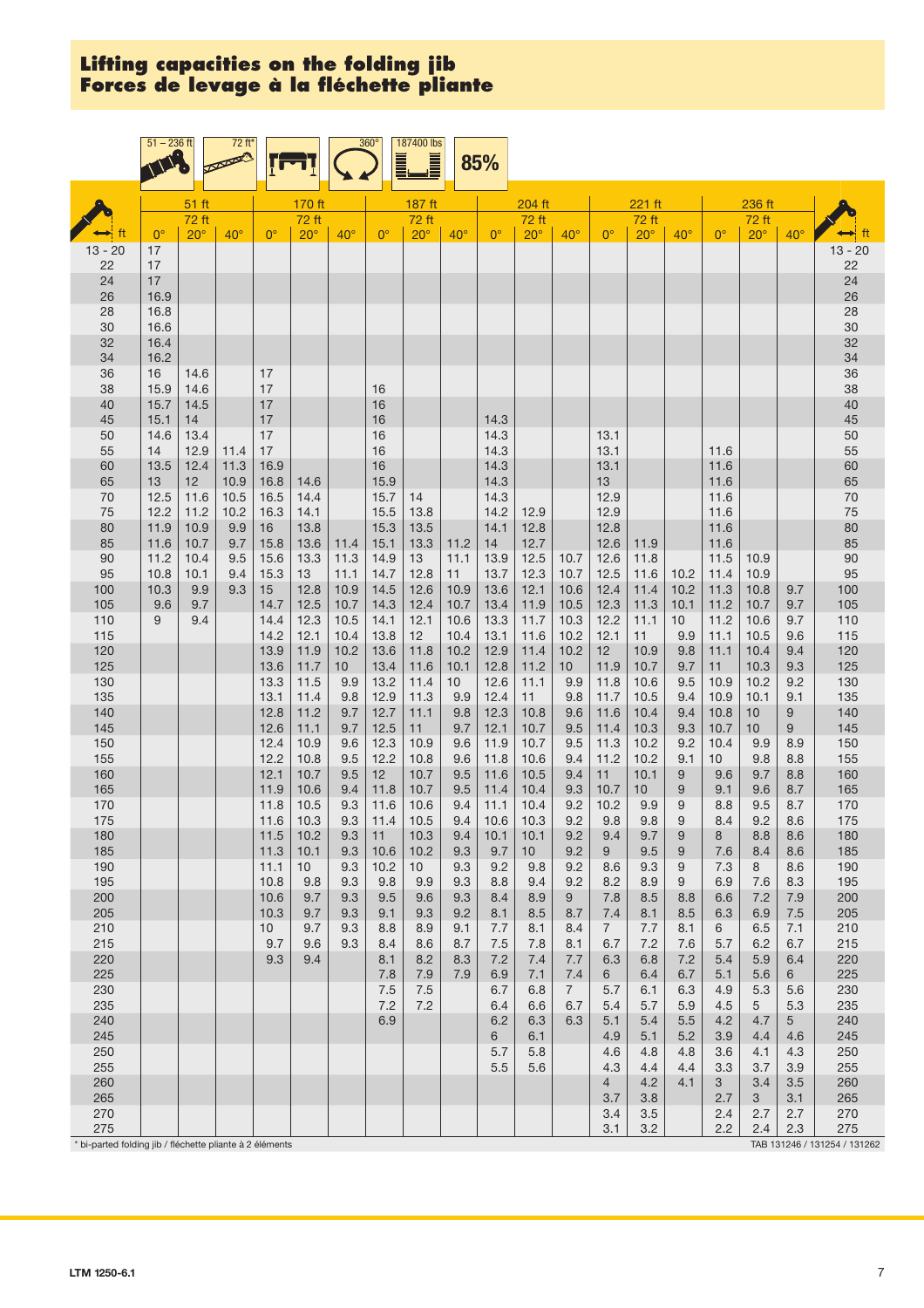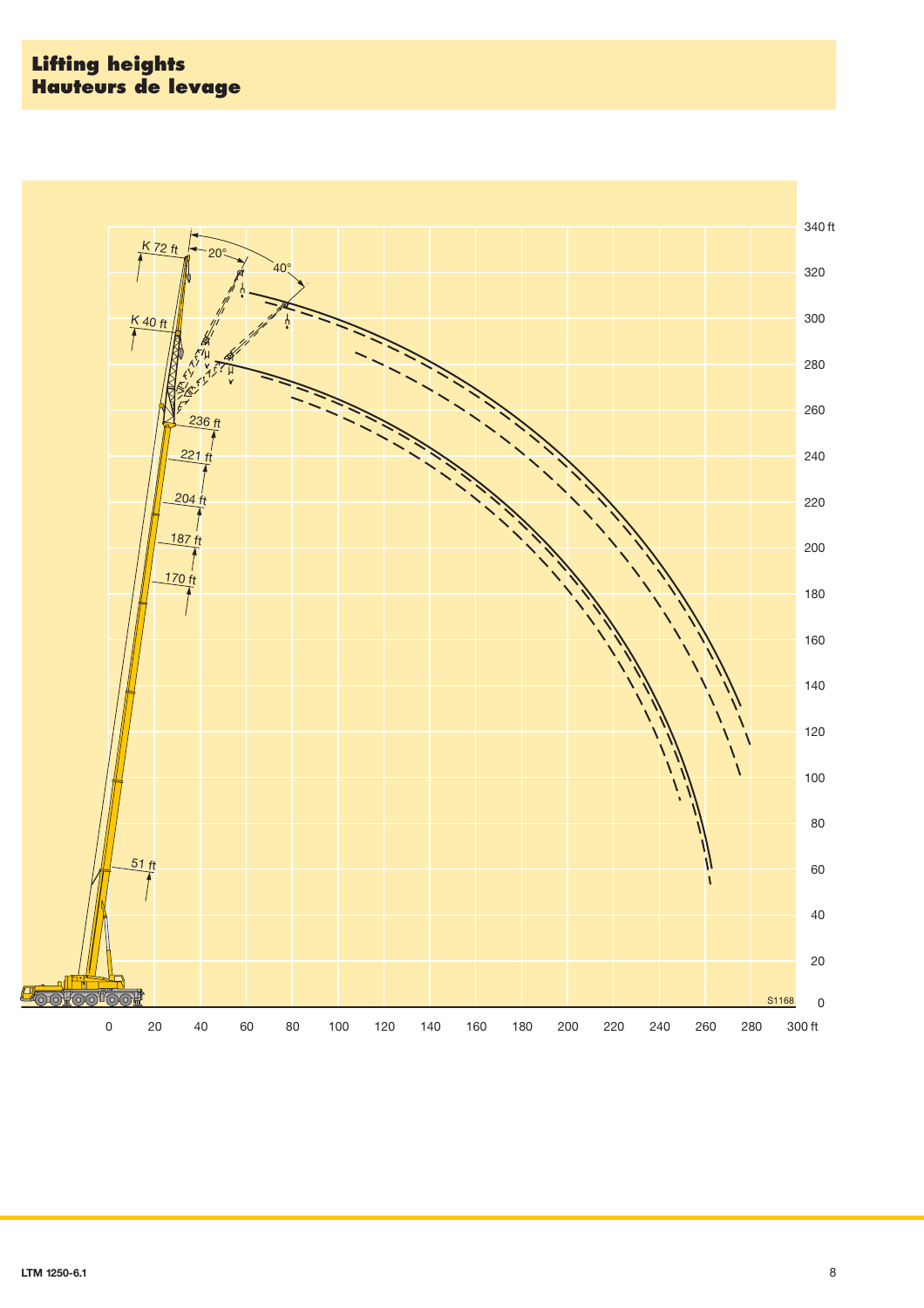|                                                          | $51 - 236$ ft |                  | 63 ft <sup>*</sup> |              |                 |              | $360^\circ$  | 187400 lbs<br>j |              | 85%          |                 |              |                       |                       |              |                       |                 |              |                              |
|----------------------------------------------------------|---------------|------------------|--------------------|--------------|-----------------|--------------|--------------|-----------------|--------------|--------------|-----------------|--------------|-----------------------|-----------------------|--------------|-----------------------|-----------------|--------------|------------------------------|
|                                                          |               |                  |                    |              |                 |              |              |                 |              |              |                 |              |                       |                       |              |                       |                 |              |                              |
|                                                          |               | $51$ ft<br>63 ft |                    |              | 170 ft<br>63 ft |              |              | 187 ft<br>63 ft |              |              | 204 ft<br>63 ft |              |                       | 221 ft<br>63 ft       |              |                       | 236 ft<br>63 ft |              |                              |
| ft                                                       | $0^{\circ}$   | $20^\circ$       | $40^{\circ}$       | $0^{\circ}$  | $20^{\circ}$    | $40^{\circ}$ | $0^{\circ}$  | $20^{\circ}$    | $40^{\circ}$ | $0^{\circ}$  | $20^\circ$      | $40^\circ$   | $0^{\circ}$           | $20^\circ$            | $40^{\circ}$ | $0^{\circ}$           | $20^{\circ}$    | $40^{\circ}$ | ft                           |
| $13 - 28$                                                | 23.4          |                  |                    |              |                 |              |              |                 |              |              |                 |              |                       |                       |              |                       |                 |              | $13 - 28$                    |
| 30<br>32                                                 | 23.3<br>22.8  | 21.3             |                    |              |                 |              |              |                 |              |              |                 |              |                       |                       |              |                       |                 |              | 30<br>32                     |
| 34                                                       | 22.4          | 21.1             |                    |              |                 |              |              |                 |              |              |                 |              |                       |                       |              |                       |                 |              | 34                           |
| 36                                                       | 21.9<br>21.5  | 20.7             |                    | 23.4         |                 |              | 23           |                 |              |              |                 |              |                       |                       |              |                       |                 |              | 36                           |
| 38<br>40                                                 | 21.1          | 20.2<br>19.7     |                    | 23.4<br>23.4 |                 |              | 23           |                 |              |              |                 |              |                       |                       |              |                       |                 |              | 38<br>40                     |
| 45                                                       | 20.1          | 18.6             |                    | 23.4         |                 |              | 22.9         |                 |              | 19.4         |                 |              |                       |                       |              |                       |                 |              | 45                           |
| 50                                                       | 19.1          | 17.5<br>16.5     | 14.1               | 23.4         |                 |              | 22.7<br>22.5 |                 |              | 19.4         |                 |              | 16.5                  |                       |              |                       |                 |              | 50<br>55                     |
| 55<br>60                                                 | 18.1<br>17.1  | 15.6             | 13.7<br>13.1       | 23.4<br>23.4 | 21.2<br>21.1    |              | 22.1         |                 |              | 19.3<br>19.2 |                 |              | 16.5<br>16.5          |                       |              | 14.3<br>14.3          |                 |              | 60                           |
| 65                                                       | 16.1          | 14.7             | 12.6               | 23.4         | 20.5            |              | 21.8         | 19.4            |              | 19           |                 |              | 16.5                  |                       |              | 14.3                  |                 |              | 65                           |
| 70                                                       | 15.3          | 14               | 12.1               | 23.2         | 19.9<br>19.4    |              | 21.5         | 19.1            |              | 18.8         | 17.5            |              | 16.4                  |                       |              | 14.3                  |                 |              | $70$                         |
| 75<br>80                                                 | 14.4<br>13.5  | 13.4<br>12.8     | 11.8<br>11.6       | 22.8<br>22.2 | 18.8            | 14.1<br>14   | 21.3<br>20.9 | 18.7<br>18.3    | 14.1<br>14   | 18.6<br>18.4 | 17.3<br>17.1    |              | 16.3<br>16.2          | 15.3<br>15.3          |              | 14.3<br>14.3          |                 |              | 75<br>80                     |
| 85                                                       | 12.5          | 12.4             | 11.4               | 21.7         | 18.3            | 13.8         | 20.5         | 17.8            | 13.8         | 18.3         | 16.7            | 13.3         | 16                    | 15.1                  |              | 14.2                  | 13.9            |              | 85                           |
| 90                                                       | 11.6          | 12               | 11.3<br>11.2       | 21.2         | 17.8<br>17.3    | 13.5         | 20.1         | 17.3            | 13.5         | 18.1         | 16.4<br>16      | 13.2<br>13.1 | 15.9                  | 14.9<br>14.7          | 12.6         | 14.1<br>14            | 13.7            |              | 90                           |
| 95<br>100                                                | 10.8<br>10    | 11.4             |                    | 20.7<br>20.2 | 16.8            | 13.2<br>13   | 19.7<br>19.3 | 16.9<br>16.5    | 13.3<br>13   | 17.8<br>17.5 | 15.7            | 12.9         | 15.8<br>15.6          | 14.4                  | 12.5<br>12.3 | 13.9                  | 13.6<br>13.4    | 11.6<br>11.6 | 95<br>100                    |
| 105                                                      |               |                  |                    | 19.8         | 16.3            | 12.7         | 18.9         | 16.1            | 12.8         | 17.2         | 15.3            | 12.7         | 15.5                  | 14.2                  | 12.2         | 13.8                  | 13.2            | 11.6         | 105                          |
| 110                                                      |               |                  |                    | 19.3<br>18.8 | 15.9            | 12.6         | 18.6         | 15.7<br>15.3    | 12.6         | 17           | 15<br>14.7      | 12.5         | 15.3                  | 13.9<br>13.7          | 12<br>11.8   | 13.7<br>13.5          | 13              | 11.5<br>11.4 | 110                          |
| 115<br>120                                               |               |                  |                    | 18.3         | 15.5<br>15.1    | 12.4<br>12.2 | 18.2<br>17.8 | 15              | 12.4<br>12.3 | 16.7<br>16.5 | 14.4            | 12.3<br>12.1 | 15.1<br>14.9          | 13.5                  | 11.6         | 13.2                  | 12.8<br>12.6    | 11.2         | 115<br>120                   |
| 125                                                      |               |                  |                    | 17.8         | 14.8            | 12           | 17.4         | 14.6            | 12.1         | 16.3         | 14.1            | 11.9         | 14.8                  | 13.2                  | 11.5         | 12.8                  | 12.4            | 11.1         | 125                          |
| 130<br>135                                               |               |                  |                    | 17.3<br>16.8 | 14.4<br>14.1    | 11.9<br>11.8 | 17<br>16.5   | 14.3<br>14      | 12<br>11.8   | 15.9<br>15.5 | 13.8<br>13.5    | 11.8<br>11.6 | 14.4<br>14            | 13<br>12.8            | 11.4<br>11.2 | 12.4<br>12            | 12.3<br>12.1    | 11<br>10.9   | 130<br>135                   |
| 140                                                      |               |                  |                    | 16.4         | 13.8            | 11.7         | 16.1         | 13.8            | 11.7         | 14.9         | 13.3            | 11.5         | 13.5                  | 12.6                  | 11.1         | 11.5                  | 11.9            | 10.8         | 140                          |
| 145                                                      |               |                  |                    | 15.9         | 13.5            | 11.6         | 15.7         | 13.6            | 11.6         | 14.2         | 13.1            | 11.4         | 12.9                  | 12.4                  | 11.1         | 11.1                  | 11.7            | 10.7         | 145                          |
| 150<br>155                                               |               |                  |                    | 15.5<br>15.1 | 13.2<br>13      | 11.5<br>11.4 | 15.1<br>14.3 | 13.3<br>13.1    | 11.5<br>11.5 | 13.6<br>13   | 12.9<br>12.7    | 11.3<br>11.2 | 12.4<br>11.9          | 12.3<br>12.1          | 11<br>10.9   | 10.7<br>10.2          | 11.3<br>10.9    | 10.6<br>10.5 | 150<br>155                   |
| 160                                                      |               |                  |                    | 14.7         | 12.8            | 11.4         | 13.6         | 12.9            | 11.4         | 12.5         | 12.5            | 11.2         | 11.4                  | 11.8                  | 10.8         | 9.8                   | 10.6            | 10.4         | 160                          |
| 165                                                      |               |                  |                    | 14.3         | 12.6            | 11.3         | 12.9         | 12.7            | 11.4         | 11.9         | 12.3            | 11.1         | 10.9                  | 11.4                  | 10.7         | 9.4                   | 10.2            | 10.3         | 165                          |
| 170<br>175                                               |               |                  |                    | 13.8<br>13.3 | 12.4<br>12.2    | 11.3<br>11.2 | 12.2<br>11.7 | 12.5<br>12.1    | 11.3<br>11.3 | 11.3<br>10.7 | 11.9<br>11.4    | 11.1<br>11   | 10.4<br>10            | 11.1<br>10.7          | 10.6<br>10.5 | 9<br>8.6              | 9.7<br>9.3      | 10.2<br>9.9  | 170<br>175                   |
| 180                                                      |               |                  |                    | 12.8         | 12.1            | 11.2         | 11.1         | 11.6            | 11.2         | 10.2         | 10.8            | 10.9         | 9.5                   | 10.2                  | 10.5         | 8.2                   | 8.8             | 9.5          | 180                          |
| 185                                                      |               |                  |                    | 12.4         | 11.9            | 11.2         | 10.7         | 11              | 11.1         | 9.7          | 10.3            | 10.7         | 9.1                   | 9.8                   | 10.3         | 7.8                   | 8.4             | 9            | 185                          |
| 190<br>195                                               |               |                  |                    | 11.9<br>11.5 | 11.7<br>11.5    | 11.2<br>11.2 | 10.3<br>9.9  | 10.5<br>10.1    | 10.8<br>10.3 | 9.3<br>9     | 9.7<br>9.2      | 10.2<br>9.6  | 8.7<br>8.2            | 9.2<br>8.8            | 9.8<br>9.2   | 7.4<br>$\overline{7}$ | 8<br>7.6        | 8.5<br>8.1   | 190<br>195                   |
| 200                                                      |               |                  |                    | 11.1         | 11.1            | 11.1         | 9.5          | 9.7             | 9.9          | 8.7          | 8.8             | 9.1          | 7.8                   | 8.3                   | 8.7          | 6.7                   | 7.2             | 7.7          | 200                          |
| 205                                                      |               |                  |                    | 10.7         | 10.7            |              | 9.1          | 9.2             | 9.5          | 8.3          | 8.4             | 8.7          | 7.4                   | 7.9                   | 8.3          | 6.3                   | 6.9             | 7.2          | 205                          |
| 210<br>215                                               |               |                  |                    | 10.3<br>9.9  | 10.3<br>9.9     |              | 8.8<br>8.4   | 8.9<br>8.5      | 9<br>8.6     | 8<br>7.7     | 8.1<br>7.7      | 8.3<br>8     | 6.9<br>6.5            | 7.5<br>$\overline{7}$ | 7.8<br>7.3   | 6<br>5.7              | 6.5<br>6.2      | 6.9<br>6.5   | 210<br>215                   |
| 220                                                      |               |                  |                    |              |                 |              | 8.1          | 8.2             | 8.2          | 7.4          | 7.4             | 7.6          | 6.1                   | 6.6                   | 6.9          | 5.3                   | 5.8             | 6.1          | 220                          |
| 225                                                      |               |                  |                    |              |                 |              | 7.7          | 7.8             |              | 7.1          | 7.1             | 7.3          | 5.8                   | 6.2                   | 6.4          | 5                     | 5.5             | 5.8          | 225                          |
| 230                                                      |               |                  |                    |              |                 |              |              |                 |              | 6.8          | 6.8             | 6.9          | 5.5                   | 5.8                   | 6            | 4.7                   | 5.1             | 5.4          | 230                          |
| 235<br>240                                               |               |                  |                    |              |                 |              |              |                 |              | 6.6<br>6.3   | 6.5<br>6.2      | 6.6          | 5.2<br>4.9            | 5.4<br>5.1            | 5.6<br>5.2   | 4.4<br>4.1            | 4.9<br>4.5      | 5<br>4.7     | 235<br>240                   |
| 245                                                      |               |                  |                    |              |                 |              |              |                 |              | 6            | 6               |              | 4.6                   | 4.8                   | 4.9          | 3.8                   | 4.1             | 4.3          | 245                          |
| 250                                                      |               |                  |                    |              |                 |              |              |                 |              |              |                 |              | 4.3                   | 4.5                   |              | 3.5                   | 3.8             | 3.9          | 250                          |
| 255<br>260                                               |               |                  |                    |              |                 |              |              |                 |              |              |                 |              | $\overline{4}$<br>3.7 | 4.2<br>3.9            |              | 3.2<br>2.9            | 3.4<br>3.1      | 3.5<br>3.1   | 255<br>260                   |
| 265                                                      |               |                  |                    |              |                 |              |              |                 |              |              |                 |              |                       |                       |              | 2.6                   | 2.7             |              | 265                          |
| * bi-parted folding jib / fléchette pliante à 2 éléments |               |                  |                    |              |                 |              |              |                 |              |              |                 |              |                       |                       |              |                       |                 |              | TAB 131246 / 131254 / 131262 |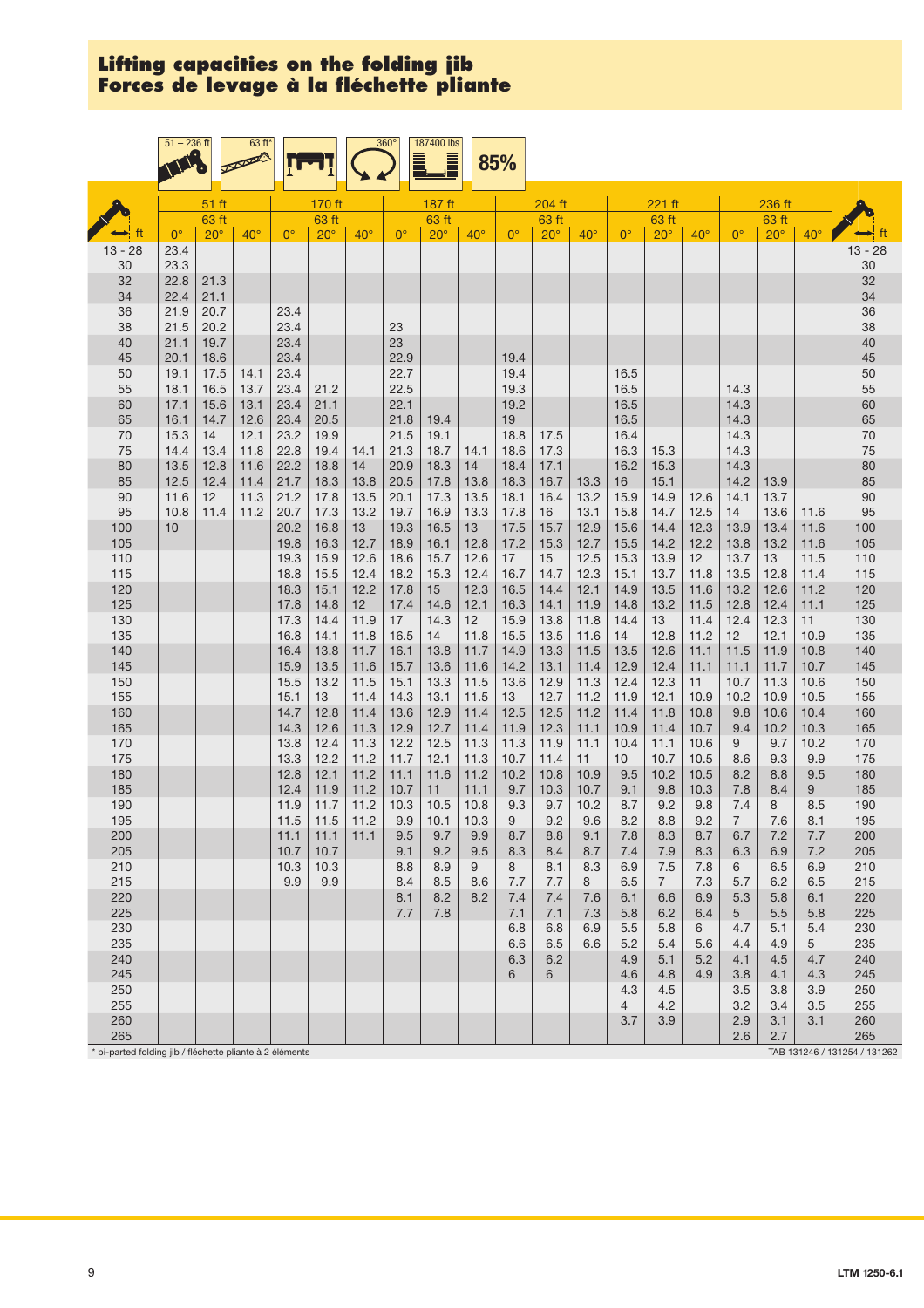|                                                                    | $51 - 236$ ft       |                | 95ft'          |                       |                |                     | $360^\circ$           | 187400 lbs   |              |                |                       |            |                |                       |              |                |                                  |                |                                     |
|--------------------------------------------------------------------|---------------------|----------------|----------------|-----------------------|----------------|---------------------|-----------------------|--------------|--------------|----------------|-----------------------|------------|----------------|-----------------------|--------------|----------------|----------------------------------|----------------|-------------------------------------|
|                                                                    |                     |                |                |                       |                |                     |                       | J            |              | 85%            |                       |            |                |                       |              |                |                                  |                |                                     |
|                                                                    |                     | 51 ft          |                |                       | 170 ft         |                     |                       | 187 ft       |              |                | 204 ft                |            |                | 221 ft                |              |                | 236 ft                           |                |                                     |
|                                                                    |                     | 95 ft          |                |                       | 95 ft          |                     |                       | 95 ft        |              |                | 95 ft                 |            |                | 95 ft                 |              |                | 95 ft                            |                |                                     |
| $16 - 30$                                                          | $0^{\circ}$<br>12.9 | $20^\circ$     | $40^{\circ}$   | $0^{\circ}$           | $20^\circ$     | $40^{\circ}$        | $0^{\circ}$           | $20^{\circ}$ | $40^{\circ}$ | $0^{\circ}$    | $20^{\circ}$          | $40^\circ$ | $0^{\circ}$    | $20^\circ$            | $40^{\circ}$ | $0^{\circ}$    | $20^\circ$                       | $40^{\circ}$   | $16 - 30$                           |
| 32                                                                 | 12.8                |                |                |                       |                |                     |                       |              |              |                |                       |            |                |                       |              |                |                                  |                | 32                                  |
| 34                                                                 | 12.7                |                |                |                       |                |                     |                       |              |              |                |                       |            |                |                       |              |                |                                  |                | 34                                  |
| 36                                                                 | 12.6<br>12.4        |                |                |                       |                |                     |                       |              |              |                |                       |            |                |                       |              |                |                                  |                | 36                                  |
| 38<br>40                                                           | 12.1                |                |                | 12.9<br>12.9          |                |                     |                       |              |              |                |                       |            |                |                       |              |                |                                  |                | 38<br>40                            |
| 45                                                                 | 11.5                |                |                | 12.9                  |                |                     | 11.6                  |              |              |                |                       |            |                |                       |              |                |                                  |                | 45                                  |
| 50                                                                 | 11                  | 9.9            |                | 12.9                  |                |                     | 11.6                  |              |              | 10.2           |                       |            |                |                       |              |                |                                  |                | 50                                  |
| 55<br>60                                                           | 10.5<br>10          | 9.7<br>9.2     |                | 12.8<br>12.8          |                |                     | 11.6<br>11.6          |              |              | 10.2<br>10.2   |                       |            | $9\,$<br>9     |                       |              |                |                                  |                | 55<br>60                            |
| 65                                                                 | 9.6                 | 8.7            |                | 12.8                  |                |                     | 11.6                  |              |              | 10.2           |                       |            | 9              |                       |              |                |                                  |                | 65                                  |
| 70                                                                 | 9.2                 | 8.3            | $\overline{7}$ | 12.7                  |                |                     | 11.6                  |              |              | 10.2           |                       |            | $9\,$          |                       |              | 7.8            |                                  |                | 70                                  |
| 75<br>80                                                           | 8.8<br>8.5          | 7.9<br>7.6     | 6.9<br>6.7     | 12.5<br>12.2          | 10<br>9.9      |                     | 11.6<br>11.6          |              |              | 10.2<br>10.2   |                       |            | 9<br>9         |                       |              | 7.8<br>7.8     |                                  |                | 75<br>80                            |
| 85                                                                 | 8.1                 | 7.3            | 6.5            | 11.8                  | 9.6            |                     | 11.5                  | 9.2          |              | 10.2           | 8.5                   |            | 9              |                       |              | 7.8            |                                  |                | 85                                  |
| 90                                                                 | 7.8                 | $\overline{7}$ | 6.2            | 11.5                  | 9.3            |                     | 11.2                  | 9.1          |              | 10.2           | 8.5                   |            | 9              | 7.8                   |              | 7.8            |                                  |                | 90                                  |
| 95                                                                 | 7.6<br>7.3          | 6.8            | 6              | 11.2<br>10.9          | 9.1<br>8.8     | 7<br>$\overline{7}$ | 10.9<br>10.6          | 8.9          |              | 10.1<br>9.9    | 8.4<br>8.2            |            | 9<br>9         | 7.8<br>7.7            |              | 7.8            | $\overline{7}$<br>$\overline{7}$ |                | 95<br>100                           |
| 100<br>105                                                         | $\overline{7}$      | 6.6<br>6.3     | 5.9<br>5.8     | 10.6                  | 8.6            | 6.9                 | 10.4                  | 8.7<br>8.4   | 6.8<br>6.8   | 9.7            | 8.1                   |            | 8.9            | 7.5                   |              | 7.8<br>7.8     | $\overline{7}$                   |                | 105                                 |
| 110                                                                | 6.8                 | 6.1            | 5.7            | 10.4                  | 8.4            | 6.8                 | 10.2                  | 8.3          | 6.7          | 9.5            | 7.9                   | 6.3        | 8.7            | 7.4                   |              | 7.8            | $\overline{7}$                   |                | 110                                 |
| 115                                                                | 6.6                 | 6              | 5.6            | 10.1                  | 8.2            | 6.6                 | 9.9                   | 8.1<br>7.9   | 6.6          | 9.3            | 7.7                   | 6.3        | 8.6            | 7.3                   | 5.8<br>5.8   | 7.8            | 6.9                              |                | 115                                 |
| 120<br>125                                                         | 6.4<br>6.2          | 5.8<br>5.7     | 5.6<br>5.5     | 9.9<br>9.6            | 8<br>7.8       | 6.5<br>6.4          | 9.7<br>9.4            | 7.7          | 6.5<br>6.4   | 9.1<br>8.9     | 7.5<br>7.4            | 6.3<br>6.3 | 8.4<br>8.2     | 7.1<br>$\overline{7}$ | 5.8          | 7.7<br>7.7     | 6.8<br>6.6                       | 5.6<br>5.6     | 120<br>125                          |
| 130                                                                | 6                   | 5.7            | 5              | 9.4                   | 7.6            | 6.3                 | 9.2                   | 7.5          | 6.3          | 8.8            | 7.3                   | 6.2        | 8.1            | 6.9                   | 5.8          | 7.6            | 6.5                              | 5.6            | 130                                 |
| 135                                                                |                     |                |                | 9.2                   | 7.5            | 6.2                 | 9                     | 7.4          | 6.2          | 8.6            | 7.1                   | 6.1        | 7.9            | 6.8                   | 5.8          | 7.4            | 6.4                              | 5.6            | 135                                 |
| 140<br>145                                                         |                     |                |                | 9<br>8.8              | 7.3<br>7.1     | 6.1<br>6            | 8.8<br>8.6            | 7.2<br>7.1   | 6.1<br>6     | 8.4<br>8.2     | $\overline{7}$<br>6.8 | 6<br>6     | 7.8<br>7.7     | 6.7<br>6.5            | 5.8<br>5.8   | 7.3<br>7.2     | 6.3<br>6.3                       | 5.6<br>5.6     | 140<br>145                          |
| 150                                                                |                     |                |                | 8.6                   | $\overline{7}$ | 5.9                 | 8.5                   | 6.9          | 6            | 8.1            | 6.7                   | 5.9        | 7.5            | 6.4                   | 5.8          | 7.1            | 6.2                              | 5.6            | 150                                 |
| 155                                                                |                     |                |                | 8.4                   | 6.9            | 5.9                 | 8.3                   | 6.8          | 5.9          | 7.9            | 6.6                   | 5.9        | 7.4            | 6.3                   | 5.7          | $\overline{7}$ | 6.1                              | 5.6            | 155                                 |
| 160<br>165                                                         |                     |                |                | 8.2<br>8              | 6.8<br>6.7     | 5.8<br>5.8          | 8.1<br>7.9            | 6.7<br>6.6   | 5.8<br>5.7   | 7.7<br>7.6     | 6.6<br>6.5            | 5.8<br>5.7 | 7.3<br>7.2     | 6.3<br>6.2            | 5.7<br>5.6   | 6.9<br>6.8     | 6<br>6                           | 5.5<br>5.5     | 160<br>165                          |
| 170                                                                |                     |                |                | 7.9                   | 6.6            | 5.7                 | 7.8                   | 6.6          | 5.7          | 7.4            | 6.4                   | 5.7        | 7.1            | 6.1                   | 5.6          | 6.7            | 5.9                              | 5.4            | 170                                 |
| 175                                                                |                     |                |                | 7.7                   | 6.5            | 5.7                 | 7.6                   | 6.5          | 5.6          | 7.3            | 6.4                   | 5.6        | $\overline{7}$ | 6.1                   | 5.5          | 6.6            | 5.8                              | 5.4            | 175                                 |
| 180<br>185                                                         |                     |                |                | 7.6<br>7.4            | 6.4<br>6.2     | 5.6<br>5.6          | 7.5<br>7.3            | 6.4<br>6.3   | 5.6<br>5.5   | 7.2<br>7.1     | 6.3<br>6.2            | 5.6<br>5.5 | 6.9<br>6.8     | 6<br>6                | 5.5<br>5.4   | 6.5<br>6.4     | 5.8<br>5.8                       | 5.4<br>5.4     | 180<br>185                          |
| 190                                                                |                     |                |                | 7.3                   | 6.1            | 5.6                 | 7.2                   | 6.3          | 5.5          | $\overline{7}$ | 6.1                   | 5.5        | 6.7            | 6                     | 5.4          | 6.3            | 5.7                              | 5.3            | 190                                 |
| 195                                                                |                     |                |                | 7.1                   | 6.1            | 5.6                 | 7.1                   | 6.2          | 5.4          | 6.9            | 6.1                   | 5.4        | 6.6            | 5.9                   | 5.4          | 6.1            | 5.7                              | 5.3            | 195                                 |
| 200                                                                |                     |                |                | $\overline{7}$<br>6.8 | 6<br>5.9       | 5.6                 | $\overline{7}$<br>6.9 | 6.1<br>6.1   | 5.4<br>5.4   | 6.8            | 6.1                   | 5.4<br>5.4 | 6.6            | 5.9                   | 5.4          | 5.8            | 5.6                              | 5.3            | 200                                 |
| 205<br>210                                                         |                     |                |                | 6.7                   | 5.8            | 5.6<br>5.6          | 6.8                   | 6            | 5.4          | 6.8<br>6.7     | 6<br>6                | 5.4        | 6.5<br>6.4     | 5.9<br>5.8            | 5.4<br>5.4   | 5.5<br>5.3     | 5.6<br>5.5                       | 5.3<br>5.3     | 205<br>210                          |
| 215                                                                |                     |                |                | 6.6                   | 5.8            | 5.6                 | 6.7                   | 5.9          | 5.4          | 6.5            | 5.9                   | 5.4        | 6.1            | 5.8                   | 5.4          | 5              | 5.5                              | 5.3            | 215                                 |
| 220                                                                |                     |                |                | 6.5                   | 5.8            | 5.6                 | 6.6                   | 5.9          | 5.4          | 6.3            | 5.9                   | 5.4        | 5.8            | 5.8                   | 5.4          | 4.7            | 5.4                              | 5.3            | 220                                 |
| 225<br>230                                                         |                     |                |                | 6.4<br>6.3            | 5.7<br>5.7     | 5.6<br>5.6          | 6.5<br>6.4            | 5.8<br>5.8   | 5.4<br>5.4   | 6.1<br>5.9     | 5.8<br>5.8            | 5.4<br>5.4 | 5.6<br>5.3     | 5.8<br>5.7            | 5.4<br>5.4   | 4.4<br>4.2     | 5.3<br>5                         | 5.3<br>5.3     | 225<br>230                          |
| 235                                                                |                     |                |                | 6.2                   | 5.7            | 5.6                 | 6.2                   | 5.7          | 5.4          | 5.7            | 5.7                   | 5.4        | 5              | 5.6                   | 5.4          | 3.9            | 4.7                              | 5.1            | 235                                 |
| 240                                                                |                     |                |                | 6.1                   | 5.7            |                     | 6                     | 5.6          | 5.4          | 5.5            | 5.4                   | 5.4        | 4.7            | 5.3                   | 5.4          | 3.6            | 4.4                              | 4.9            | 240                                 |
| 245<br>250                                                         |                     |                |                | 6                     |                |                     | 5.8<br>5.6            | 5.6<br>5.5   | 5.4          | 5.3<br>5.1     | 5.3<br>5.1            | 5.4<br>5.4 | 4.4<br>4.1     | 5<br>4.7              | 5.3<br>5     | 3.4<br>3.1     | 4.1<br>3.8                       | 4.7<br>4.3     | 245<br>250                          |
| 255                                                                |                     |                |                |                       |                |                     | 5.4                   | 5.4          |              | 4.9            | 4.9                   | 5.1        | 3.7            | 4.4                   | 4.6          | 2.9            | 3.5                              | $\overline{4}$ | 255                                 |
| 260                                                                |                     |                |                |                       |                |                     | 5.2                   | 5.3          |              | 4.7            | 4.8                   | 4.8        | 3.5            | 4.1                   | 4.3          | 2.6            | 3.2                              | 3.6            | 260                                 |
| 265<br>270                                                         |                     |                |                |                       |                |                     |                       |              |              | 4.5<br>4.3     | 4.6<br>4.4            | 4.4        | 3.2<br>2.9     | 3.7<br>3.4            | 3.9<br>3.5   |                | 2.9<br>2.6                       | 3.2<br>2.8     | 265<br>270                          |
| 275                                                                |                     |                |                |                       |                |                     |                       |              |              | 4.2            | 4.2                   |            | 2.7            | 3.1                   | 3.1          |                | 2.3                              | 2.5            | 275                                 |
| 280                                                                |                     |                |                |                       |                |                     |                       |              |              | 4              |                       |            | 2.4            | 2.8                   | 2.7          |                |                                  |                | 280                                 |
| 285<br>* three-parted folding jib / fléchette pliante à 3 éléments |                     |                |                |                       |                |                     |                       |              |              |                |                       |            |                | 2.4                   |              |                |                                  |                | 285<br>TAB 131246 / 131254 / 131262 |

10 **LTM 12506.1**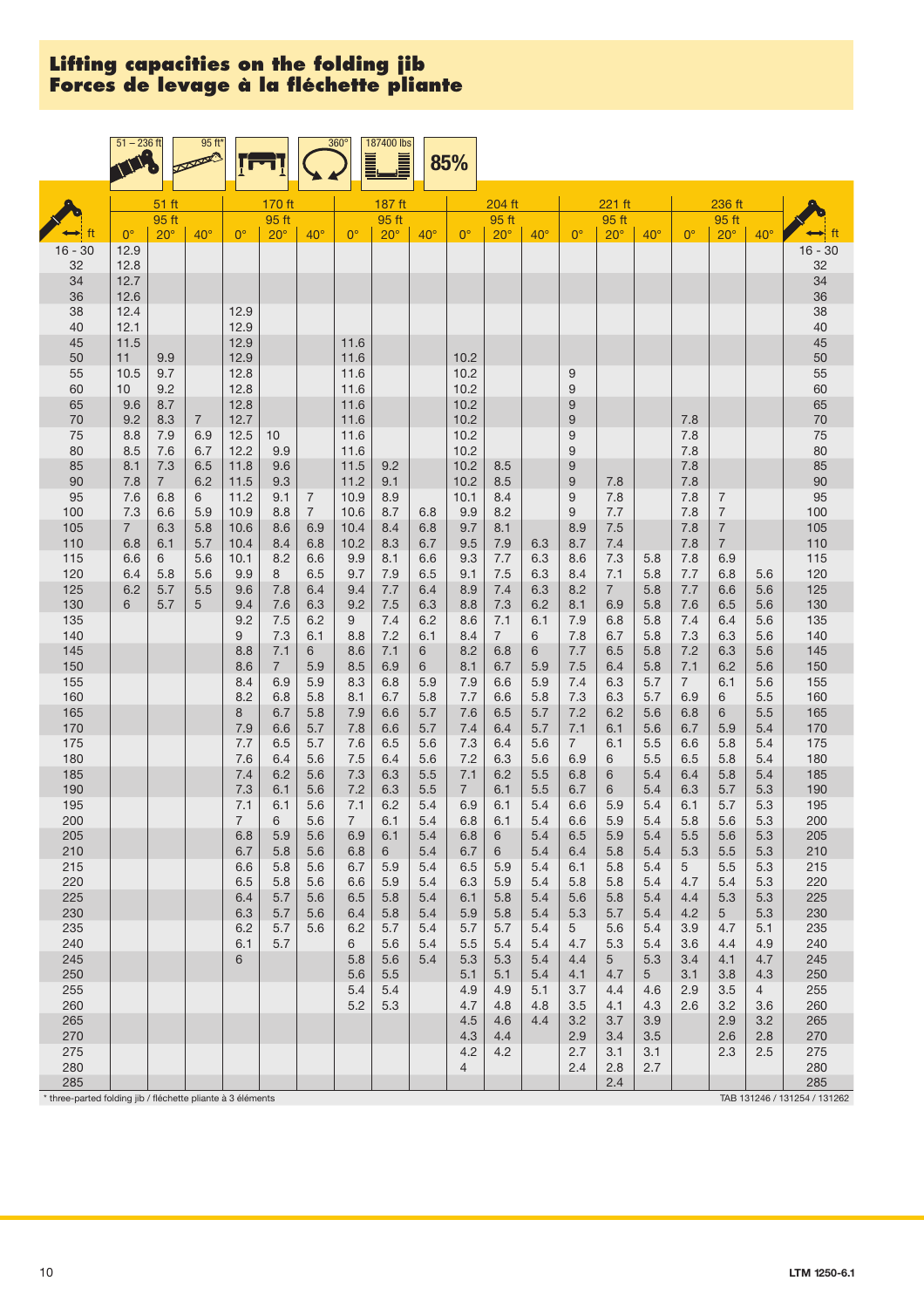#### **Lifting heights Hauteurs de levage**

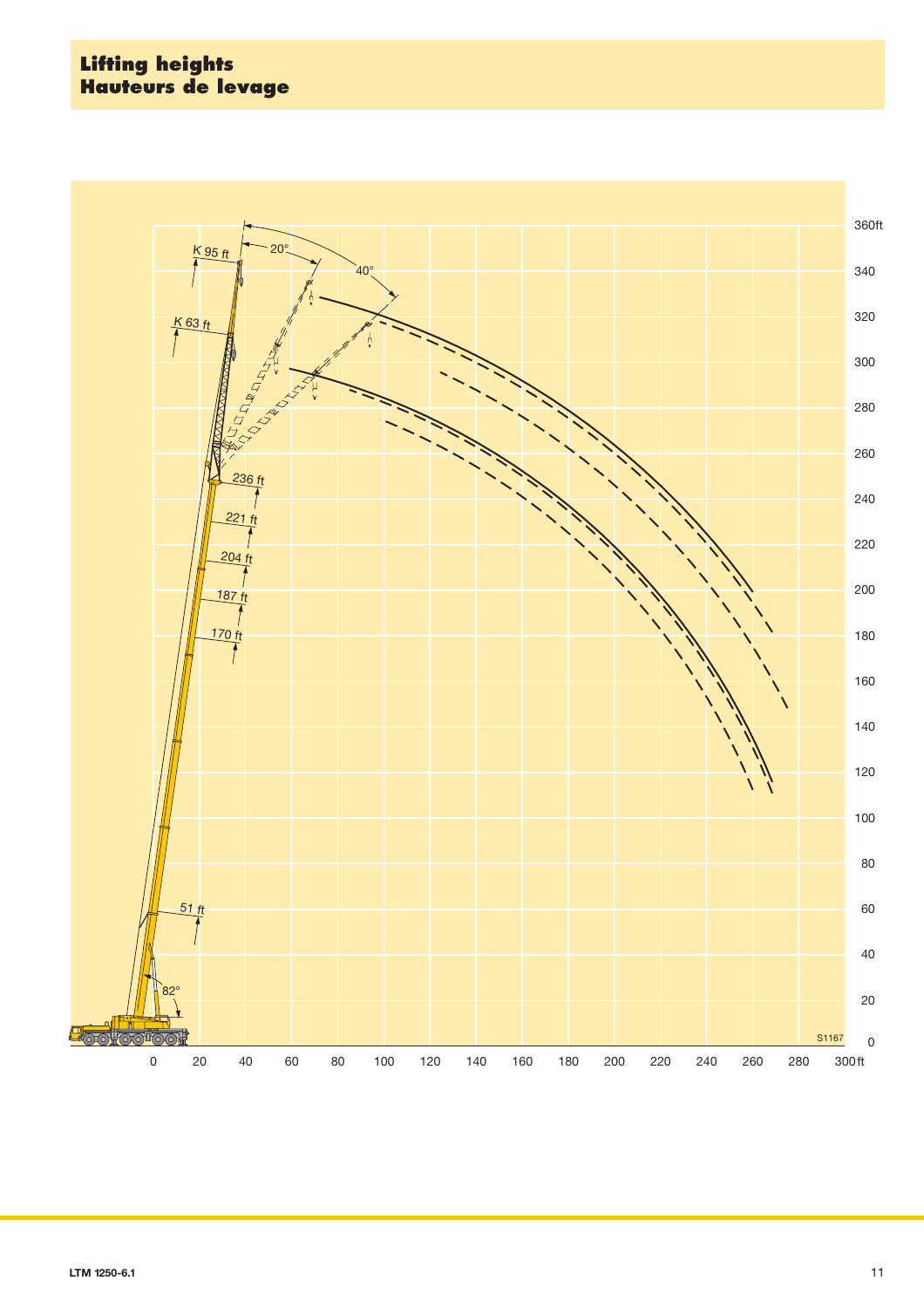|                                                           | $51 - 236$ ft |                  | 86 ft*       |                      |                 |                | $360^\circ$  | 187400 lbs<br>Ē       |                       | 85%                    |                       |              |              |                 |                |             |                 |                 |                              |
|-----------------------------------------------------------|---------------|------------------|--------------|----------------------|-----------------|----------------|--------------|-----------------------|-----------------------|------------------------|-----------------------|--------------|--------------|-----------------|----------------|-------------|-----------------|-----------------|------------------------------|
|                                                           |               |                  |              |                      |                 |                |              |                       |                       |                        |                       |              |              |                 |                |             |                 |                 |                              |
|                                                           |               | $51$ ft<br>86 ft |              |                      | 170 ft<br>86 ft |                |              | 187 ft<br>86 ft       |                       |                        | 204 ft<br>86 ft       |              |              | 221 ft<br>86 ft |                |             | 236 ft<br>86 ft |                 |                              |
|                                                           | $0^{\circ}$   | $20^\circ$       | $40^{\circ}$ | $\mathbf{O}^{\circ}$ | $20^{\circ}$    | $40^{\circ}$   | $0^{\circ}$  | $20^\circ$            | $40^{\circ}$          | $0^{\circ}$            | $20^{\circ}$          | $40^{\circ}$ | $0^{\circ}$  | $20^\circ$      | $40^\circ$     | $0^{\circ}$ | $20^\circ$      | $40^{\circ}$    |                              |
| $14 - 26$<br>28                                           | 16.5<br>16.5  |                  |              |                      |                 |                |              |                       |                       |                        |                       |              |              |                 |                |             |                 |                 | 14 - 26<br>28                |
| 30                                                        | 16.4          |                  |              |                      |                 |                |              |                       |                       |                        |                       |              |              |                 |                |             |                 |                 | 30                           |
| 32                                                        | 16.3          |                  |              |                      |                 |                |              |                       |                       |                        |                       |              |              |                 |                |             |                 |                 | 32                           |
| 34                                                        | 16            |                  |              |                      |                 |                |              |                       |                       |                        |                       |              |              |                 |                |             |                 |                 | 34                           |
| 36<br>38                                                  | 15.7<br>15.4  |                  |              | 16.5                 |                 |                |              |                       |                       |                        |                       |              |              |                 |                |             |                 |                 | 36<br>38                     |
| 40                                                        | 15            |                  |              | 16.5                 |                 |                |              |                       |                       |                        |                       |              |              |                 |                |             |                 |                 | 40                           |
| 45                                                        | 14.1          | 12.4             |              | 16.5                 |                 |                | 15           |                       |                       |                        |                       |              |              |                 |                |             |                 |                 | 45                           |
| 50<br>55                                                  | 13.4<br>12.6  | 11.9<br>11.2     |              | 16.5<br>16.5         |                 |                | 15<br>15     |                       |                       | 13.1<br>13.1           |                       |              | 10.9         |                 |                | 9.7         |                 |                 | 50<br>55                     |
| 60                                                        | 11.9          | 10.6             |              | 16.5                 |                 |                | 15           |                       |                       | 13.1                   |                       |              | 10.9         |                 |                | 9.7         |                 |                 | 60                           |
| 65                                                        | 11.3          | 10.1             | 8.3          | 16.4                 |                 |                | 15           |                       |                       | 13.1                   |                       |              | 10.9         |                 |                | 9.7         |                 |                 | 65                           |
| 70                                                        | 10.7          | 9.6              | 8.1          | 16.2                 | 12.4            |                | 14.9<br>14.7 |                       |                       | 13.1                   |                       |              | 10.9         |                 |                | 9.7         |                 |                 | $70\,$<br>75                 |
| 75<br>80                                                  | 10.2<br>9.8   | 9.1<br>8.7       | 7.8<br>7.5   | 15.8<br>15.2         | 12.2<br>11.8    |                | 14.5         | 11.4<br>11.3          |                       | 13<br>12.9             |                       |              | 10.9<br>10.9 |                 |                | 9.7<br>9.7  |                 |                 | 80                           |
| 85                                                        | 9.3           | 8.3              | 7.1          | 14.8                 | 11.4            |                | 14.1         | 11.1                  |                       | 12.8                   | 10.4                  |              | 10.9         |                 |                | 9.7         |                 |                 | 85                           |
| 90                                                        | 8.9           | 8                | 6.9          | 14.3                 | 11.1            | 8.3            | 13.7         | 10.8                  |                       | 12.6                   | 10.2                  |              | 10.9         | 9.2             |                | 9.7         |                 |                 | 90                           |
| 95<br>100                                                 | 8.6<br>8.2    | 7.7<br>7.4       | 6.7<br>6.5   | 13.9<br>13.5         | 10.8<br>10.5    | 8.2<br>8.1     | 13.4<br>13   | 10.6<br>10.3          | 8<br>8                | 12.3<br>12             | 10<br>9.8             | 7.8          | 10.9<br>10.8 | 9.2<br>9.1      |                | 9.7<br>9.6  | 8.5<br>8.5      |                 | 95<br>100                    |
| 105                                                       | 8             | 7.1              | 6.4          | 13.1                 | 10.2            | 7.9            | 12.7         | 10                    | 7.9                   | 11.8                   | 9.6                   | 7.8          | 10.6         | 9               |                | 9.6         | 8.4             |                 | 105                          |
| 110                                                       | 7.6           | 6.8              | 6.4          | 12.7                 | 10 <sup>1</sup> | 7.7            | 12.3         | 9.8                   | 7.8                   | 11.5                   | 9.3                   | 7.7          | 10.4         | 8.8             | 7.3            | 9.5         | 8.3             |                 | 110                          |
| 115<br>120                                                | 7.3<br>7.1    | 6.7<br>6.6       | 6.4          | 12.3<br>11.9         | 9.7<br>9.4      | 7.6<br>7.4     | 12<br>11.7   | 9.6<br>9.3            | 7.6<br>7.4            | 11.3<br>11             | 9.2<br>9              | 7.5<br>7.4   | 10.2<br>10   | 8.6<br>8.5      | 7.3<br>7.2     | 9.4<br>9.3  | 8.1<br>8        | 6.8<br>6.8      | 115<br>120                   |
| 125                                                       |               |                  |              | 11.6                 | 9.2             | 7.3            | 11.4         | 9.1                   | 7.3                   | 10.7                   | 8.8                   | 7.3          | 9.8          | 8.3             | 7.1            | 9.1         | 7.8             | 6.8             | 125                          |
| 130                                                       |               |                  |              | 11.2                 | 9               | 7.2            | 11.1         | 8.9                   | 7.2                   | 10.5                   | 8.6                   | 7.2          | 9.7          | 8.2             | $\overline{7}$ | 9           | 7.7             | 6.7             | 130                          |
| 135<br>140                                                |               |                  |              | 10.9                 | 8.8<br>8.7      | $\overline{7}$ | 10.8         | 8.8<br>8.6            | 7.1<br>$\overline{7}$ | 10.3                   | 8.4<br>8.3            | $7^{\circ}$  | 9.5          | 8               | 6.9            | 8.8         | 7.6<br>7.5      | 6.6             | 135                          |
| 145                                                       |               |                  |              | 10.6<br>10.3         | 8.5             | 6.9<br>6.9     | 10.5<br>10.2 | 8.4                   | 6.9                   | 10 <sup>1</sup><br>9.8 | 8.1                   | 6.9<br>6.9   | 9.3<br>9.2   | 7.9<br>7.8      | 6.8<br>6.8     | 8.7<br>8.5  | 7.4             | 6.5<br>6.5      | 140<br>145                   |
| 150                                                       |               |                  |              | 10.1                 | 8.3             | 6.8            | 10           | 8.2                   | 6.8                   | 9.6                    | 8                     | 6.8          | 9            | 7.7             | 6.7            | 8.4         | 7.3             | 6.4             | 150                          |
| 155                                                       |               |                  |              | 9.9                  | 8.1             | 6.7            | 9.8          | 8.1                   | 6.7                   | 9.4                    | 7.9                   | 6.7          | 8.9          | 7.6             | 6.6            | 8.3         | 7.2             | 6.3             | 155                          |
| 160<br>165                                                |               |                  |              | 9.6<br>9.4           | 7.9<br>7.8      | 6.6<br>6.5     | 9.6<br>9.4   | 8<br>7.9              | 6.7<br>6.6            | 9.2<br>9               | 7.8<br>7.7            | 6.6<br>6.6   | 8.7<br>8.6   | 7.5<br>7.4      | 6.6<br>6.5     | 8.2<br>8    | 7.1<br>7.1      | 6.3<br>6.2      | 160<br>165                   |
| 170                                                       |               |                  |              | 9.2                  | 7.6             | 6.5            | 9.2          | 7.8                   | 6.5                   | 8.9                    | 7.6                   | 6.5          | 8.5          | 7.3             | 6.5            | 7.9         | $\overline{7}$  | 6.1             | 170                          |
| 175                                                       |               |                  |              | 9                    | 7.5             | 6.5            | 9.1          | 7.6                   | 6.5                   | 8.8                    | 7.5                   | 6.5          | 8.3          | 7.2             | 6.4            | 7.6         | 6.9             | 6.1             | 175                          |
| 180<br>185                                                |               |                  |              | 8.8<br>8.6           | 7.4<br>7.2      | 6.4<br>6.4     | 8.9<br>8.7   | 7.5<br>7.3            | 6.4<br>6.4            | 8.6<br>8.5             | 7.4<br>7.3            | 6.5<br>6.4   | 8.2<br>8     | 7.1<br>7.1      | 6.4<br>6.3     | 7.2<br>6.9  | 6.9<br>6.8      | 6.1<br>6.1      | 180<br>185                   |
| 190                                                       |               |                  |              | 8.4                  | 7.1             | 6.4            | 8.5          | 7.2                   | 6.4                   | 8.3                    | 7.2                   | 6.4          | 7.8          | $\overline{7}$  | 6.3            | 6.5         | 6.8             | 6.1             | 190                          |
| 195                                                       |               |                  |              | 8.2                  | $\overline{7}$  | 6.4            | 8.4          | 7.1                   | $6.4\,$               | 8                      | 7.1                   | $6.4\,$      | 7.4          |                 | 6.3            | 6.2         | 6.7             | 6.1             | 195                          |
| 200<br>205                                                |               |                  |              | 8.1<br>8             | 6.8<br>6.7      | 6.4<br>6.4     | 8.1<br>7.9   | $\overline{7}$<br>6.9 | 6.4<br>6.4            | 7.6<br>7.2             | 7.1<br>$\overline{7}$ | 6.3<br>6.3   | 7.1<br>6.8   | 6.9<br>6.9      | 6.3<br>6.3     | 5.9<br>5.6  | 6.6<br>6.4      | 6.1<br>6.1      | 200<br>205                   |
| 210                                                       |               |                  |              | 7.8                  | 6.7             | 6.4            | 7.7          | 6.8                   | 6.4                   | 6.9                    | 6.9                   | 6.3          | 6.5          | 6.8             | 6.3            | 5.3         | 6.1             | 6.1             | 210                          |
| 215                                                       |               |                  |              | 7.6                  | 6.6             | 6.4            | 7.4          | 6.7                   | 6.4                   | 6.7                    | 6.8                   | 6.3          | 6.2          | 6.6             | 6.3            | 4.9         | 5.8             | 6.1             | 215                          |
| 220<br>225                                                |               |                  |              | 7.4<br>7.3           | 6.6<br>6.6      | 6.4<br>6.4     | 7.1<br>6.9   | 6.7<br>6.6            | 6.4<br>6.4            | 6.4<br>6.1             | 6.5<br>6.3            | 6.3<br>6.3   | 5.9<br>5.5   | 6.4<br>6        | 6.3<br>6.2     | 4.7<br>4.4  | 5.5<br>5.2      | 5.9<br>5.7      | 220<br>225                   |
| 230                                                       |               |                  |              | 7.1                  | 6.6             |                | 6.6          | 6.5                   | 6.4                   | 5.8                    | 6.1                   | 6.3          | 5.2          | 5.8             | 6              | 4.1         | 4.8             | 5.3             | 230                          |
| 235                                                       |               |                  |              | 6.9                  | 6.6             |                | 6.4          | 6.4                   | 6.4                   | 5.6                    | 5.9                   | 6.1          | 4.9          | 5.4             | 5.7            | 3.8         | 4.5             | $5\overline{)}$ | 235                          |
| 240                                                       |               |                  |              |                      |                 |                | 6.1          | 6.2<br>5.9            | 6.2                   | 5.4                    | 5.7                   | 5.8          | 4.5          | 5.1             | 5.3            | 3.6         | 4.2             | 4.7             | 240<br>245                   |
| 245<br>250                                                |               |                  |              |                      |                 |                | 5.9<br>5.7   | 5.7                   |                       | 5.2<br>5               | 5.5<br>5.2            | 5.5<br>5.3   | 4.2<br>3.9   | 4.8<br>4.5      | 5<br>4.6       | 3.3<br>3    | 3.9<br>3.6      | 4.3<br>3.9      | 250                          |
| 255                                                       |               |                  |              |                      |                 |                | 5.4          | 5.5                   |                       | 4.8                    | 5                     | 5            | 3.7          | 4.1             | 4.3            | 2.7         | 3.3             | 3.6             | 255                          |
| 260                                                       |               |                  |              |                      |                 |                |              |                       |                       | 4.6                    | 4.8                   |              | 3.4          | 3.8             | 3.8            | 2.4         | 2.9             | 3.2             | 260                          |
| 265<br>270                                                |               |                  |              |                      |                 |                |              |                       |                       | 4.4                    | 4.6                   |              | 3.1<br>2.8   | 3.4<br>3.1      | 3.4<br>3       |             | 2.6             | 2.8             | 265<br>270                   |
| 275                                                       |               |                  |              |                      |                 |                |              |                       |                       |                        |                       |              | 2.5          | 2.8             | 2.7            |             |                 |                 | 275                          |
| 280                                                       |               |                  |              |                      |                 |                |              |                       |                       |                        |                       |              | 2.3          | 2.4             |                |             |                 |                 | 280                          |
| three-parted folding jib / fléchette pliante à 3 éléments |               |                  |              |                      |                 |                |              |                       |                       |                        |                       |              |              |                 |                |             |                 |                 | TAB 131246 / 131254 / 131262 |

12 **LTM 12506.1**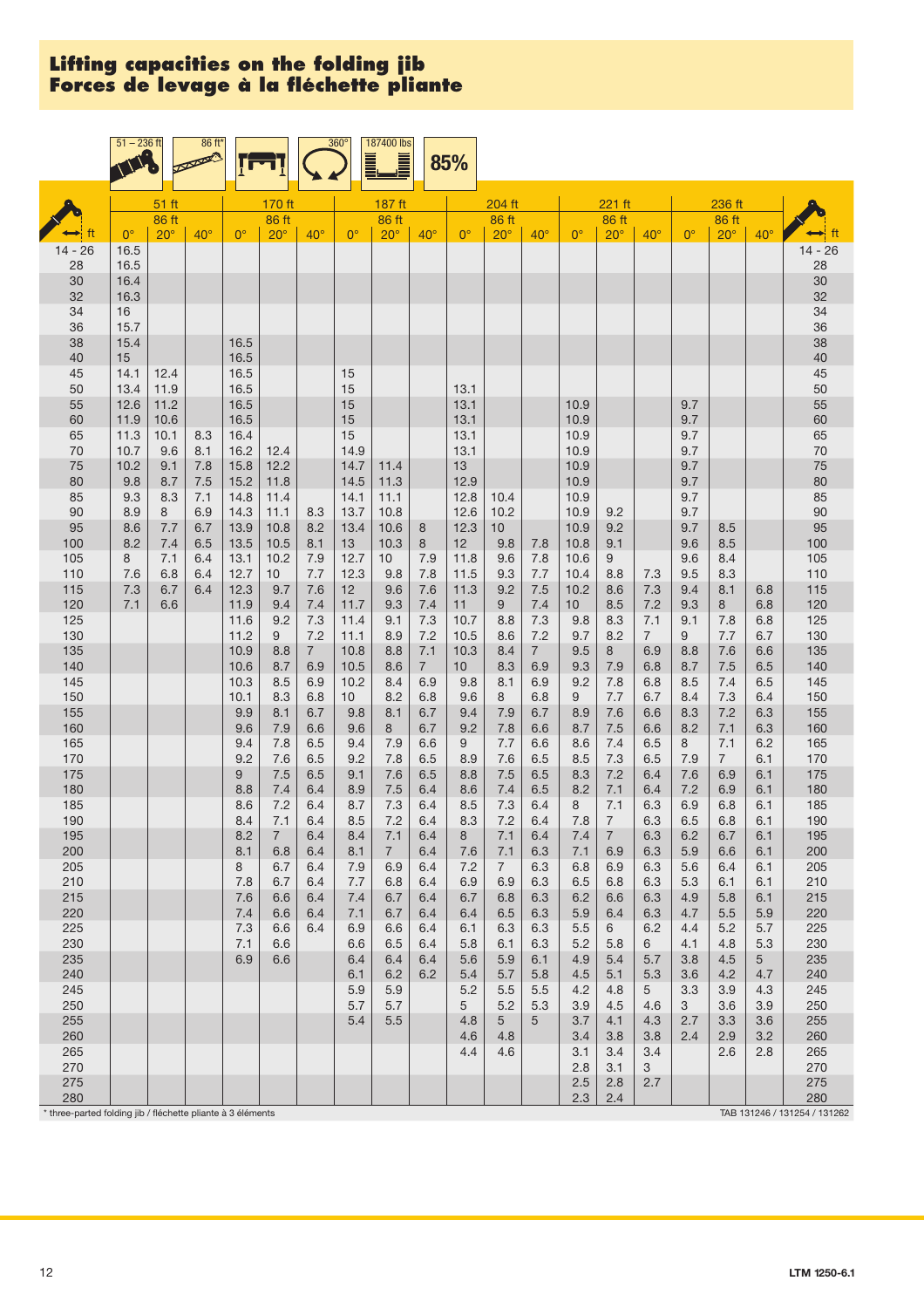|            | $51 - 236$ ft |            | $118 ft*$             |                       |                                  |                | $360^\circ$                      | 187400 lbs          |              |                       |                       |              |                       |                  |              |             |                                  |              |            |
|------------|---------------|------------|-----------------------|-----------------------|----------------------------------|----------------|----------------------------------|---------------------|--------------|-----------------------|-----------------------|--------------|-----------------------|------------------|--------------|-------------|----------------------------------|--------------|------------|
|            |               |            |                       |                       |                                  |                |                                  |                     |              | 85%                   |                       |              |                       |                  |              |             |                                  |              |            |
|            |               | 51 ft      |                       |                       |                                  |                |                                  |                     |              |                       | 204 ft                |              |                       |                  |              |             |                                  |              |            |
|            |               | 118 ft     |                       |                       | 170 ft<br>118 ft                 |                |                                  | 187 ft<br>118 ft    |              |                       | 118 ft                |              |                       | 221 ft<br>118 ft |              |             | 236 ft<br>118 ft                 |              |            |
|            | $0^{\circ}$   | $20^\circ$ | $40^{\circ}$          | $0^{\circ}$           | $20^\circ$                       | $40^{\circ}$   | $0^{\circ}$                      | $20^{\circ}$        | $40^{\circ}$ | $0^{\circ}$           | $20^\circ$            | $40^{\circ}$ | $0^{\circ}$           | $20^{\circ}$     | $40^{\circ}$ | $0^{\circ}$ | $20^\circ$                       | $40^{\circ}$ | ft         |
| $18 - 38$  | 8.7           |            |                       |                       |                                  |                |                                  |                     |              |                       |                       |              |                       |                  |              |             |                                  |              | $18 - 38$  |
| 40         | 8.7           |            |                       |                       |                                  |                |                                  |                     |              |                       |                       |              |                       |                  |              |             |                                  |              | 40         |
| 45<br>50   | 8.4<br>8      |            |                       | 8.5                   |                                  |                |                                  |                     |              |                       |                       |              |                       |                  |              |             |                                  |              | 45<br>50   |
| 55         | 7.6           | 6.1        |                       | 8.5                   |                                  |                | 7.8                              |                     |              |                       |                       |              |                       |                  |              |             |                                  |              | 55         |
| 60         | 7.2           | 6.1        |                       | 8.5                   |                                  |                | 7.8                              |                     |              |                       |                       |              |                       |                  |              |             |                                  |              | 60         |
| 65         | 6.9           | 6.1        |                       | 8.5                   |                                  |                | 7.8                              |                     |              | 6.8                   |                       |              |                       |                  |              |             |                                  |              | 65         |
| 70<br>75   | 6.5<br>6.2    | 5.9<br>5.7 |                       | 8.5<br>8.5            |                                  |                | 7.8<br>7.8                       |                     |              | 6.8<br>6.8            |                       |              | 5.8<br>5.8            |                  |              | 4.9         |                                  |              | 70<br>75   |
| 80         | 6             | 5.4        |                       | 8.5                   |                                  |                | 7.8                              |                     |              | 6.8                   |                       |              | 5.8                   |                  |              | 4.9         |                                  |              | 80         |
| 85         | 5.7           | 5.2        |                       | 8.3                   |                                  |                | 7.8                              |                     |              | 6.8                   |                       |              | 5.8                   |                  |              | 4.9         |                                  |              | 85         |
| 90         | 5.4           | 5          | 4.4                   | 8.1                   | 6.1                              |                | 7.7                              | 5.8                 |              | 6.8                   |                       |              | 5.8                   |                  |              | 4.9         |                                  |              | 90         |
| 95         | 5.2           | 4.7        | 4.3                   | 7.8                   | 6                                |                | 7.6                              | 5.8                 |              | 6.8                   |                       |              | 5.8                   |                  |              | 4.9         |                                  |              | 95         |
| 100<br>105 | 5<br>4.9      | 4.6<br>4.4 | 4.2<br>$\overline{4}$ | 7.6<br>7.4            | 6<br>5.8                         |                | 7.3<br>7.1                       | 5.7<br>5.6          |              | 6.8<br>6.6            | 5.1<br>5.1            |              | 5.8<br>5.8            | 4.6<br>4.6       |              | 4.9<br>4.9  |                                  |              | 100<br>105 |
| 110        | 4.7           | 4.3        | 3.9                   | 7.2                   | 5.7                              |                | 6.9                              | 5.5                 |              | 6.5                   | 5.1                   |              | 5.8                   | 4.6              |              | 4.9         | 4.1                              |              | 110        |
| 115        | 4.6           | 4.2        | 3.8                   | $\overline{7}$        | 5.5                              | 4.1            | 6.7                              | 5.4                 |              | 6.3                   | 5.1                   |              | 5.7                   | 4.6              |              | 4.9         | 4.1                              |              | 115        |
| 120        | 4.5           | 4.1        | 3.7                   | 6.8                   | 5.3                              | 4.1            | 6.5                              | 5.3                 | 3.9          | 6.2                   | 5.1                   |              | 5.6                   | 4.6              |              | 4.9         | 4.1                              |              | 120        |
| 125<br>130 | 4.3<br>4.2    | 3.9<br>3.9 | 3.6<br>3.5            | 6.6<br>6.4            | 5.2<br>5.1                       | 4.1<br>4.1     | 6.4<br>6.2                       | 5.1<br>5            | 3.9<br>3.9   | 6<br>5.9              | 4.9<br>4.8            | 3.6          | 5.6<br>5.4            | 4.6<br>4.6       |              | 4.9<br>4.9  | 4.1<br>4.1                       |              | 125<br>130 |
| 135        | 4.1           | 3.8        | 3.4                   | 6.2                   | 5                                | $\overline{4}$ | 6.1                              | 4.9                 | 3.9          | 5.7                   | 4.7                   | 3.6          | 5.3                   | 4.5              | 3.5          | 4.9         | 4.1                              |              | 135        |
| 140        | 4             | 3.7        | 3.4                   | 6.1                   | 4.8                              | 3.9            | 5.9                              | 4.8                 | 3.9          | 5.6                   | 4.6                   | 3.6          | 5.2                   | 4.4              | 3.5          | 4.8         | 4.1                              | 3.2          | 140        |
| 145        | 3.9           | 3.6        | 3.4                   | 5.9                   | 4.7                              | 3.9            | 5.8                              | 4.7                 | 3.9          | 5.5                   | 4.6                   | 3.6          | 5.1                   | 4.3              | 3.5          | 4.8         | 4.1                              | 3.2          | 145        |
| 150<br>155 | 3.8<br>3.7    | 3.5<br>3.4 | 3.4                   | 5.8<br>5.6            | 4.6<br>4.5                       | 3.9<br>3.8     | 5.7<br>5.6                       | 4.6<br>4.5          | 3.7<br>3.6   | 5.4<br>5.3            | 4.5<br>4.4            | 3.6<br>3.6   | 5<br>4.9              | 4.2<br>4.2       | 3.5<br>3.5   | 4.7<br>4.6  | $\overline{4}$<br>$\overline{4}$ | 3.2<br>3.2   | 150<br>155 |
| 160        |               |            |                       | 5.5                   | 4.4                              | 3.7            | 5.4                              | 4.4                 | 3.6          | 5.2                   | 4.3                   | 3.6          | 4.9                   | 4.1              | 3.5          | 4.6         | 3.9                              | 3.2          | 160        |
| 165        |               |            |                       | 5.3                   | 4.4                              | 3.7            | 5.3                              | 4.3                 | 3.6          | 5.1                   | 4.2                   | 3.6          | 4.8                   | $\overline{4}$   | 3.5          | 4.5         | 3.9                              | 3.2          | 165        |
| 170        |               |            |                       | 5.2<br>5.1            | 4.4                              | 3.7            | 5.2                              | 4.3<br>4.2          | 3.6          | 5                     | 4.1                   | 3.5          | 4.7                   | $\overline{4}$   | 3.5<br>3.5   | 4.4         | 3.8                              | 3.2          | 170<br>175 |
| 175<br>180 |               |            |                       | 5                     | 4.3<br>4.2                       | 3.6<br>3.6     | 5.1<br>5                         | 4.2                 | 3.6<br>3.6   | 4.9<br>4.8            | 4.1<br>$\overline{4}$ | 3.5<br>3.5   | 4.6<br>4.6            | 3.9<br>3.9       | 3.4          | 4.4<br>4.3  | 3.8<br>3.7                       | 3.2<br>3.2   | 180        |
| 185        |               |            |                       | 4.9                   | 4.2                              | 3.6            | 4.9                              | 4.1                 | 3.6          | 4.7                   | 4                     | 3.5          | 4.5                   | 3.8              | 3.4          | 4.3         | 3.7                              | 3.2          | 185        |
| 190        |               |            |                       | 4.8                   | 4.1                              | 3.5            | 4.8                              | 4.1                 | 3.5          | 4.6                   | $\overline{4}$        | 3.5          | 4.4                   | 3.8              | 3.4          | 4.2         | 3.6                              | 3.2          | 190        |
| 195        |               |            |                       | 4.7<br>4.6            | $\overline{4}$<br>$\overline{4}$ | 3.5            | 4.7<br>4.6                       | 4<br>$\overline{4}$ | 3.5<br>3.5   | 4.6                   | 3.9<br>3.9            | 3.5<br>3.5   | 4.4                   | 3.7              | 3.4<br>3.4   | 4.1         | 3.6                              | 3.2          | 195        |
| 200<br>205 |               |            |                       | 4.6                   | 3.9                              | 3.5<br>3.4     | 4.6                              | 3.9                 | 3.4          | 4.5<br>4.4            | 3.9                   | 3.4          | 4.3<br>4.2            | 3.7<br>3.7       | 3.4          | 4.1<br>4.1  | 3.6<br>3.5                       | 3.2<br>3.2   | 200<br>205 |
| 210        |               |            |                       | 4.5                   | 3.9                              | 3.4            | 4.5                              | 3.9                 | 3.4          | 4.4                   | 3.8                   | 3.4          | 4.2                   | 3.7              | 3.4          | 4           | 3.5                              | 3.2          | 210        |
| 215        |               |            |                       | 4.4                   | 3.8                              | 3.4            | 4.4                              | 3.8                 | 3.4          | 4.3                   | 3.8                   | 3.4          | 4.1                   | 3.7              | 3.4          | 3.9         | 3.5                              | 3.2          | 215        |
| 220        |               |            |                       | 4.3                   | 3.8                              | 3.4            | 4.4                              | 3.8                 | 3.4          | 4.3                   | 3.7                   | 3.4          | 4.1                   | 3.6              | 3.4          | 3.8         | 3.4                              | 3.2          | 220        |
| 225<br>230 |               |            |                       | 4.2<br>4.2            | 3.7<br>3.7                       | 3.4<br>3.4     | 4.3<br>4.3                       | 3.8<br>3.7          | 3.4<br>3.4   | 4.2<br>4.1            | 3.7<br>$3.7\,$        | 3.4<br>3.4   | 4.1<br>$\overline{4}$ | 3.6<br>3.6       | 3.4<br>3.4   | 3.7<br>3.4  | 3.4<br>3.4                       | 3.2<br>3.2   | 225<br>230 |
| 235        |               |            |                       | 4.1                   | 3.6                              | 3.4            | 4.2                              | 3.7                 | 3.4          | 4.1                   | 3.6                   | 3.4          | $\overline{4}$        | 3.6              | 3.4          | 3.2         | 3.3                              | 3.2          | 235        |
| 240        |               |            |                       | 4.1                   | 3.6                              | 3.4            | 4.1                              | 3.6                 | 3.4          | 4                     | 3.6                   | 3.4          | 3.9                   | 3.5              | 3.4          | 2.9         | 3.3                              | 3.2          | 240        |
| 245<br>250 |               |            |                       | $\overline{4}$<br>3.9 | 3.5<br>3.5                       | 3.4<br>3.4     | 4.1                              | 3.6<br>3.6          | 3.4<br>3.4   | $\overline{4}$<br>3.9 | 3.5<br>3.5            | 3.4<br>3.4   | 3.8<br>3.6            | 3.5<br>3.4       | 3.3<br>3.3   | 2.7         | 3.2<br>3.1                       | 3.2<br>3.2   | 245<br>250 |
| 255        |               |            |                       | 3.9                   | 3.5                              | 3.4            | $\overline{4}$<br>$\overline{4}$ | 3.5                 | 3.4          | 3.9                   | $3.5\,$               | 3.4          | 3.3                   | 3.4              | 3.3          |             | 3                                | 3.2          | 255        |
| 260        |               |            |                       | 3.8                   | 3.4                              |                | 3.9                              | 3.5                 | 3.4          | 3.8                   | 3.4                   | 3.4          | $\mathbf{3}$          | 3.4              | 3.3          |             | 2.8                              | 3.2          | 260        |
| 265        |               |            |                       | 3.7                   | 3.4                              |                | 3.8                              | 3.4                 | 3.4          | 3.8                   | 3.4                   | 3.4          | 2.7                   | 3.3              | 3.3          |             | 2.6                              | 3.1          | 265        |
| 270<br>275 |               |            |                       |                       |                                  |                | 3.7<br>3.7                       | 3.4<br>3.4          |              | 3.6<br>3.4            | 3.3<br>3.3            | 3.3<br>3.2   | 2.5<br>2.2            | 3.2<br>2.9       | 3.2<br>3.2   |             |                                  | 2.9<br>2.6   | 270<br>275 |
| 280        |               |            |                       |                       |                                  |                | 3.7                              | 3.4                 |              | 3.3                   | 3.3                   | 3.2          |                       | 2.6              | 2.9          |             |                                  | 2.3          | 280        |
| 285        |               |            |                       |                       |                                  |                | 3.6                              |                     |              | 3.1                   | 3.2                   |              |                       |                  | 2.5          |             |                                  |              | 285        |
| 290        |               |            |                       |                       |                                  |                |                                  |                     |              | 2.9                   | 3.1                   |              |                       |                  |              |             |                                  |              | 290        |
| 295<br>300 |               |            |                       |                       |                                  |                |                                  |                     |              | 2.7<br>2.6            | 2.9<br>2.7            |              |                       |                  |              |             |                                  |              | 295<br>300 |

\* four-parted folding jib / fléchette pliante à 4 éléments TAB 131262 / 131262 / 131262 / 131262 / 131262 / 131262 / 131262 / 131262 / 131262 / 131262 / 131262 / 131262 / 131262 / 131262 / 131262 / 131262 / 131262 / 131262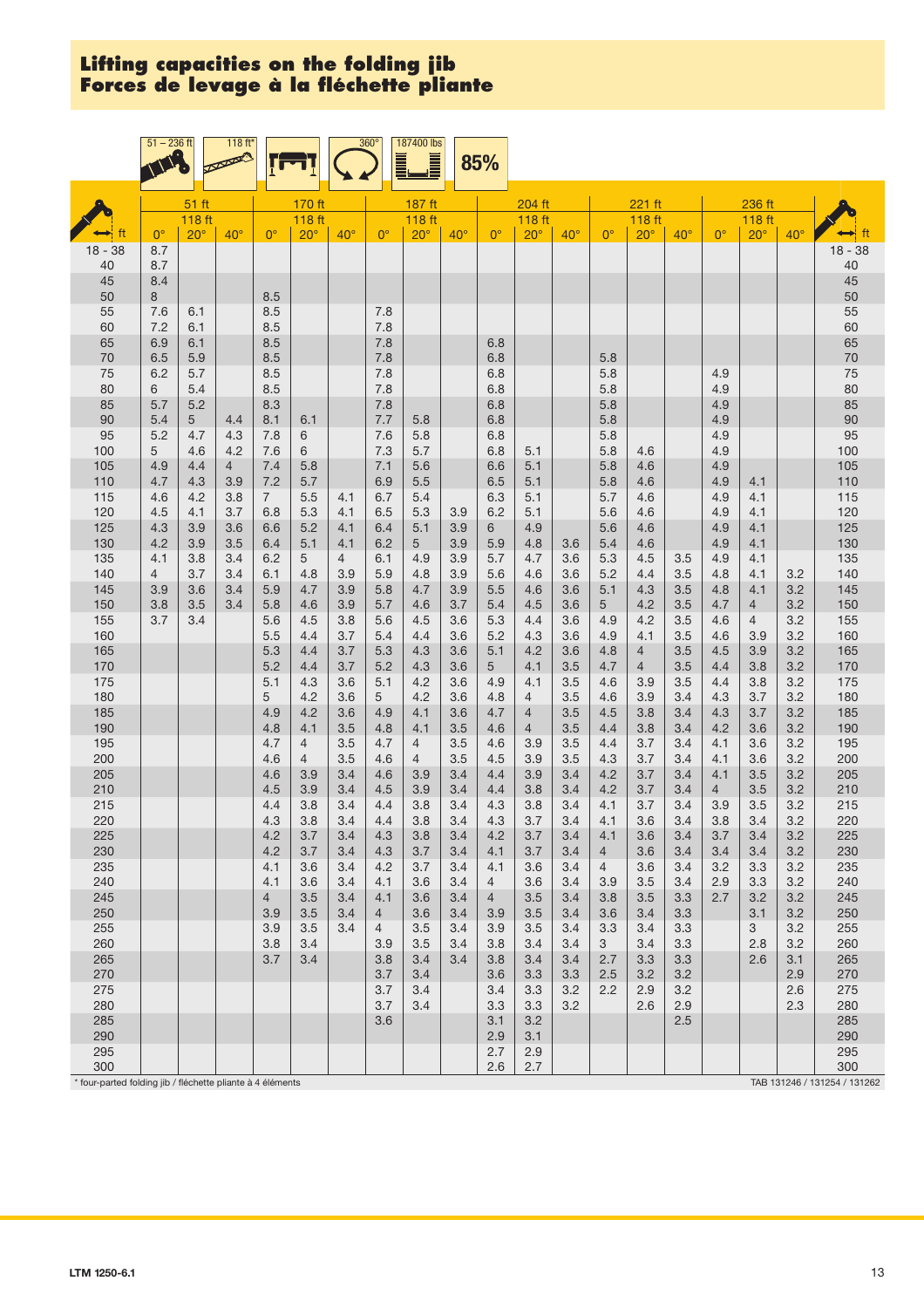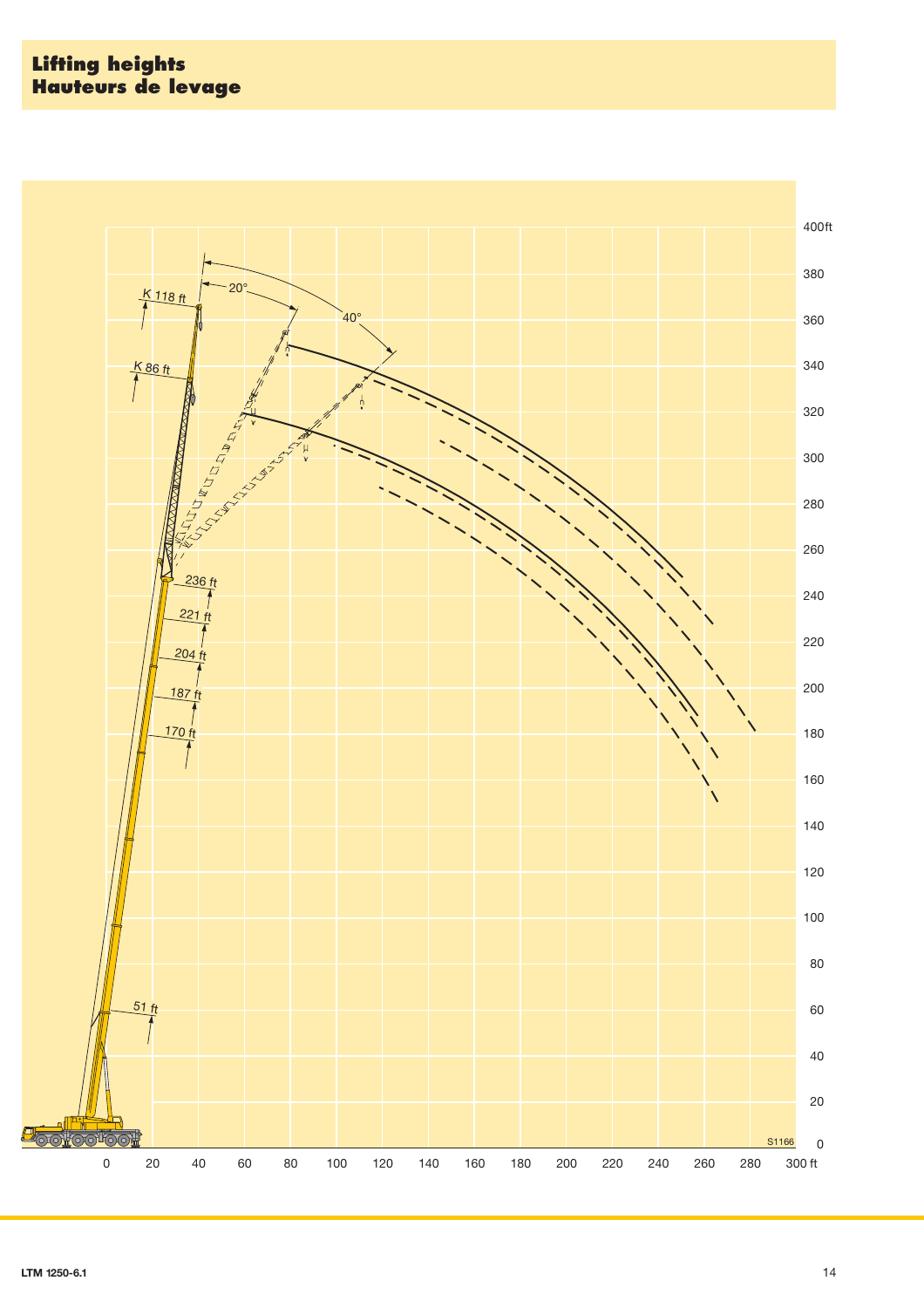|              | $51 - 170$ ft                | $46 - 138$ ft |               | 360°<br>Ì,     | 187400 lbs<br><u>F</u> | 85%          |              |                |                       |                       |                |
|--------------|------------------------------|---------------|---------------|----------------|------------------------|--------------|--------------|----------------|-----------------------|-----------------------|----------------|
| ft           |                              | $0^{\circ}$   | 51 ft + 5 ft* |                |                        |              |              | 170 ft + 5 ft* |                       |                       | ft             |
| $9 - 12$     | 46 ft<br>43.3                | 69 ft         | 92 ft         | 115 ft         | 138 ft                 | 46 ft        | 69 ft        | 92 ft          | $115$ ft              | 138 ft                | $9 - 12$       |
| 13           | 43.3                         | 33            |               |                |                        |              |              |                |                       |                       | $13$           |
| 14<br>15     | 43.3<br>43.3                 | 32.9<br>32.9  |               |                |                        |              |              |                |                       |                       | 14<br>15       |
| $16$         | 43.1                         | 32.7          |               |                |                        |              |              |                |                       |                       | 16             |
| 17           | 42.8                         | 32.5          |               |                |                        |              |              |                |                       |                       | $17$           |
| 18<br>$20\,$ | 42.5<br>41.9                 | 32.3<br>31.8  | 24.4<br>24.3  |                |                        |              |              |                |                       |                       | 18<br>20       |
| 22           | 41.1                         | 31.2          | 23.8          |                |                        |              |              |                |                       |                       | 22             |
| 24<br>$26\,$ | 40.1<br>39                   | 30.6<br>29.9  | 23.3<br>22.8  |                |                        |              |              |                |                       |                       |                |
| 28           | 37.8                         | 29.2          | 22.2          | 16.7           |                        |              |              |                |                       |                       | 24<br>26<br>28 |
| 30           | 36.6                         | 28.6          | 21.7          | 16.6<br>16.2   |                        |              |              |                |                       |                       | $30\,$<br>32   |
| 32<br>34     | 35<br>33.6                   | 27.9<br>27.4  | 21.1<br>20.6  | 15.9           | 12.3<br>12.2           | 43.3<br>43.3 |              |                |                       |                       | 34             |
| 36           | 32.1                         | 26.8          | 20.1          | 15.5           | 11.9                   | 43.3         |              |                |                       |                       | 36             |
| 38<br>40     | 30.8<br>29.4                 | 26.2<br>25.7  | 19.7<br>19.2  | 15.2<br>14.9   | 11.6<br>11.4           | 43.3<br>43.3 | 32.4<br>32.3 |                |                       |                       | 38<br>40       |
| 45           | 26.3                         | 24.3          | 18.2          | 14             | 10.8                   | 42.6         | 31.8         | 23.5           |                       |                       | 45             |
| 50<br>55     | 23.3<br>20.6                 | 22.9<br>21.4  | 17.2<br>16.3  | 13.3<br>12.5   | 10.2<br>9.7            | 41.9<br>41   | 31<br>30.2   | 23<br>22.3     | 16.8<br>16.6          | 12.6<br>12.4          | 50<br>55       |
| 60           | 18.2                         | 19.8          | 15.4          | 11.8           | 9.1                    | 39.9         | 29.3         | 21.5           | 16.1                  | 12                    | 60             |
| 65           | 16                           | 18.1          | 14.7          | 11.2           | 8.6                    | 38.6         | 28.4         | 20.8           | 15.5                  | 11.6                  | 65             |
| $70\,$<br>75 | 14<br>12.3                   | 16.3<br>14.6  | $14$<br>13.4  | 10.6<br>$10$   | 8.1<br>7.7             | 37.2<br>35.6 | 27.7<br>27   | 20.1<br>19.5   | 15<br>14.6            | 11.2<br>10.9          | $70$<br>$75\,$ |
| 80           | 10.8                         | 13            | 12.8          | 9.5            | 7.2                    | 33.9         | 26.2         | 18.9           | 14.1                  | 10.5                  | 80             |
| 85<br>90     | 9.4<br>8.1                   | 11.5<br>10.4  | 12.1<br>11.5  | 9<br>8.6       | 6.8<br>6.4             | 32.2<br>30.7 | 25.5<br>24.8 | 18.3<br>17.7   | 13.6<br>13.2          | 10.2<br>9.8           | 85<br>90       |
| 95           |                              | 9.3           | 10.7          | 8.3            | 6.1                    | 29.1         | 24.2         | 17.2           | 12.7                  | 9.5                   | 95             |
| 100<br>105   |                              | 8.3<br>$7.3$  | 9.8<br>8.8    | 7.9<br>7.4     | 5.8<br>5.6             | 27.7<br>26.3 | 23.5<br>22.8 | 16.7<br>16.2   | 12.3<br>11.9          | 9.2<br>8.8            | 100<br>105     |
| $110$        |                              | 6.4           | 8             | 7 <sup>1</sup> | 5.4                    | 24.9         | 22           | 15.8           | 11.5                  | 8.5                   | 110            |
| 115          |                              |               | 7.2           | 6.6            | 5.2                    | 23.5         | 21.2         | 15.3           | 11.1                  | 8.2                   | 115            |
| 120<br>125   |                              |               | 6.5<br>5.8    | 6.3<br>6.1     | 4.9<br>4.7             | 22.3<br>21.1 | 20.4<br>19.6 | 14.9<br>14.5   | 10.8<br>10.5          | 7.9<br>7.7            | 120<br>125     |
| 130          |                              |               | 5.1           | 5.8            | 4.4                    | 19.9         | 18.7         | 14.1           | 10.2                  | 7.4                   | 130            |
| 135<br>140   |                              |               | 4.4           | 5.3<br>4.7     | 4.2<br>$\overline{4}$  | 18.8<br>17.8 | 17.8<br>16.8 | 13.7<br>13.4   | 9.8<br>$9.5\,$        | 7.1<br>6.9            | 135<br>140     |
| 145          |                              |               |               | 4.1            | 3.9                    | 16.8         | 15.9         | 13.1           | 9.2                   | 6.6                   | 145            |
| 150<br>155   |                              |               |               | 3.6<br>3       | 3.8<br>3.5             | 15.8<br>14.8 | 15.1<br>14.3 | 12.8<br>12.4   | 9<br>8.7              | 6.4<br>6.2            | 150<br>155     |
| 160          |                              |               |               |                | 3.1                    | 14           | 13.5         | 12.1           | 8.5                   | 6                     | 160            |
| 165<br>170   |                              |               |               |                | 2.7<br>2.5             | 13.2<br>12.5 | 12.7<br>11.9 | 11.7<br>11.4   | 8.3<br>8.1            | 5.8<br>5.7            | 165<br>170     |
| 175          |                              |               |               |                | 2.4                    | 11.8         | 11.3         | 11             | 7.9                   | 5.6                   | 175            |
| 180          |                              |               |               |                | 2.4                    | 11.2         | 10.7         | $10.5$         | 7.6                   | 5.5                   | 180            |
| 185<br>190   |                              |               |               |                |                        | 10.5<br>9.9  | 10.1<br>9.6  | $9.9\,$<br>9.3 | $7.3\,$<br>7.1        | 5.3<br>$5.2\,$        | 185<br>190     |
| 195          |                              |               |               |                |                        | 9.3          | 9.1          | 8.8            | 6.8                   | $5\overline{)}$       | 195            |
| 200<br>205   |                              |               |               |                |                        | 8.7          | 8.6<br>8.1   | 8.4<br>$7.9$   | $6.6\,$<br>6.4        | 4.9<br>4.7            | 200<br>205     |
| 210          |                              |               |               |                |                        |              | 7.6          | $7.5$          | 6.3                   | 4.6                   | 210            |
| 215<br>220   |                              |               |               |                |                        |              | 7.1<br>6.7   | 7.1<br>$6.7\,$ | 6.2                   | 4.4                   | 215<br>220     |
| 225          |                              |               |               |                |                        |              |              | 6.3            | 6<br>5.9              | 4.3<br>4.1            | 225            |
| 230          |                              |               |               |                |                        |              |              | 6              | 5.6                   | 4.1                   | 230            |
| 235<br>240   |                              |               |               |                |                        |              |              | 5.6<br>5.2     | 5.3<br>5 <sup>5</sup> | $\overline{4}$<br>3.9 | 235<br>240     |
| 245          |                              |               |               |                |                        |              |              | 4.9            | 4.6                   | $3.8\,$               | 245            |
| 250<br>255   |                              |               |               |                |                        |              |              |                | 4.3<br>$\overline{4}$ | 3.7<br>3.6            | 250<br>255     |
| 260          |                              |               |               |                |                        |              |              |                | 3.7                   | 3.4                   | 260            |
| 265<br>270   |                              |               |               |                |                        |              |              |                | 3.4                   | 3.1<br>2.8            | 265<br>270     |
| 275          |                              |               |               |                |                        |              |              |                |                       | 2.5                   | 275            |
|              | adapter / pièce d'adaptateur |               |               |                |                        |              |              |                |                       |                       | TAB 131562     |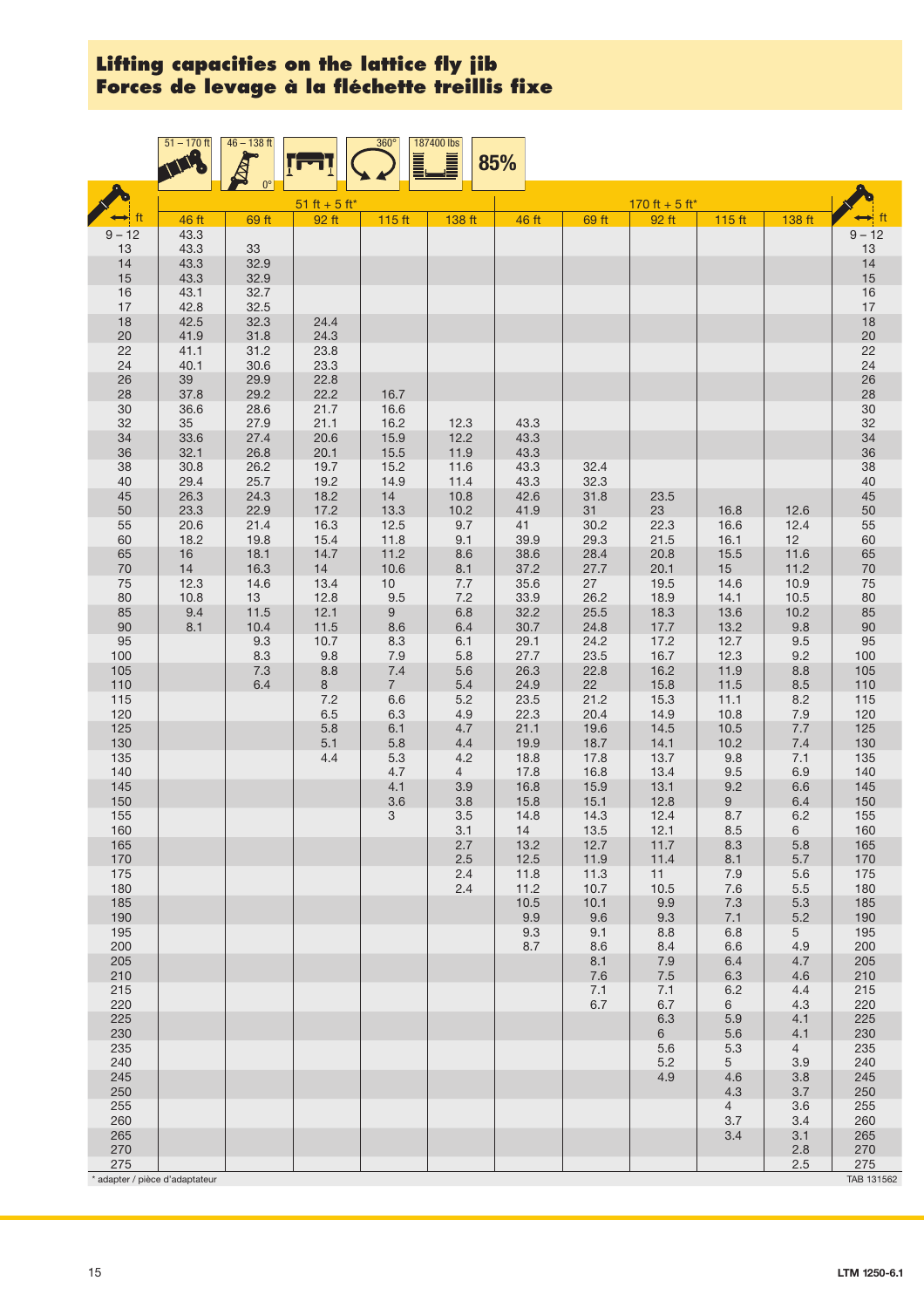|                              | $187 - 236$ ft | $46 - 138$ ft |                |                   | $360^\circ$    | 187400 lbs   |                       |                                   |                |              |              |                  |                   |                   |                      |
|------------------------------|----------------|---------------|----------------|-------------------|----------------|--------------|-----------------------|-----------------------------------|----------------|--------------|--------------|------------------|-------------------|-------------------|----------------------|
|                              |                |               |                |                   |                |              | Ē                     | 85%                               |                |              |              |                  |                   |                   |                      |
|                              |                |               | $0^{\circ}$    |                   |                |              |                       |                                   |                |              |              |                  |                   | $236$ ft +        |                      |
|                              |                |               | 187 ft + 5 ft* |                   |                |              |                       | $204 \text{ ft} + 5 \text{ ft}^*$ |                |              |              | $221$ ft + 5 ft* |                   | $5ft*$            |                      |
| ft                           | 46 ft          | 69 ft         | 92 ft          | 115 <sub>ft</sub> | 138 ft         | 46 ft        | 69 ft                 | 92 ft                             | $115$ ft       | 46 ft        | 69 ft        | 92 ft            | 115 <sub>ft</sub> | 115 <sub>ft</sub> | $\leftrightarrow$ ft |
| 36                           | 35.1           |               |                |                   |                |              |                       |                                   |                |              |              |                  |                   |                   | 36                   |
| 38<br>$40\,$                 | 35.1<br>35.1   |               |                |                   |                |              |                       |                                   |                |              |              |                  |                   |                   | 38<br>40             |
| 45                           | 34.9           | 26.2          | 20.7           |                   |                | 28.1         | 20.9                  |                                   |                | 21.1         |              |                  |                   |                   | 45                   |
| 50                           | 34.8           | 26.1          | 20.4           | 15.3              |                | 27.9         | 20.9                  | 16.7                              |                | 21.1         | 16.6         |                  |                   |                   | 50                   |
| 55                           | 34.4           | 25.9          | 20             | 15.1              | 10.9           | 27.8         | 20.9                  | 16.7                              | 12.7           | 21.1         | 16.6         | 12.9             |                   |                   | 55                   |
| 60                           | 33.6           | 25.5          | 19.3           | 14.7              | 10.9           | 27.5         | 20.8                  | 16.7                              | 12.7           | 21           | 16.6         | 12.9             |                   |                   | 60                   |
| 65                           | 32.6           | 25.1          | 18.8           | 14.3              | 10.6           | 26.9         | 20.7                  | 16.5                              | 12.4           | 20.9         | 16.5         | 12.9             | 9                 |                   | 65                   |
| 70                           | 31.6           | 24.8          | 18.3           | 13.9              | 10.3           | 26.3         | 20.6                  | 16.2                              | 12.1           | 20.7         | 16.5         | 12.9             | 9                 |                   | $70\,$               |
| 75<br>80                     | 30.5<br>29.3   | 24.5<br>24.2  | 17.8<br>17.4   | 13.4<br>13        | 10<br>9.7      | 25.6<br>24.8 | 20.3<br>19.9          | 15.8<br>15.5                      | 11.8<br>11.5   | 20.3<br>19.9 | 16.3<br>16   | 12.9<br>12.8     | 9<br>9            |                   | 75<br>80             |
| 85                           | 27.9           | 23.8          | 17             | 12.6              | 9.4            | 24.1         | 19.5                  | 15.2                              | 11.2           | 19.5         | 15.7         | 12.6             | 9                 | 6.6               | 85                   |
| 90                           | 26.6           | 23            | 16.6           | 12.2              | 9.1            | 23.2         | 19.1                  | 14.9                              | 10.9           | 19.1         | 15.4         | 12.4             | 9                 | 6.6               | 90                   |
| 95                           | 25.4           | 22.2          | 16.2           | 11.9              | 8.8            | 22.2         | 18.6                  | 14.7                              | 10.7           | 18.5         | 15           | 12.1             | 9                 | 6.6               | 95                   |
| 100                          | 24.2           | 21.3          | 15.7           | 11.5              | 8.5            | 21.2         | 17.9                  | 14.4                              | 10.4           | 17.9         | 14.7         | 11.9             | 9                 | 6.6               | 100                  |
| 105                          | 23.1           | 20.5          | 15.3           | 11.2              | 8.2            | 20.3         | 17.3                  | 14                                | 10.2           | 17.3         | 14.2         | 11.6             | 8.9               | 6.6               | 105                  |
| 110<br>115                   | 22<br>21       | 19.6<br>18.8  | 15<br>14.6     | 10.9<br>10.6      | 8<br>7.7       | 19.4<br>18.5 | 16.7<br>16.1          | 13.7<br>13.5                      | 9.9<br>9.7     | 16.7<br>16.2 | 13.8<br>13.4 | 11.3<br>10.9     | 8.7<br>8.5        | 6.6<br>6.6        | 110<br>115           |
| 120                          | 19.9           | 17.9          | 14.2           | 10.3              | 7.5            | 17.7         | 15.5                  | 13.2                              | 9.4            | 15.6         | 13           | 10.6             | 8.4               | 6.6               | 120                  |
| 125                          | 18.9           | 17.2          | 13.9           | 10                | 7.2            | 16.9         | 15                    | 12.9                              | 9.2            | 15           | 12.6         | 10.3             | 8.1               | 6.6               | 125                  |
| 130                          | 18             | 16.4          | 13.6           | 9.7               | $\overline{7}$ | 16.1         | 14.4                  | 12.4                              | 9              | 14.5         | 12.3         | 10               | 7.9               | 6.6               | 130                  |
| 135                          | 17             | 15.7          | 13.3           | 9.4               | 6.8            | 15.3         | 13.8                  | 12                                | 8.8            | 14           | 11.9         | 9.7              | 7.6               | 6.5               | 135                  |
| 140                          | 16.1           | 15            | 13             | 9.2               | 6.6            | 14.6         | 13.2                  | 11.6                              | 8.6            | 13.4         | 11.5         | 9.4              | 7.4               | 6.4               | 140                  |
| 145<br>150                   | 15.2<br>14.3   | 14.2<br>13.6  | 12.7<br>12.4   | 8.9<br>8.7        | 6.4<br>6.2     | 13.8<br>13.1 | 12.7<br>12            | 11.2<br>10.8                      | 8.4<br>8.2     | 12.8<br>12.2 | 11.1<br>10.7 | 9.1<br>8.9       | 7.2<br>6.9        | 6.2               | 145                  |
| 155                          | 13.4           | 12.9          | 11.9           | 8.5               | 6              | 12.4         | 11.5                  | 10.4                              | 8              | 11.6         | 10.3         | 8.6              | 6.7               | 6<br>5.8          | 150<br>155           |
| 160                          | 12.7           | 12.2          | 11.3           | 8.2               | 5.8            | 11.7         | 10.9                  | 9.9                               | 7.8            | 11           | 9.9          | 8.3              | 6.5               | 5.5               | 160                  |
| 165                          | 12.1           | 11.5          | 10.8           | 8.1               | 5.7            | 11           | 10.3                  | 9.4                               | 7.6            | 10.5         | 9.4          | 8.1              | 6.3               | 5.3               | 165                  |
| 170                          | 11.5           | 10.8          | 10.3           | 7.9               | 5.5            | 10.5         | 9.8                   | 9                                 | 7.5            | 9.9          | 9            | 7.8              | 6.1               | 5.1               | 170                  |
| 175                          | 10.9           | 10.2          | 9.7            | 7.8               | 5.4            | 10           | 9.3                   | 8.6                               | 7.3            | 9.4          | 8.5          | 7.5              | 5.9               | 4.8               | 175                  |
| 180                          | 10.3           | 9.5           | 9.2            | 7.6               | 5.3            | 9.5          | 8.7                   | 8.1                               | $\overline{7}$ | 8.9          | 8.1          | 7.2              | 5.8               | 4.5               | 180                  |
| 185<br>190                   | 9.8<br>9.2     | 9<br>8.6      | 8.7<br>8.1     | 7.4<br>7.2        | 5.2<br>5.1     | 9.1<br>8.7   | 8.2<br>7.7            | 7.7<br>7.3                        | 6.7<br>6.3     | 8.4<br>7.8   | 7.7<br>7.3   | 6.8<br>6.5       | 5.6<br>5.4        | 4.3<br>4          | 185<br>190           |
| 195                          | 8.7            | 8.3           | 7.6            | $\overline{7}$    | 5              | 8.3          | 7.2                   | 6.9                               | 6              | 7.3          | 6.9          | 6.1              | 5.1               | 3.7               | 195                  |
| 200                          | 8.2            | 7.9           | 7.1            | 6.7               | 4.9            | 8            | 6.9                   | 6.5                               | 5.6            | 6.8          | 6.5          | 5.8              | 4.8               | 3.4               | 200                  |
| 205                          | 7.7            | 7.6           | 6.7            | 6.3               | 4.8            | 7.6          | 6.6                   | 6.1                               | 5.3            | 6.4          | 6            | 5.5              | 4.5               | 3.1               | 205                  |
| 210                          | 7.2            | 7.1           | 6.4            | 5.9               | 4.6            | 7.2          | 6.4                   | 5.7                               | 4.9            | 6.1          | 5.6          | 5.1              | 4.2               |                   | 210                  |
| 215                          | 6.7            | 6.7           | 6.1            | 5.5               | 4.5            | 6.8          | 6.1                   | 5.4                               | 4.6            | 5.7          | 5.2          | 4.8              | 3.9               |                   | 215                  |
| 220<br>225                   |                | 6.3<br>5.9    | 5.9<br>5.6     | 5.1<br>4.8        | 4.4<br>4.2     | 6.3<br>5.9   | 5.8<br>5.6            | 5.1<br>4.9                        | 4.3<br>4       | 5.3<br>5     | 4.9<br>4.5   | 4.5<br>4.1       | 3.7<br>3.4        |                   | 220<br>225           |
| 230                          |                | 5.5           | 5.3            | 4.6               | $\overline{4}$ | 5.6          | 5.3                   | 4.7                               | 3.8            | 4.6          | 4.1          | 3.8              | 3.1               |                   | 230                  |
| 235                          |                | 5.1           | 5              | 4.4               | 3.6            | 5.2          | 5                     | 4.5                               | 3.5            | 4.2          | 3.8          | 3.4              | 2.8               |                   | 235                  |
| 240                          |                | 4.7           | 4.7            | 4.2               | 3.4            |              | 4.7                   | 4.3                               | 3.3            | 3.8          | 3.5          | 3.1              | 2.5               |                   | 240                  |
| 245                          |                |               | 4.4            | 3.9               | 3.1            |              | 4.3                   | 4                                 | 3.1            | 3.5          | 3.1          | 2.8              |                   |                   | 245                  |
| 250                          |                |               | $\overline{4}$ | 3.6               | 2.9            |              | $\overline{4}$<br>3.7 | 3.7                               | 2.9            |              | 2.8          |                  |                   |                   | 250                  |
| 255<br>260                   |                |               | 3.7<br>3.3     | 3.2<br>2.9        | 2.7<br>2.5     |              |                       | 3.4<br>3.1                        | 2.6<br>2.4     |              | 2.5          |                  |                   |                   | 255<br>260           |
| 265                          |                |               |                | 2.6               |                |              |                       | 2.8                               |                |              |              |                  |                   |                   | 265                  |
| 270                          |                |               |                |                   |                |              |                       | 2.5                               |                |              |              |                  |                   |                   | 270                  |
| 275                          |                |               |                |                   |                |              |                       | 2.2                               |                |              |              |                  |                   |                   | 275                  |
| adapter / pièce d'adaptateur |                |               |                |                   |                |              |                       |                                   |                |              |              |                  |                   |                   | TAB 131562           |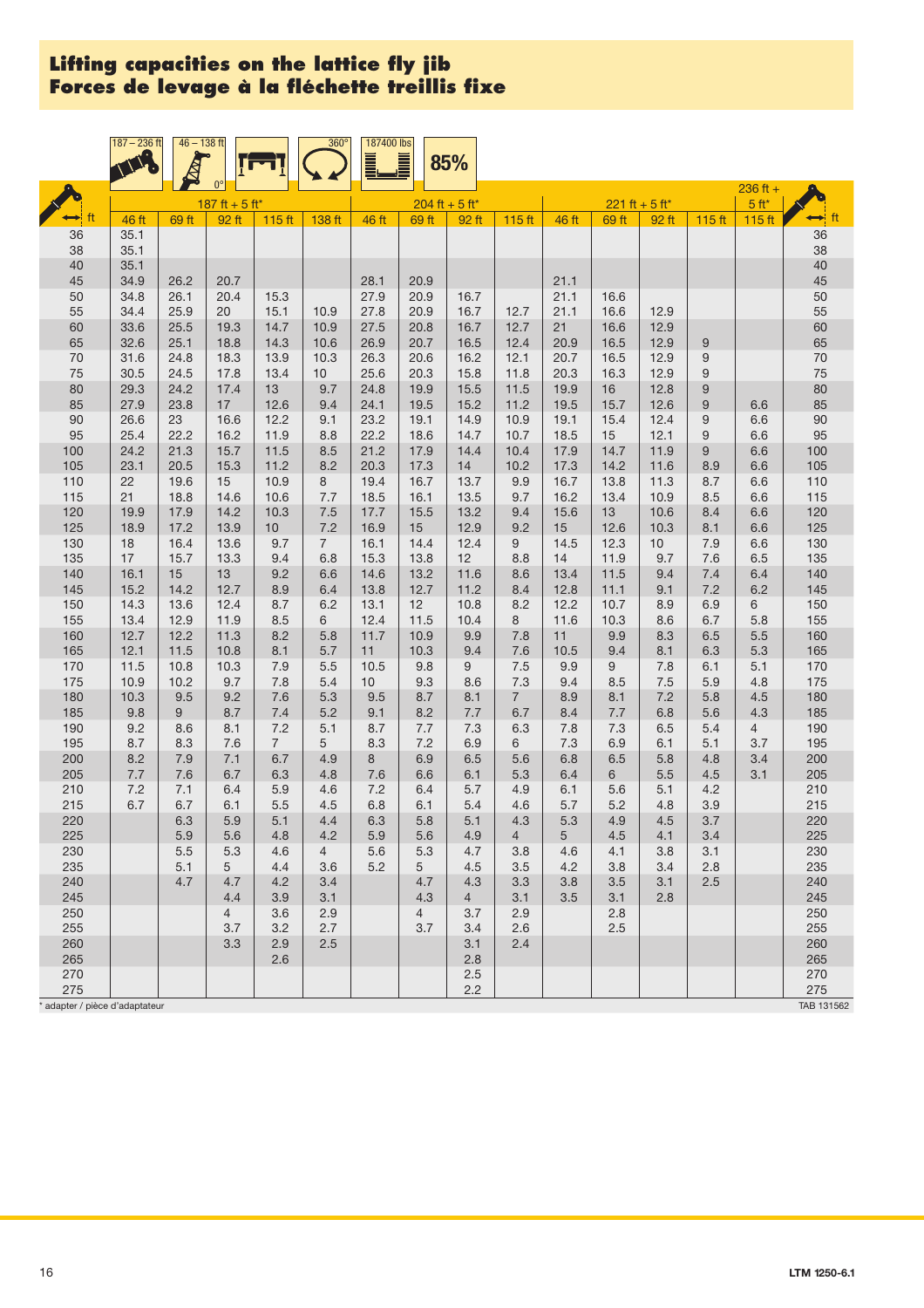|              | $51 - 170$ ft                  | $46 - 138$ ft |                        | $360^\circ$<br>Ē  | 187400 lbs            | 85%          |              |                         |                |                |                      |
|--------------|--------------------------------|---------------|------------------------|-------------------|-----------------------|--------------|--------------|-------------------------|----------------|----------------|----------------------|
|              |                                | $20^{\circ}$  |                        |                   |                       |              |              |                         |                |                |                      |
| ft           | 46 ft                          | 69 ft         | 51 ft + 5 ft*<br>92 ft | 115 <sub>ft</sub> | 138 ft                | 46 ft        | 69 ft        | 170 ft + 5 ft*<br>92 ft | 115 ft         | 138 ft         | $\leftrightarrow$ ft |
| 26           | 39                             |               |                        |                   |                       |              |              |                         |                |                | 26                   |
| 28           | 38                             |               |                        |                   |                       |              |              |                         |                |                | 28<br>30             |
| $30\,$       | 36.8                           |               |                        |                   |                       |              |              |                         |                |                |                      |
| 32<br>34     | 35.7<br>34.6                   |               |                        |                   |                       |              |              |                         |                |                | 32                   |
| 36           | 33.5                           | 24.2          |                        |                   |                       |              |              |                         |                |                | 34<br>36             |
| 38           | 32.5                           | 23.7          |                        |                   |                       |              |              |                         |                |                | 38                   |
| 40           | 31.6                           | 23.2          |                        |                   |                       |              |              |                         |                |                | 40                   |
| 45           | 29.5                           | 22            |                        |                   |                       |              |              |                         |                |                | 45                   |
| 50<br>55     | 27.6<br>25.1                   | 21<br>20.1    | 14.9<br>14.6           |                   |                       | 37.3<br>36.6 |              |                         |                |                | 50                   |
| 60           | 22.2                           | 19.3          | 13.9                   |                   |                       | 35.4         |              |                         |                |                | 55<br>60             |
| 65           | 19.4                           | 18.6          | 13.2                   | 9.9               |                       | 34.1         | 22.8         |                         |                |                | 65                   |
| 70           | 16.9                           | 18            | 12.6                   | 9.4               | $\overline{7}$        | 33           | 22.3         |                         |                |                | 70                   |
| $75\,$<br>80 | 14.6<br>12.6                   | 17.3<br>16.4  | 12.1<br>11.6           | 8.9               | 6.8<br>6.4            | 32<br>31     | 21.7<br>21.2 | 14.6<br>14.5            |                |                | 75                   |
| 85           | 10.6                           | 15.1          | 11.2                   | 8.5<br>8.1        | 6                     | 30.1         | 20.8         | 14.2                    |                |                | 80<br>85             |
| $90\,$       | 8.9                            | 13.4          | 10.8                   | 7.7               | 5.7                   | 29.2         | 20.3         | 13.8                    | 9.7            |                | 90                   |
| 95           |                                | 11.8          | 10.4                   | 7.3               | 5.4                   | 28.4         | 19.9         | 13.4                    | 9.5            |                | 95                   |
| 100          |                                | 10.3          | 10.1                   | $\overline{7}$    | 5.2                   | 27.7         | 19.6         | 13.1                    | 9.3            | 6.4            | 100                  |
| 105<br>110   |                                | 8.8<br>7.3    | 9.7<br>9.4             | 6.6<br>6.4        | 4.9<br>4.7            | 26.9<br>25.5 | 19.2<br>18.8 | 12.8<br>12.5            | 9<br>8.7       | 6.4<br>6.2     | 105<br>110           |
| 115          |                                |               | 9                      | $6.2\,$           | 4.5                   | 24.2         | 18.5         | 12.3                    | 8.5            | 6              | 115                  |
| 120          |                                |               | 8.3                    | 6                 | 4.3                   | 23           | 18.2         | 12                      | 8.3            | 5.8            | 120                  |
| 125          |                                |               | 7.2                    | 5.8               | 4.1                   | 21.8         | 17.9         | 11.8                    | 8.1            | 5.6            | 125                  |
| 130<br>135   |                                |               | 6.1<br>5.1             | 5.6<br>5.5        | $\overline{4}$<br>3.8 | 20.6<br>19.5 | 17.6<br>17.3 | 11.5<br>11.3            | 7.8<br>7.6     | 5.5<br>5.3     | 130<br>135           |
| 140          |                                |               |                        | $5.5\,$           | 3.7                   | 18.4         | 17           | 11.1                    | 7.4            | 5.1            | 140                  |
| 145          |                                |               |                        | 5.4               | 3.6                   | 17.4         | 16.6         | 10.9                    | 7.2            | $\overline{5}$ | 145                  |
| 150          |                                |               |                        | 4.8               | 3.4                   | 16.3         | 16.1         | 10.7                    | $\overline{7}$ | 4.9            | 150                  |
| 155<br>160   |                                |               |                        | $\overline{4}$    | 3.4<br>3.3            | 15.4<br>14.6 | 15.4<br>14.6 | 10.5<br>10.3            | 6.8<br>6.7     | 4.7<br>4.6     | 155<br>160           |
| 165          |                                |               |                        |                   | 3.3                   | 13.7         | 13.8         | 10.2                    | 6.5            | 4.5            | 165                  |
| 170          |                                |               |                        |                   | 3.3                   | 13           | 13           | $10$                    | 6.4            | 4.4            | 170                  |
| 175          |                                |               |                        |                   | 2.8                   | 12.2         | 12.3         | 9.8                     | 6.3            | 4.3            | 175                  |
| 180<br>185   |                                |               |                        |                   |                       | 11.4         | 11.6         | 9.7                     | 6.2            | 4.2<br>4.1     | 180                  |
| 190          |                                |               |                        |                   |                       | 10.7<br>$10$ | 10.9<br>10.3 | 9.5<br>9.4              | 6<br>6         | $\overline{4}$ | 185<br>190           |
| 195          |                                |               |                        |                   |                       |              | 9.7          | 9.3                     | 5.8            | 3.9            | 195                  |
| 200          |                                |               |                        |                   |                       |              | 9.1          | 9.1                     | 5.7            | 3.8            | 200                  |
| 205<br>210   |                                |               |                        |                   |                       |              | 8.5          | 8.7<br>8.1              | 5.6<br>$5.6\,$ | 3.8<br>3.7     | 205<br>210           |
| 215          |                                |               |                        |                   |                       |              |              | $7.6\,$                 | 5.5            | 3.6            | 215                  |
| 220          |                                |               |                        |                   |                       |              |              | 7.2                     | $5.5\,$        | $3.5\,$        | 220                  |
| 225          |                                |               |                        |                   |                       |              |              | 6.7                     | 5.5            | 3.5            | 225                  |
| 230          |                                |               |                        |                   |                       |              |              | $6.2\,$                 | 5.5            | $3.4\,$        | 230                  |
| 235<br>240   |                                |               |                        |                   |                       |              |              | 5.7                     | 5.4<br>5.3     | 3.4<br>$3.4\,$ | 235<br>240           |
| 245          |                                |               |                        |                   |                       |              |              |                         | 5.1            | 3.3            | 245                  |
| 250          |                                |               |                        |                   |                       |              |              |                         | 4.7            | 3.3            | 250                  |
| 255          |                                |               |                        |                   |                       |              |              |                         | 4.4            | 3.3            | 255                  |
| 260<br>265   |                                |               |                        |                   |                       |              |              |                         |                | 3.3<br>3.3     | 260<br>265           |
| 270          |                                |               |                        |                   |                       |              |              |                         |                | 3.2            | 270                  |
| 275          |                                |               |                        |                   |                       |              |              |                         |                | $\mathbf{3}$   | 275                  |
| 280          |                                |               |                        |                   |                       |              |              |                         |                | 2.6            | 280<br>TAB 131572    |
|              | * adapter / pièce d'adaptateur |               |                        |                   |                       |              |              |                         |                |                |                      |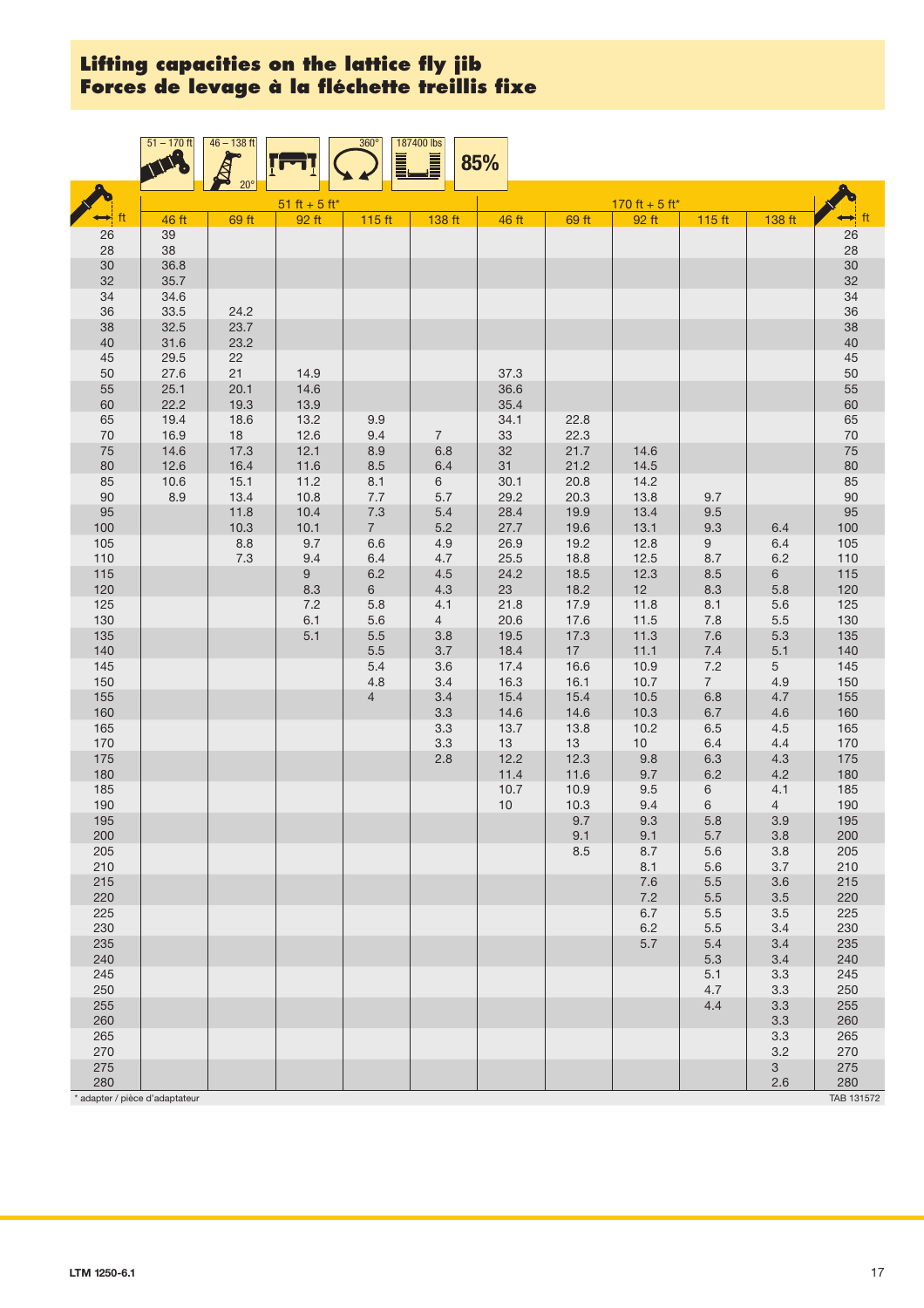|                              | $187 - 236$ ft | $46 - 138$ ft |                 |            | $360^\circ$    | 187400 lbs   |              | 85%              |                |                |                |                  |                   |                      |                      |
|------------------------------|----------------|---------------|-----------------|------------|----------------|--------------|--------------|------------------|----------------|----------------|----------------|------------------|-------------------|----------------------|----------------------|
|                              |                |               | 20 <sup>°</sup> |            |                |              |              |                  |                |                |                |                  |                   |                      |                      |
|                              |                |               | 187 ft + 5 ft*  |            |                |              |              | $204$ ft + 5 ft* |                |                |                | $221$ ft + 5 ft* |                   | $236 ft +$<br>$5ft*$ |                      |
|                              | 46 ft          | 69 ft         | 92 ft           | 115 ft     | 138 ft         | 46 ft        | 69 ft        | 92 ft            | $115$ ft       | 46 ft          | 69 ft          | 92 ft            | 115 <sub>ft</sub> | $115$ ft             | $\leftrightarrow$ ft |
| 55                           | 33.1           |               |                 |            |                |              |              |                  |                |                |                |                  |                   |                      | 55                   |
| 60                           | 32.9           |               |                 |            |                |              |              |                  |                |                |                |                  |                   |                      | 60                   |
| 65                           | 32             |               |                 |            |                | 25.8         |              |                  |                |                |                |                  |                   |                      | 65                   |
| 70                           | 31.1           | 20.9          |                 |            |                | 25.1         |              |                  |                | 20.3           |                |                  |                   |                      | 70                   |
| 75<br>80                     | 30.2<br>29.2   | 20.7<br>20.3  |                 |            |                | 24.4<br>23.7 | 18.9<br>18.8 |                  |                | 20<br>19.4     |                |                  |                   |                      | 75<br>80             |
| 85                           | 28.2           | 19.9          | 13.6            |            |                | 23           | 18.5         |                  |                | 18.9           | 15.3           |                  |                   |                      | 85                   |
| 90                           | 27.1           | 19.5          | 13.3            |            |                | 22.3         | 18.1         | 12.3             |                | 18.4           | 14.9           |                  |                   |                      | 90                   |
| 95                           | 26.1           | 19.2          | 13              | 9          |                | 21.5         | 17.7         | 12.2             |                | 17.9           | 14.5           | 11.1             |                   |                      | 95                   |
| 100                          | 25.1           | 18.8          | 12.7            | 8.9        |                | 20.7         | 17.2         | 11.9             | 8.1            | 17.4           | 14.1           | 11               |                   |                      | 100                  |
| 105                          | 24             | 18.5          | 12.4            | 8.6        |                | 20           | 16.8         | 11.7             | 8.1            | 16.9           | 13.7           | 10.8             |                   |                      | 105                  |
| 110                          | 22.9           | 18.3          | 12.1            | 8.4        | 5.9            | 19.3         | 16.3         | 11.5             | 7.9            | 16.4           | 13.3           | 10.7             | 7.2               |                      | 110                  |
| 115                          | 21.8           | 18            | 11.9            | 8.2        | 5.8            | 18.6         | 15.9         | 11.3             | 7.7            | 15.9           | 12.9           | 10.5             | 7.1               | 6.5                  | 115                  |
| 120                          | 20.7           | 17.7          | 11.7            | 8          | 5.6            | 18           | 15.4         | 11.1             | 7.6            | 15.4           | 12.6           | 10.3             | $\overline{7}$    | 6.5                  | 120                  |
| 125<br>130                   | 19.6<br>18.6   | 17.5<br>17.1  | 11.4<br>11.2    | 7.8<br>7.6 | 5.5<br>5.3     | 17.4<br>16.8 | 14.8<br>14.3 | 10.9<br>10.8     | 7.4<br>7.2     | 14.9<br>14.4   | 12.2<br>11.9   | 10<br>9.7        | 6.8<br>6.7        | 6.3<br>6.3           | 125<br>130           |
| 135                          | 17.6           | 16.5          | 11.1            | 7.4        | 5.2            | 16.1         | 13.9         | 10.6             | 7.1            | 13.9           | 11.6           | 9.4              | 6.6               | 6.2                  | 135                  |
| 140                          | 16.7           | 15.9          | 10.9            | 7.3        | 5              | 15.4         | 13.4         | 10.4             | $\overline{7}$ | 13.4           | 11.2           | 9.1              | 6.5               | 6.1                  | 140                  |
| 145                          | 15.8           | 15.2          | 10.7            | 7.1        | 4.9            | 14.6         | 12.9         | 10.3             | 6.8            | 13             | 10.9           | 8.9              | 6.3               | 6                    | 145                  |
| 150                          | 14.9           | 14.5          | 10.5            | 6.9        | 4.8            | 13.9         | 12.5         | 10.2             | 6.7            | 12.5           | 10.6           | 8.6              | 6.3               | 5.9                  | 150                  |
| 155                          | 14             | 13.7          | 10.3            | 6.8        | 4.7            | 13.1         | 12.1         | 10               | 6.6            | 12.1           | 10.3           | 8.4              | 6.2               | 5.8                  | 155                  |
| 160                          | 13.2           | 13            | 10.2            | 6.7        | 4.6            | 12.4         | 11.7         | 9.9              | 6.5            | 11.6           | 9.9            | 8.1              | 6.1               | 5.7                  | 160                  |
| 165                          | 12.4           | 12.3          | 10.1            | 6.5        | 4.4            | 11.7         | 11.2         | 9.7              | 6.3            | 11.1           | 9.6            | 7.9              | 6                 | 5.5                  | 165                  |
| 170                          | 11.8           | 11.7          | 9.9             | 6.4        | 4.4            | 11.1         | 10.7         | 9.4              | 6.2            | 10.5           | 9.3            | 7.7              | 6                 | 5.3                  | 170                  |
| 175                          | 11.3           | 11            | 9.8             | 6.2        | 4.2            | 10.4         | 10.1         | 9.1              | 6.1            | 9.9            | 8.9            | 7.5              | 5.9               | 5.2                  | 175                  |
| 180<br>185                   | 10.7<br>10.1   | 10.4<br>9.8   | 9.7<br>9.5      | 6.1<br>6   | 4.1<br>4.1     | 9.8<br>9.4   | 9.5<br>8.9   | 8.8<br>8.4       | 6<br>5.9       | 9.3<br>8.8     | 8.6<br>8.3     | 7.3<br>7.1       | 5.7<br>5.6        | 5.1<br>4.9           | 180<br>185           |
| 190                          | 9.5            | 9.2           | 9.1             | 5.9        | $\overline{4}$ | 8.9          | 8.4          | 8.2              | 5.8            | 8.3            | 7.9            | 6.9              | 5.4               | 4.8                  | 190                  |
| 195                          | 8.8            | 8.6           | 8.6             | 5.8        | 3.9            | 8.5          | 7.9          | 7.7              | 5.8            | 7.9            | 7.5            | 6.6              | 5.3               | 4.7                  | 195                  |
| 200                          | 8.2            | 8.1           | 8.1             | 5.8        | 3.8            | 8.1          | 7.5          | 7.3              | 5.7            | 7.4            | $\overline{7}$ | 6.4              | 5.1               | 4.5                  | 200                  |
| 205                          |                | 7.7           | 7.6             | 5.7        | 3.8            | 7.7          | 7.1          | 6.8              | 5.6            | $\overline{7}$ | 6.6            | 6.2              | 5                 | 4.3                  | 205                  |
| 210                          |                | 7.3           | 7.1             | 5.6        | 3.7            | 7.3          | 6.7          | 6.4              | 5.6            | 6.5            | 6.1            | 6                | 4.9               | 4.1                  | 210                  |
| 215                          |                | 6.9           | 6.7             | 5.5        | 3.6            | 6.8          | 6.4          | 6                | 5.5            | 6.1            | 5.8            | 5.7              | 4.7               | 3.9                  | 215                  |
| 220                          |                | 6.5           | 6.3             | 5.4        | 3.6            |              | 6.1          | 5.7              | 5.3            | 5.7            | 5.5            | 5.3              | 4.6               | 3.6                  | 220                  |
| 225                          |                | 6             | 5.9             | 5.4        | 3.5            |              | 5.8          | 5.3              | 5              | 5.2            | 5.1            | 5                | 4.4               | 3.3                  | 225                  |
| 230                          |                |               | 5.6<br>5.3      | 5.3<br>5   | 3.4            |              | 5.5<br>5.2   | 5<br>4.8         | 4.7            | 4.8<br>4.4     | 4.7<br>4.3     | 4.6<br>4.3       | 4.1               | 3<br>2.7             | 230<br>235           |
| 235<br>240                   |                |               | 5               | 4.6        | 3.4<br>3.3     |              | 4.8          | 4.5              | 4.3<br>3.9     |                | 3.9            | 3.9              | 3.8<br>3.5        |                      | 240                  |
| 245                          |                |               | 4.7             | 4.3        | 3.3            |              |              | 4.3              | 3.6            |                | 3.5            | 3.5              | 3.2               |                      | 245                  |
| 250                          |                |               |                 | 4.1        | 3.3            |              |              | 4.1              | 3.4            |                | 3.1            | 3.2              | 2.9               |                      | 250                  |
| 255                          |                |               |                 | 3.8        | 3.3            |              |              | 3.8              | 3.1            |                | 2.7            | 2.8              | 2.6               |                      | 255                  |
| 260                          |                |               |                 | 3.5        | 3              |              |              | 3.5              | 2.9            |                |                | 2.4              | 2.2               |                      | 260                  |
| 265                          |                |               |                 | 3.1        | 2.8            |              |              |                  | 2.6            |                |                |                  |                   |                      | 265                  |
| 270                          |                |               |                 | 2.8        | 2.6            |              |              |                  | 2.4            |                |                |                  |                   |                      | 270                  |
| 275                          |                |               |                 | 2.4        | 2.3            |              |              |                  | 2.2            |                |                |                  |                   |                      | 275                  |
| adapter / pièce d'adaptateur |                |               |                 |            |                |              |              |                  |                |                |                |                  |                   |                      | TAB 131572           |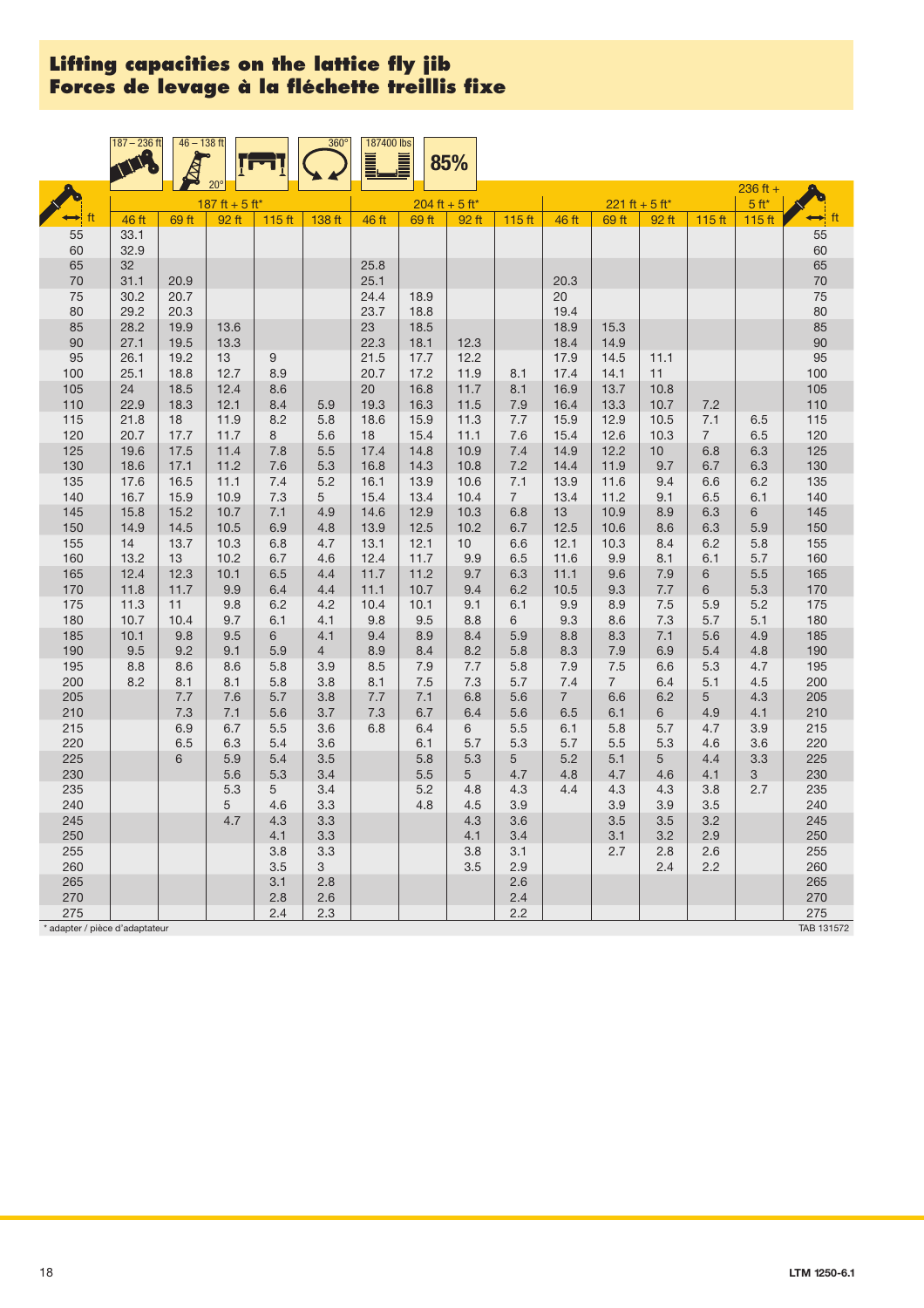|            | $51 - 170$ ft                | $46 - 138$ ft   |                                  | $360^\circ$<br>Ĭ. | 187400 lbs            | 85%          |              |                |                       |            |                |
|------------|------------------------------|-----------------|----------------------------------|-------------------|-----------------------|--------------|--------------|----------------|-----------------------|------------|----------------|
|            |                              | 40 <sup>°</sup> | $51 \text{ ft} + 5 \text{ ft}^*$ |                   |                       |              |              | 170 ft + 5 ft* |                       |            |                |
| ft         | 46 ft                        | 69 ft           | 92 ft                            | 115 ft            | 138 ft                | 46 ft        | 69 ft        | 92 ft          | $115$ ft              | 138 ft     | ft<br>⇔        |
| 38         | 30.4                         |                 |                                  |                   |                       |              |              |                |                       |            | 38             |
| 40<br>45   | 30.2<br>28.6                 |                 |                                  |                   |                       |              |              |                |                       |            | 40<br>45       |
| 50         | 27.1                         |                 |                                  |                   |                       |              |              |                |                       |            |                |
| 55         | 25.6                         | 17.6            |                                  |                   |                       |              |              |                |                       |            | 50<br>55<br>60 |
| 60<br>65   | 24.2<br>22.5                 | 17.5<br>17      |                                  |                   |                       | 29.6         |              |                |                       |            | 65             |
| 70         | 19.6                         | 16.6            |                                  |                   |                       | 29.1         |              |                |                       |            | 70             |
| 75         | 16.7                         | 16.2            | 10.7                             |                   |                       | 28.5         |              |                |                       |            | 75             |
| 80<br>85   | 14.3<br>13.3                 | 15.8<br>15.6    | 10.3<br>9.9                      |                   |                       | 27.8<br>27.1 |              |                |                       |            | 80             |
| 90         |                              | 15.2            | 9.6                              | 6.5               |                       | 26.5         | 17.5<br>17.3 |                |                       |            | 85<br>90       |
| 95<br>100  |                              | 13.9<br>12      | 9.3<br>9.1                       | 6.3<br>6.1        |                       | 25.9<br>25.4 | 17<br>16.8   | 10.6<br>10.5   |                       |            | 95<br>100      |
| 105        |                              |                 | 8.9                              | 5.8               |                       | 24.9         | 16.6         | 10.3           |                       |            | 105            |
| 110<br>115 |                              |                 | 8.8<br>8.8                       | 5.7<br>5.5        | $\overline{4}$<br>3.9 | 24.4<br>24   | 16.5<br>16.3 | 10.2<br>$10$   | 6.3                   |            | 110<br>115     |
| 120        |                              |                 | 8.7                              | 5.4               | 3.8                   | 23.4         | 16.1         | 9.8            | 6.3                   |            | 120            |
| 125        |                              |                 | 8.6                              | 5.3               | 3.6                   | 22.4         | 15.9         | 9.7            | 6.1                   |            | 125            |
| 130<br>135 |                              |                 | 8.5                              | $5.2\,$<br>5.2    | 3.5<br>3.4            | 21.2<br>20.1 | 15.8<br>15.7 | 9.5<br>9.4     | $6\phantom{.}$<br>5.9 | 3.9        | 130<br>135     |
| 140        |                              |                 |                                  | 5.2               | 3.3                   | 19           | 15.6         | 9.3            | 5.8                   | 3.9        | 140            |
| 145        |                              |                 |                                  | 5.1               | 3.2                   | 17.9         | 15.5         | 9.1            | 5.7                   | 3.8        | 145            |
| 150        |                              |                 |                                  | 5.1               | 3.1                   | 16.9         | 15.4         | 9.1            | 5.6                   | 3.7        | 150            |
| 155        |                              |                 |                                  |                   | 3.1                   |              | 15.2         | 9              | 5.6                   | 3.7        | 155            |
| 160<br>165 |                              |                 |                                  |                   | 3.1<br>3.1            |              | 14.9<br>14.5 | 8.9<br>8.9     | 5.5<br>5.4            | 3.6<br>3.5 | 160<br>165     |
| 170        |                              |                 |                                  |                   | 3.1                   |              | 13.7         | 8.8            | 5.4                   | 3.5        | 170            |
| 175        |                              |                 |                                  |                   | 3.1                   |              | 12.9         | 8.8            | 5.3                   | 3.4        | 175            |
| 180        |                              |                 |                                  |                   |                       |              |              | 8.8            | $5.3$                 | 3.4        | 180            |
| 185<br>190 |                              |                 |                                  |                   |                       |              |              | 8.8<br>8.8     | 5.2<br>5.2            | 3.3<br>3.3 | 185<br>190     |
| 195        |                              |                 |                                  |                   |                       |              |              | 8.8            | 5.2                   | 3.2        | 195            |
| 200        |                              |                 |                                  |                   |                       |              |              |                | 5.2                   | 3.2        | 200            |
| 205        |                              |                 |                                  |                   |                       |              |              |                | 5.2                   | 3.2        | 205            |
| 210        |                              |                 |                                  |                   |                       |              |              |                | 5.2                   | 3.1        | 210            |
| 215<br>220 |                              |                 |                                  |                   |                       |              |              |                | 5.2<br>5.2            | 3.1<br>3.1 | 215<br>220     |
| 225        |                              |                 |                                  |                   |                       |              |              |                |                       | 3.1        | 225            |
| 230        |                              |                 |                                  |                   |                       |              |              |                |                       | 3.1        | 230            |
| 235<br>240 |                              |                 |                                  |                   |                       |              |              |                |                       | 3.1<br>3.1 | 235<br>240     |
|            | adapter / pièce d'adaptateur |                 |                                  |                   |                       |              |              |                |                       |            | TAB 131582     |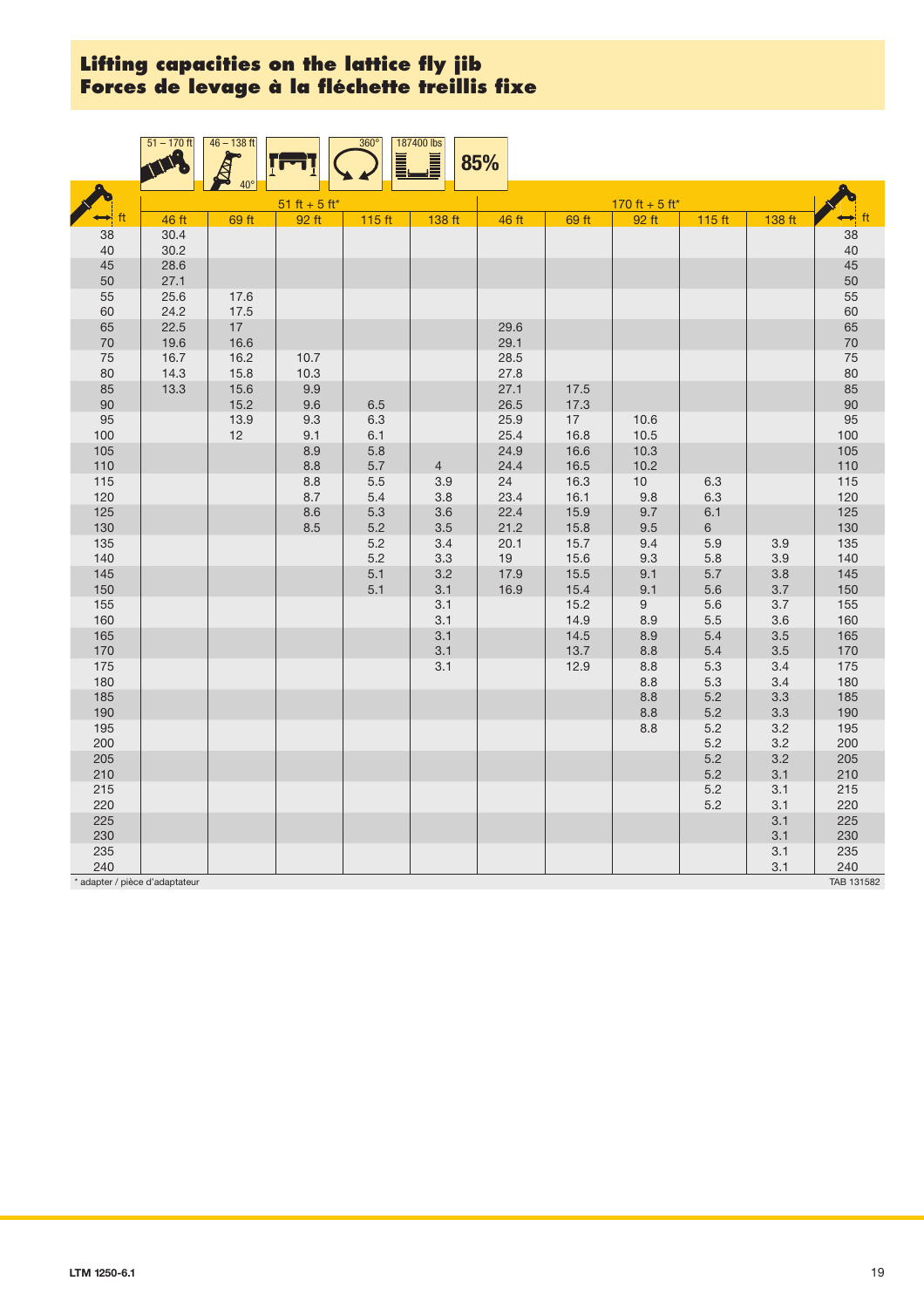|                              | $187 - 221$ ft | $46 - 138$ ft |                         |            | $360^\circ$ | 187400 lbs<br><u>F</u> | 85%                                        |            |            |              |                         |            |             |            |
|------------------------------|----------------|---------------|-------------------------|------------|-------------|------------------------|--------------------------------------------|------------|------------|--------------|-------------------------|------------|-------------|------------|
|                              |                |               | $40^\circ$              |            |             |                        |                                            |            |            |              |                         |            |             |            |
|                              | 46 ft          | 69 ft         | 187 ft + 5 ft*<br>92 ft | 115 ft     | 138 ft      | 46 ft                  | $204 \text{ ft} + 5 \text{ ft}^*$<br>69 ft | 92 ft      | $115$ ft   | 46 ft        | 221 ft + 5 ft*<br>69 ft | 92 ft      | 115 ft      |            |
| 70                           | 28             |               |                         |            |             |                        |                                            |            |            |              |                         |            |             | 70         |
| 75                           | 27.6           |               |                         |            |             | 23.5                   |                                            |            |            |              |                         |            |             | 75         |
| 80                           | 27             |               |                         |            |             | 23.3                   |                                            |            |            |              |                         |            |             | 80         |
| 85                           | 26.4           |               |                         |            |             | 22.7                   |                                            |            |            | 18.7         |                         |            |             | 85         |
| 90                           | 25.9           | 16.8          |                         |            |             | 22.1                   |                                            |            |            | 18.2         |                         |            |             | 90         |
| 95                           | 25.4           | 16.7          |                         |            |             | 21.4                   | 16                                         |            |            | 17.8         |                         |            |             | 95         |
| 100                          | 24.7           | 16.5          | 10.2                    |            |             | 20.6                   | 15.9                                       |            |            | 17.3         | 13.6                    |            |             | 100        |
| 105                          | 23.9           | 16.3          | 10.2                    |            |             | 19.9                   | 15.8                                       |            |            | 16.8         | 13.6                    |            |             | 105        |
| 110                          | 23.1           | 16.2          | 10                      |            |             | 19.2                   | 15.7                                       | 9.7        |            | 16.4         | 13.2                    |            |             | 110        |
| 115<br>120                   | 22.4<br>21.4   | 16<br>15.9    | 9.8<br>9.7              | 6          |             | 18.6<br>18             | 15.4<br>15.1                               | 9.6<br>9.5 |            | 15.9<br>15.5 | 12.9<br>12.5            | 9.1        |             | 115<br>120 |
| 125                          | 20.3           | 15.8          | 9.5                     | 6          |             | 17.4                   | 14.8                                       | 9.4        |            | 15           | 12.2                    | 9.1        |             | 125        |
| 130                          | 19.3           | 15.7          | 9.4                     | 5.9        |             | 16.8                   | 14.4                                       | 9.2        | 5.8        | 14.5         | 11.9                    | 9          |             | 130        |
| 135                          | 18.2           | 15.6          | 9.3                     | 5.9        |             | 16.3                   | 13.9                                       | 9.2        | 5.7        | 14           | 11.6                    | 8.9        |             | 135        |
| 140                          | 17.3           | 15.5          | 9.2                     | 5.8        | 3.8         | 15.7                   | 13.5                                       | 9.1        | 5.6        | 13.6         | 11.3                    | 8.8        | 5.4         | 140        |
| 145                          | 16.3           | 15.4          | 9.1                     | 5.7        | 3.8         | 15.2                   | 13                                         | 9          | 5.6        | 13.1         | 11                      | 8.8        | 5.4         | 145        |
| 150                          | 15.5           | 15            | 9                       | 5.6        | 3.7         | 14.4                   | 12.6                                       | 8.9        | 5.5        | 12.7         | 10.7                    | 8.7        | 5.3         | 150        |
| 155                          | 14.6           | 14.4          | 8.9                     | 5.5        | 3.6         | 13.6                   | 12.2                                       | 8.8        | 5.4        | 12.3         | 10.4                    | 8.5        | 5.3         | 155        |
| 160                          | 13.7           | 13.8          | 8.9                     | 5.5        | 3.6         | 12.9                   | 11.8                                       | 8.7        | 5.4        | 11.9         | 10.2                    | 8.3        | 5.2         | 160        |
| 165                          |                | 13            | 8.8                     | 5.4        | 3.5         | 12.2                   | 11.4                                       | 8.7        | 5.3        | 11.5         | 9.8                     | 8          | 5.2         | 165        |
| 170                          |                | 12.3          | 8.8                     | 5.3        | 3.4         | 11.5                   | 11.1                                       | 8.7        | 5.3        | 10.9         | 9.5                     | 7.8        | 5.1         | 170        |
| 175<br>180                   |                | 11.7<br>11    | 8.7<br>8.7              | 5.3<br>5.3 | 3.4<br>3.3  | 10.8                   | 10.6<br>10.1                               | 8.7<br>8.6 | 5.2<br>5.2 | 10.3<br>9.7  | 9.1<br>8.8              | 7.6<br>7.4 | 5.1<br>5.1  | 175<br>180 |
| 185                          |                |               | 8.6                     | 5.2        | 3.3         |                        | 9.5                                        | 8.5        | 5.1        |              | 8.5                     | 7.3        | $\mathbf 5$ | 185        |
| 190                          |                |               | 8.6                     | 5.2        | 3.2         |                        | 9                                          | 8.3        | 5.1        |              | 8.3                     | 7.1        | $\sqrt{5}$  | 190        |
| 195                          |                |               | 8.6                     | 5.1        | 3.2         |                        | 8.4                                        | 8.1        | 5.1        |              | 8                       | 6.8        | 5           | 195        |
| 200                          |                |               | 8.5                     | 5.1        | 3.2         |                        |                                            | 7.8        | 5.1        |              | 7.5                     | 6.6        | 5           | 200        |
| 205                          |                |               | 8.2                     | 5.1        | 3.1         |                        |                                            | 7.5        | 5.1        |              | 7.1                     | 6.4        | 5           | 205        |
| 210                          |                |               |                         | 5.1        | 3.1         |                        |                                            | 7.1        | 5          |              |                         | 6.2        | $\mathbf 5$ | 210        |
| 215                          |                |               |                         | 5.1        | 3.1         |                        |                                            | 6.7        | 5          |              |                         | 6          | 4.9         | 215        |
| 220                          |                |               |                         | 5.1        | 3.1         |                        |                                            | 6.2        | 5          |              |                         | 5.8        | 4.8         | 220        |
| 225                          |                |               |                         | 5.1        | 3.1         |                        |                                            |            | 5          |              |                         | 5.5        | 4.7         | 225        |
| 230                          |                |               |                         |            | 3.1         |                        |                                            |            | 5          |              |                         |            | 4.5         | 230        |
| 235                          |                |               |                         |            | 3.1         |                        |                                            |            | 4.9        |              |                         |            | 4.4         | 235        |
| 240<br>245                   |                |               |                         |            | 3.1<br>3.1  |                        |                                            |            | 4.6        |              |                         |            | 4.2<br>3.9  | 240<br>245 |
| 250                          |                |               |                         |            | 3.1         |                        |                                            |            |            |              |                         |            | 3.5         | 250        |
| 255                          |                |               |                         |            | 3.1         |                        |                                            |            |            |              |                         |            | 3.2         | 255        |
| adapter / pièce d'adaptateur |                |               |                         |            |             |                        |                                            |            |            |              |                         |            |             | TAB 131582 |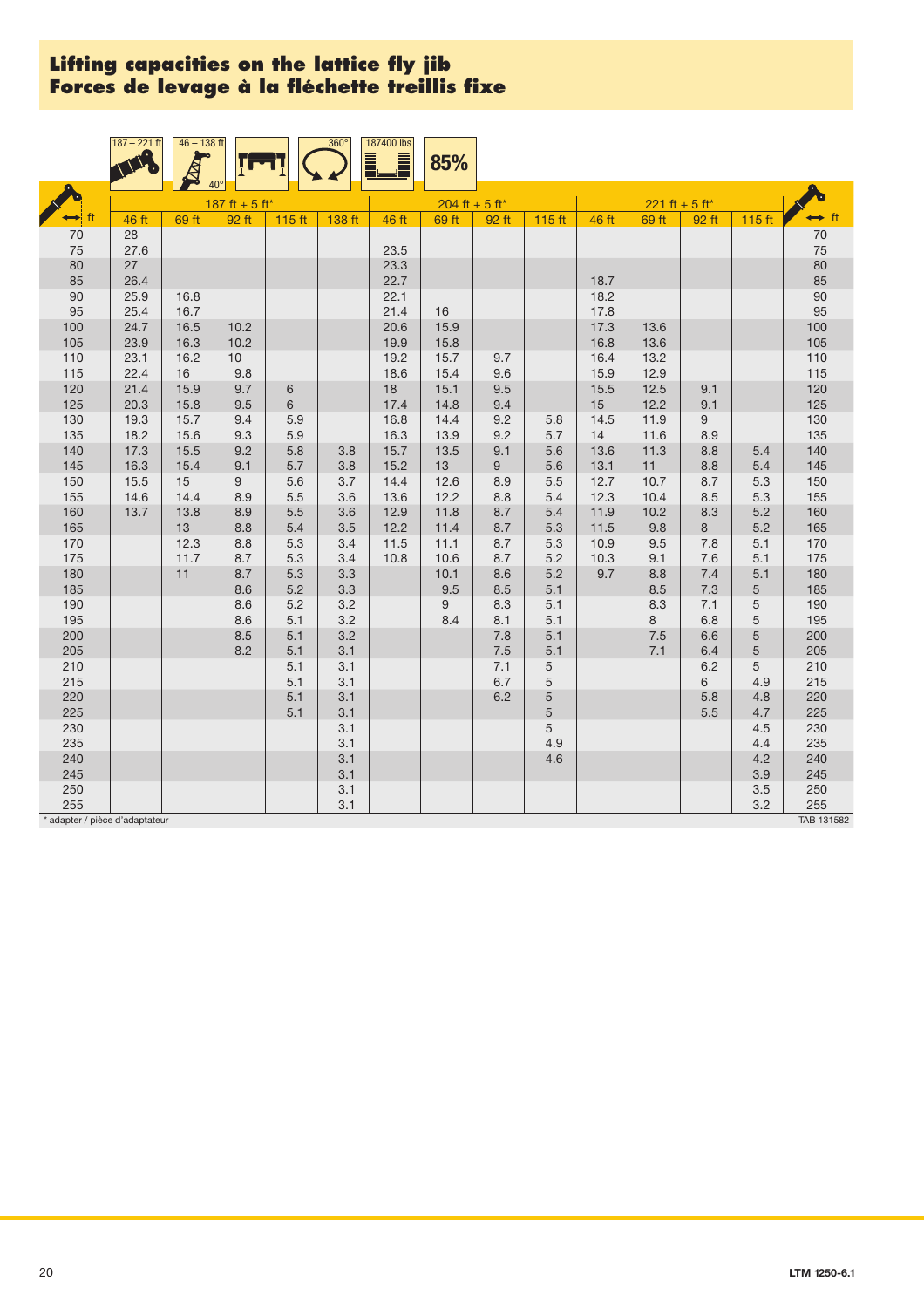#### **Lifting heights Hauteurs de levage**

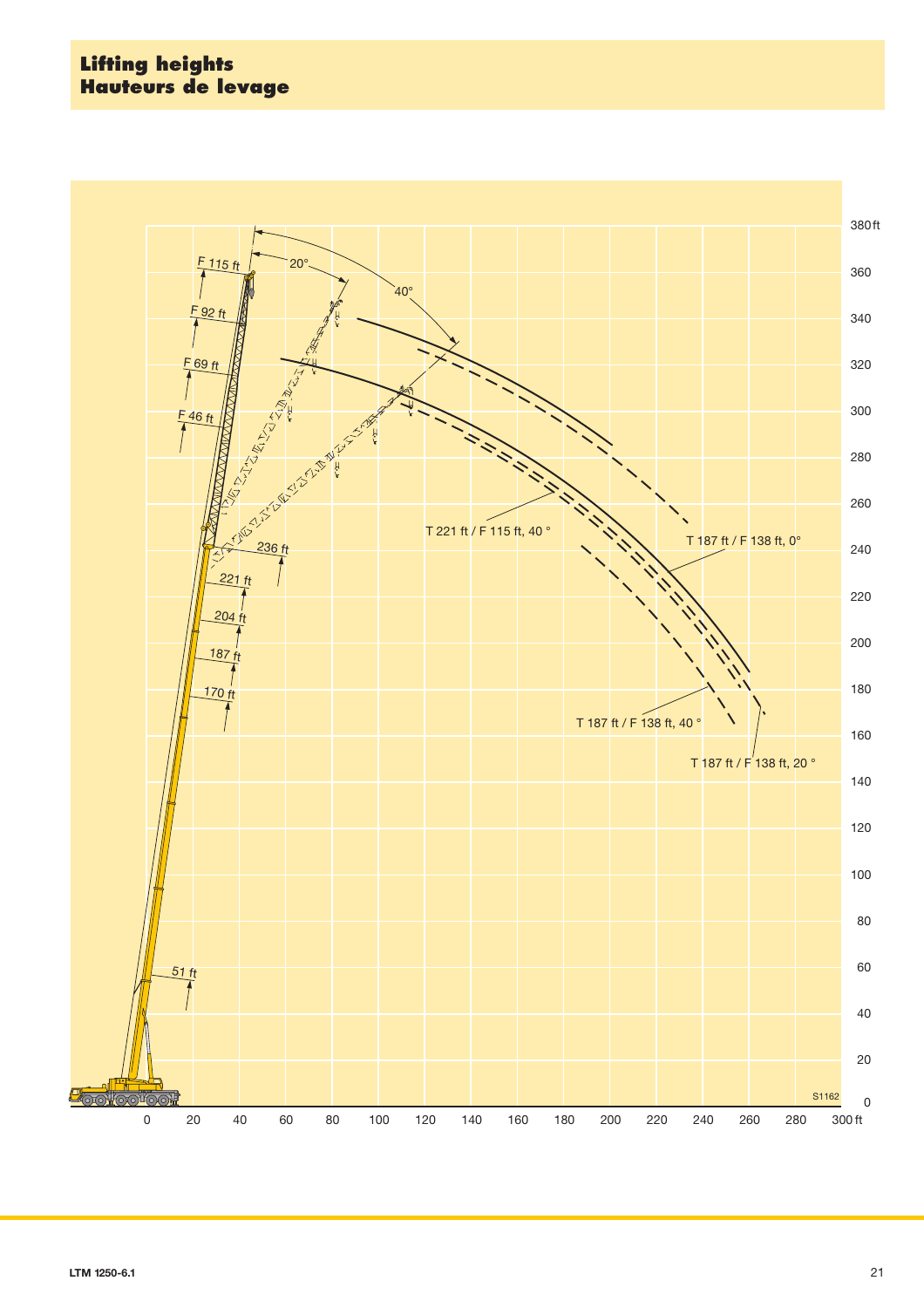|                                | $51 - 85$ ft |            | $57 - 230$ ft |              |                  |              | $360^\circ$  | 159800 lbs                                        |              |              |              |            |              |                  |              |                                                             |              |              |              |
|--------------------------------|--------------|------------|---------------|--------------|------------------|--------------|--------------|---------------------------------------------------|--------------|--------------|--------------|------------|--------------|------------------|--------------|-------------------------------------------------------------|--------------|--------------|--------------|
|                                |              |            |               |              |                  |              |              |                                                   |              | 85%          |              |            |              |                  |              |                                                             |              |              |              |
|                                |              |            |               |              | $51$ ft + 10 ft* |              |              |                                                   |              |              |              |            |              | $85$ ft + 10 ft* |              |                                                             |              |              |              |
|                                | 57 ft        | 69 ft      | 92 ft         |              |                  |              |              | $115$ ft 138 ft 161 ft 184 ft 207 ft 230 ft 57 ft |              |              | 69 ft        |            |              |                  |              | 92 ft   115 ft   138 ft   161 ft   184 ft   207 ft   230 ft |              |              | ⇔¦ ft        |
| 22                             | 112          |            |               |              |                  |              |              |                                                   |              |              |              |            |              |                  |              |                                                             |              |              | 22           |
| 24                             | 112          |            |               |              |                  |              |              |                                                   |              |              |              |            |              |                  |              |                                                             |              |              | 24           |
| 26<br>28                       | 112<br>112   | 112<br>112 |               |              |                  |              |              |                                                   |              |              |              |            |              |                  |              |                                                             |              |              | 26<br>28     |
| 30                             | 112          | 112        |               |              |                  |              |              |                                                   |              | 95.5         |              |            |              |                  |              |                                                             |              |              | $30\,$       |
| 32                             | 112          | 112        |               |              |                  |              |              |                                                   |              | 95.5         | 85.5         |            |              |                  |              |                                                             |              |              | 32           |
| 34                             | 112          | 111        |               |              |                  |              |              |                                                   |              | 95.5         | 85.5         |            |              |                  |              |                                                             |              |              | 34           |
| 36                             | 111          | 109        | 86.5          |              |                  |              |              |                                                   |              | 95.5         | 85.5         |            |              |                  |              |                                                             |              |              | 36           |
| 38<br>40                       | 111<br>110   | 108<br>107 | 85.5<br>84.5  |              |                  |              |              |                                                   |              | 95.5<br>95.5 | 85.5<br>85.5 | 67         |              |                  |              |                                                             |              |              | 38<br>40     |
| 45                             | 106          | 104        | 82.5          | 65.5         |                  |              |              |                                                   |              | 95.5         | 85.5         | 66.5       |              |                  |              |                                                             |              |              | 45           |
| 50                             | 95.5         | 102        | 80.5          | 64.5         | 50.8             |              |              |                                                   |              | 95.5         | 85.5         | 66         | 51.1         |                  |              |                                                             |              |              | 50           |
| 55                             | 80.5         | 96.5       | 79            | 63.5         | 50.6             | 39.8         |              |                                                   |              | 93           | 85.5         | 65.5       | 50.9         | 40.3             |              |                                                             |              |              | 55           |
| 60                             |              | 86         | 78            | 62           | 50               | 39.7         |              |                                                   |              |              | 85           | 65.5       | 50.6         | 40.3             |              |                                                             |              |              | 60           |
| 65<br>70                       |              | 72.5       | 77<br>73.5    | 61<br>60.5   | 49.3<br>48.5     | 39.3<br>38.9 | 31.1<br>30.8 | 24.6                                              |              |              | 84.5<br>77.5 | 65.5<br>65 | 50.3<br>50.1 | 40<br>39.8       | 31.8<br>31.6 | 24.9                                                        |              |              | 65<br>$70\,$ |
| 75                             |              |            | 67.5          | 59.6         | 47.8             | 38.5         | 30.4         | 24.4                                              | 18.2         |              |              | 65         | 50           | 39.5             | 31.3         | 24.8                                                        | 20           |              | 75           |
| 80                             |              |            | 59            | 59           | 47.2             | 38.1         | 30.1         | 24.1                                              | 18           |              |              | 64.5       | 50           | 39.3             | 31.1         | 24.6                                                        | 19.9         |              | 80           |
| 85                             |              |            | 50.5          | 58.3         | 46.6             | 37.6         | 29.8         | 23.9                                              | 17.3         |              |              | 62.5       | 49.9         | 39.1             | 30.9         | 24.4                                                        | 19.7         | 15.5         | 85           |
| 90                             |              |            | 41.3          | 55.2         | 46.2             | 37.2         | 29.5         | 23.6                                              | 16.6         |              |              | 56.6       | 49.9         | 39.1             | 30.7         | 24.3                                                        | 19.6         | 15.1         | 90           |
| 95                             |              |            |               | 50.7         | 45.3<br>44.1     | 36.8         | 29.3<br>29   | 23.4<br>23.1                                      | 16           |              |              | 46.3       | 49.8         | 39               | 30.5<br>30.5 | 24.1<br>23.9                                                | 19.4         | 14.6         | 95           |
| 100<br>105                     |              |            |               | 45.5<br>40.3 | 42.7             | 36.5<br>36.1 | 28.8         | 22.8                                              | 15.4<br>14.8 |              |              |            | 49.5<br>48.7 | 39<br>39         | 30.4         | 23.8                                                        | 19.2<br>19.1 | 14.1<br>13.6 | $100$<br>105 |
| 110                            |              |            |               | 34.5         | 41.2             | 35.8         | 28.6         | 22.5                                              | 14.2         |              |              |            | 45           | 38.7             | 30.3         | 23.7                                                        | 18.9         | 13.2         | 110          |
| 115                            |              |            |               |              | 39               | 35.5         | 28.3         | 22                                                | 13.7         |              |              |            | 40.3         | 38.2             | 30.3         | 23.6                                                        | 18.8         | 12.8         | 115          |
| 120                            |              |            |               |              | 36               | 35.2         | 27.8         | 21.6                                              | 13.2         |              |              |            |              | 37.5             | 30.2         | 23.4                                                        | 18.7         | 12.3         | 120          |
| 125<br>130                     |              |            |               |              | 32.4             | 34.7         | 27.3         | 21.2<br>20.7                                      | 12.6         |              |              |            |              | 36.5<br>34.7     | 30.2<br>30.1 | 23.2                                                        | 18.6         | 11.9         | 125          |
| 135                            |              |            |               |              | 28.6<br>23.6     | 33.7<br>31.5 | 26.7<br>26.2 | 20.2                                              | 12.1<br>11.6 |              |              |            |              | 31.8             | 30.1         | 22.8<br>22.5                                                | 18.5<br>18.4 | 11.5<br>11.1 | 130<br>135   |
| 140                            |              |            |               |              |                  | 28.9         | 25.7         | 19.7                                              | 11.1         |              |              |            |              | 27.2             | 30.1         | 22.1                                                        | 18.1         | 10.7         | 140          |
| 145                            |              |            |               |              |                  | 26.2         | 25.3         | 19.3                                              | 10.6         |              |              |            |              |                  | 29.9         | 21.7                                                        | 17.8         | 10.2         | 145          |
| 150                            |              |            |               |              |                  | 23.5         | 25           | 18.8                                              | 10.2         |              |              |            |              |                  | 28.5         | 21.4                                                        | 17.5         | 9.8          | 150          |
| 155<br>160                     |              |            |               |              |                  | 20.6         | 24.3<br>23.1 | 18.4<br>18                                        | 9.7<br>9.3   |              |              |            |              |                  | 26.1<br>23.4 | 21.2<br>21                                                  | 17.2<br>16.9 | 9.4<br>9.1   | 155<br>160   |
| 165                            |              |            |               |              |                  |              | 21.3         | 17.6                                              | 8.9          |              |              |            |              |                  |              | 20.8                                                        | 16.6         | 8.7          | 165          |
| 170                            |              |            |               |              |                  |              | 19.3         | 17.2                                              | 8.5          |              |              |            |              |                  |              | 20.6                                                        | 16.3         | 8.3          | 170          |
| 175                            |              |            |               |              |                  |              | 17.3         | 16.9                                              | 8.1          |              |              |            |              |                  |              | 20.5                                                        | 16.1         | 8            | 175          |
| 180                            |              |            |               |              |                  |              | 14.5         | 16.6                                              | 7.7          |              |              |            |              |                  |              | 19.8                                                        | 15.8         | 7.7          | 180          |
| 185                            |              |            |               |              |                  |              |              | 16.2                                              | 7.4          |              |              |            |              |                  |              |                                                             | 15.6         | 7.3          | 185          |
| 190<br>195                     |              |            |               |              |                  |              |              | 15.9<br>14.6                                      | 7.1<br>6.8   |              |              |            |              |                  |              |                                                             | 15.4<br>15.1 | 7<br>6.7     | 190<br>195   |
| 200                            |              |            |               |              |                  |              |              | 12.8                                              | 6.5          |              |              |            |              |                  |              |                                                             | 14.9         | 6.5          | 200          |
| 205                            |              |            |               |              |                  |              |              |                                                   | 6.2          |              |              |            |              |                  |              |                                                             | 14.3         | 6.2          | 205          |
| 210                            |              |            |               |              |                  |              |              |                                                   | 5.9          |              |              |            |              |                  |              |                                                             |              | 6            | 210          |
| 215                            |              |            |               |              |                  |              |              |                                                   | 5.7          |              |              |            |              |                  |              |                                                             |              | 5.7          | 215          |
| 220<br>225                     |              |            |               |              |                  |              |              |                                                   | 5.4<br>5.3   |              |              |            |              |                  |              |                                                             |              | 5.5<br>5.3   | 220<br>225   |
| * adapter / pièce d'adaptateur |              |            |               |              |                  |              |              |                                                   |              |              |              |            |              |                  |              |                                                             |              |              | TAB 131218   |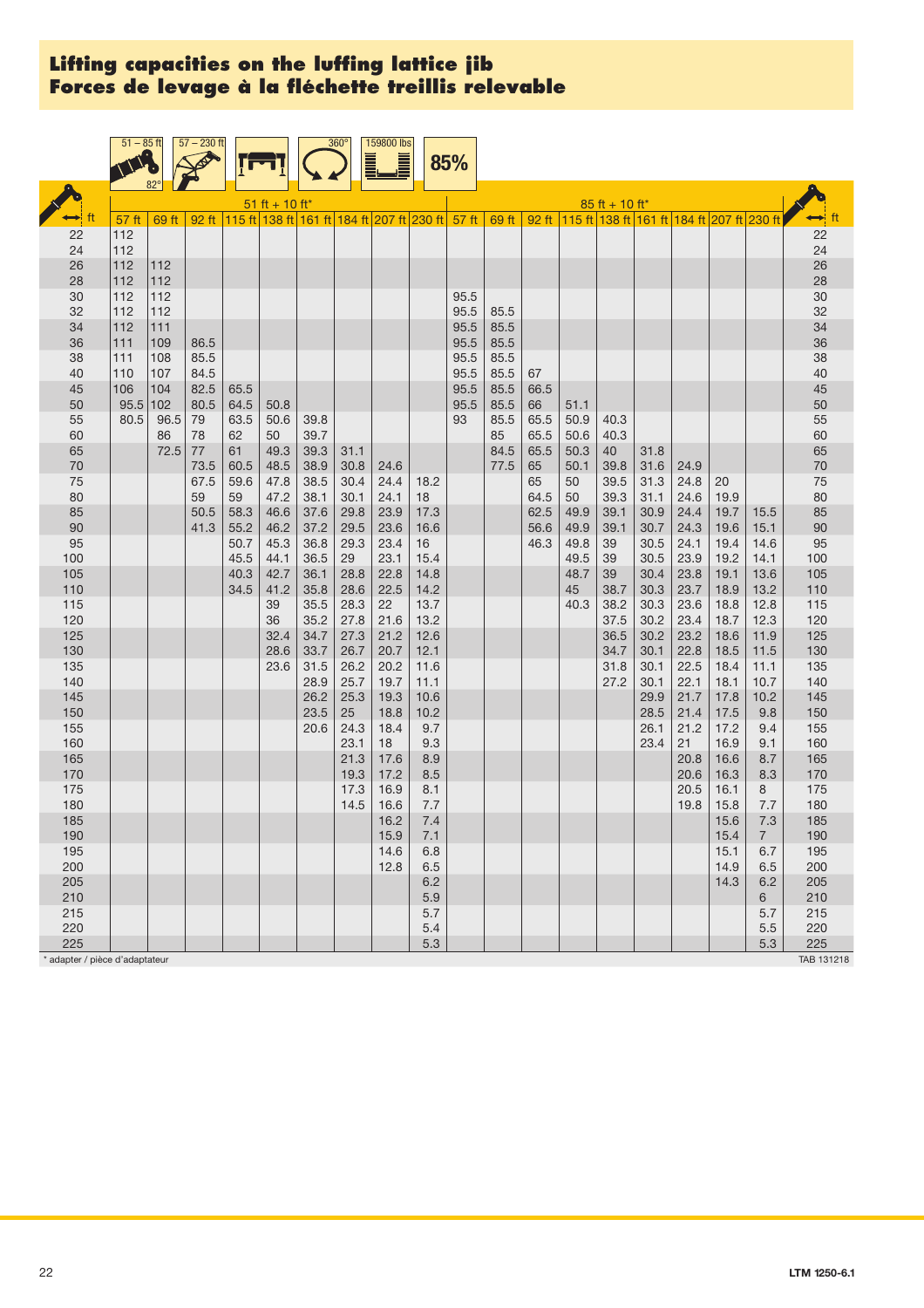|                                     | $119 - 153$ ft |              | $57 - 207$ ft |                 |              | $360^\circ$<br>Ē | 159800 lbs<br>Ē | 85%          |              |              |              |                   |              |              |            |                      |
|-------------------------------------|----------------|--------------|---------------|-----------------|--------------|------------------|-----------------|--------------|--------------|--------------|--------------|-------------------|--------------|--------------|------------|----------------------|
|                                     |                |              |               | 119 ft + 10 ft* |              |                  |                 |              |              |              |              | 153 ft + 10 ft*   |              |              |            |                      |
|                                     | 57 ft          | 69 ft        | 92 ft         | 115 ft          | 138 ft       | 161 ft           | $184$ ft        | 207 ft       | 57 ft        | 69 ft        | 92 ft        | 115 <sub>ft</sub> | 138 ft       | 161 ft       | $184$ ft   | ft                   |
| 36<br>38                            | 65<br>65       | 57.6         |               |                 |              |                  |                 |              |              |              |              |                   |              |              |            | 36                   |
| 40                                  | 65             | 57.5         |               |                 |              |                  |                 |              |              |              |              |                   |              |              |            | 38<br>40<br>45       |
| 45<br>50                            | 65<br>65       | 57.3<br>57.2 | 44.7<br>44.6  |                 |              |                  |                 |              | 40.3<br>40.2 | 35.6<br>35.5 | 27.8         |                   |              |              |            |                      |
| 55                                  | 65             | 57.1         | 44.4          | 35.6            |              |                  |                 |              | 40.1         | 35.4         | 27.7         |                   |              |              |            | 50<br>55<br>60<br>65 |
| 60                                  | 65             | 57.1         | 44.3          | 35.6            |              |                  |                 |              | 40.1         | 35.3         | 27.6         |                   |              |              |            |                      |
| 65                                  | 65             | 57.1         | 44.2          | 35.4            | 28.5         |                  |                 |              | 40.1         | 35.2         | 27.5         | 21.5              |              |              |            |                      |
| 70                                  |                | 57.1         | 44.1          | 35.3            | 28.4         | 22.6             |                 |              | 40.1         | 35.2         | 27.4         | 21.4              | 17.2         |              |            | 70<br>75<br>80<br>85 |
| 75                                  |                | 57.1         | 44.1<br>44.1  | 35.1<br>35      | 28.2<br>28.1 | 22.5<br>22.4     | 18<br>18        |              |              | 35.2<br>35.2 | 27.3<br>27.3 | 21.3<br>21.2      | 17.1<br>17   | 13.2<br>13.2 |            |                      |
| 80<br>85                            |                |              | 44.1          | 35              | 28           | 22.3             | 17.9            | 14.1         |              | 35.2         | 27.3         | 21.2              | 16.9         | 13.1         | 9.5        |                      |
|                                     |                |              | 44.1          | 35              | 27.9         | 22.3             | 17.8            | 14           |              |              | 27.3         | 21.1              | 16.9         | 13.1         | 9.5        | $\frac{90}{95}$      |
| 90<br>95                            |                |              | 44.1          | 35              | 27.9         | 22.2             | 17.7            | 14           |              |              | 27.3         | 21.1              | 16.8         | 13           | 9.5        |                      |
| 100                                 |                |              |               | 35              | 27.9         | 22.1             | 17.6            | 13.9         |              |              | 27.3         | 21.1              | 16.8         | 12.9         | 9.5        | 100                  |
| 105                                 |                |              |               | 35              | 27.9<br>27.9 | 22.1<br>22.1     | 17.5<br>17.5    | 13.8<br>13.8 |              |              |              | 21.1<br>21.1      | 16.8<br>16.8 | 12.9<br>12.8 | 9.5<br>9.5 | 105                  |
| 110<br>115                          |                |              |               | 35<br>35        | 27.9         | 22.1             | 17.4            | 13.7         |              |              |              | 21.1              | 16.8         | 12.8         | 9.5        | 110<br>115           |
| 120                                 |                |              |               | 35              | 27.9         | 22.1             | 17.4            | 13.7         |              |              |              | 21.1              | 16.8         | 12.8         | 9.5        | 120                  |
| 125                                 |                |              |               |                 | 27.9         | 22.1             | 17.4            | 13.6         |              |              |              | 21.1              | 16.8         | 12.8         | 9.5        | 125                  |
| 130                                 |                |              |               |                 | 27.9         | 22.1             | 17.4            | 13.6         |              |              |              | 21.1              | 16.8         | 12.8         | 9.5        | 130                  |
| 135                                 |                |              |               |                 | 27.9         | 22.1             | 17.4            | 13.6         |              |              |              |                   | 16.8         | 12.8         | 9.5        | 135                  |
| 140<br>145                          |                |              |               |                 | 27.9         | 22.1<br>22.1     | 17.4<br>17.4    | 13.6<br>13.6 |              |              |              |                   | 16.8<br>16.8 | 12.8<br>12.8 | 9.5<br>9.5 | 140<br>145           |
| 150                                 |                |              |               |                 |              | 22.1             | 17.4            | 13.6         |              |              |              |                   | 16.8         | 12.8         | 9.5        | 150                  |
| 155                                 |                |              |               |                 |              | 22.1             | 17.4            | 13.6         |              |              |              |                   |              | 12.8         | 9.5        | 155                  |
| 160                                 |                |              |               |                 |              | 22.1             | 17.4            | 13.6         |              |              |              |                   |              | 12.8         | 9.5        | 160                  |
| 165                                 |                |              |               |                 |              | 22.1             | 17.4            | 13.6         |              |              |              |                   |              | 12.8         | 9.5        | 165                  |
| 170<br>175                          |                |              |               |                 |              | 22.1             | 17.4<br>17.4    | 13.6<br>13.6 |              |              |              |                   |              | 12.8         | 9.5<br>9.5 | 170<br>175           |
| 180                                 |                |              |               |                 |              |                  | 17.4            | 13.6         |              |              |              |                   |              |              | 9.5        | 180                  |
| 185                                 |                |              |               |                 |              |                  | 17.4            | 13.6         |              |              |              |                   |              |              | 9.5        | 185                  |
| 190                                 |                |              |               |                 |              |                  | 17.4            | 13.6         |              |              |              |                   |              |              | 9.5        | 190                  |
| 195                                 |                |              |               |                 |              |                  |                 | 13.6         |              |              |              |                   |              |              | 9.5        | 195                  |
| 200<br>205                          |                |              |               |                 |              |                  |                 | 13.5<br>13.4 |              |              |              |                   |              |              |            | 200<br>205           |
| 210                                 |                |              |               |                 |              |                  |                 | 13.3         |              |              |              |                   |              |              |            | 210                  |
| 215<br>adapter / pièce d'adaptateur |                |              |               |                 |              |                  |                 | 13           |              |              |              |                   |              |              |            | 215<br>TAB 131218    |

|                              | $187 - 221$ ft | $57 - 138$ ft |                 |          | 159800 lbs<br>$360^\circ$<br>ĹJ<br>Ī |              | 85%          |                 |                  |          |                   |       |                                         |
|------------------------------|----------------|---------------|-----------------|----------|--------------------------------------|--------------|--------------|-----------------|------------------|----------|-------------------|-------|-----------------------------------------|
|                              | $82^\circ$     |               |                 |          |                                      |              |              |                 |                  |          |                   |       |                                         |
|                              |                |               | 187 ft + 10 ft* |          |                                      |              |              | 204 ft + 10 ft* |                  |          | $221$ ft + 10 ft* |       |                                         |
|                              | 57 ft          | 69 ft         | 92 ft           | 115 ft   | 138 ft                               | 57 ft        | 69 ft        | 92 ft           | $115$ ft         | 57 ft    | 69 ft             | 92 ft | ft<br>⇔                                 |
| 50                           | 24.1           | 21.3          |                 |          |                                      | 18.1         |              |                 |                  |          |                   |       | $\begin{array}{c} 50 \\ 55 \end{array}$ |
| 55                           | 24             | 21.2          |                 |          |                                      | 18           | 15.6         |                 |                  | 13.1     |                   |       |                                         |
| 60<br>65                     | 23.9<br>23.9   | 21.1<br>21    | 16.2            |          |                                      | 17.9<br>17.8 | 15.6<br>15.5 | 11.6            |                  | 13<br>13 | 11.1              |       | 60<br>65                                |
| 70                           | 23.9           | 20.9          | 16.1            | 12.3     |                                      | 17.8         | 15.4         | 11.5            | 7.5              | 12.9     | 11                | 6.8   |                                         |
| 75                           | 23.9           | 20.9          | 16.1            | 12.2     | 8.5                                  | 17.8         | 15.4         | 11.5            | 7.5              | 12.9     | 11                | 6.8   | $\frac{70}{75}$                         |
| 80                           |                | 20.9          | 16              | 12.2     | 8.5                                  |              | 15.4         | 11.4            | 7.5              |          | 10.9              | 6.8   |                                         |
| 85                           |                | 20.9          | 16              | 12.1     | 8.5                                  |              | 15.4         | 11.3            | 7.5              |          | 10.9              | 6.8   | 80<br>85                                |
| 90                           |                |               | 16              | 12       | 8.5                                  |              | 15.4         | 11.3            | 7.5              |          | 10.9              | 6.8   | 90<br>95                                |
| 95                           |                |               | 16              | 12       | 8.5                                  |              |              | 11.3            | 7.5              |          |                   | 6.8   |                                         |
| 100                          |                |               | 15.9            | 12       | 8.5                                  |              |              | 11.2            | 7.5              |          |                   | 6.8   | 100                                     |
| 105                          |                |               | 15.9            | 12       | 8.5                                  |              |              | 11.2            | 7.5              |          |                   | 6.8   | 105                                     |
| 110                          |                |               | 15.9            | 12       | 8.5                                  |              |              | 11.2            | 7.5              |          |                   | 6.8   | 110                                     |
| 115                          |                |               |                 | 12       | 8.5                                  |              |              |                 | 7.5              |          |                   |       | 115                                     |
| 120                          |                |               |                 | 12       | 8.5                                  |              |              |                 | 7.5              |          |                   |       | 120                                     |
| 125                          |                |               |                 | 12<br>12 | 8.5                                  |              |              |                 | 7.5              |          |                   |       | 125                                     |
| 130<br>135                   |                |               |                 |          | 8.5<br>8.5                           |              |              |                 | $7.5$<br>$7.5\,$ |          |                   |       | 130<br>135                              |
| 140                          |                |               |                 |          | 8.5                                  |              |              |                 |                  |          |                   |       | 140                                     |
| 145                          |                |               |                 |          | 8.5                                  |              |              |                 |                  |          |                   |       | 145                                     |
| 150                          |                |               |                 |          | 8.5                                  |              |              |                 |                  |          |                   |       | 150                                     |
| 155                          |                |               |                 |          | 8.5                                  |              |              |                 |                  |          |                   |       | 155                                     |
| adapter / pièce d'adaptateur |                |               |                 |          |                                      |              |              |                 |                  |          |                   |       | TAB 131218                              |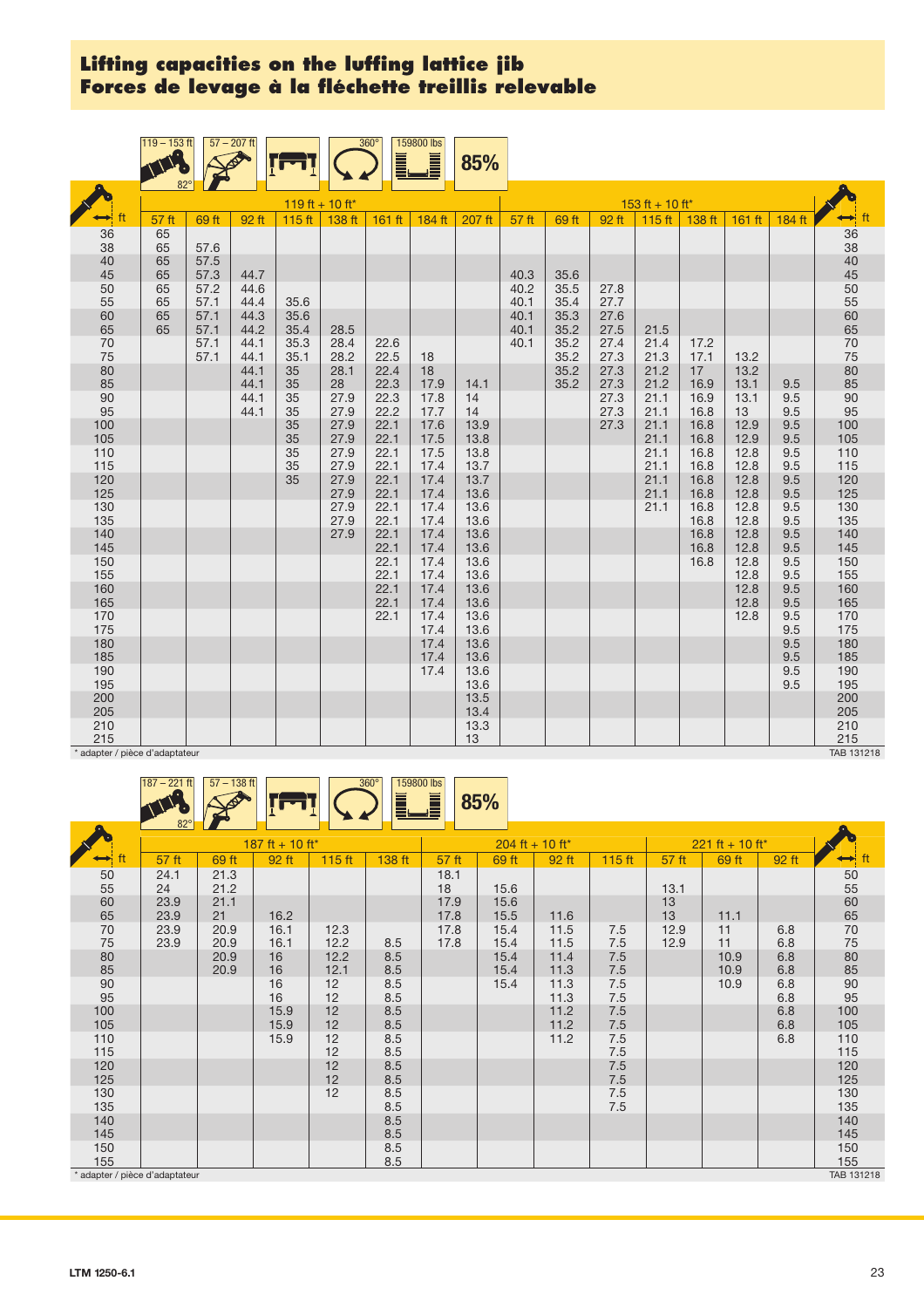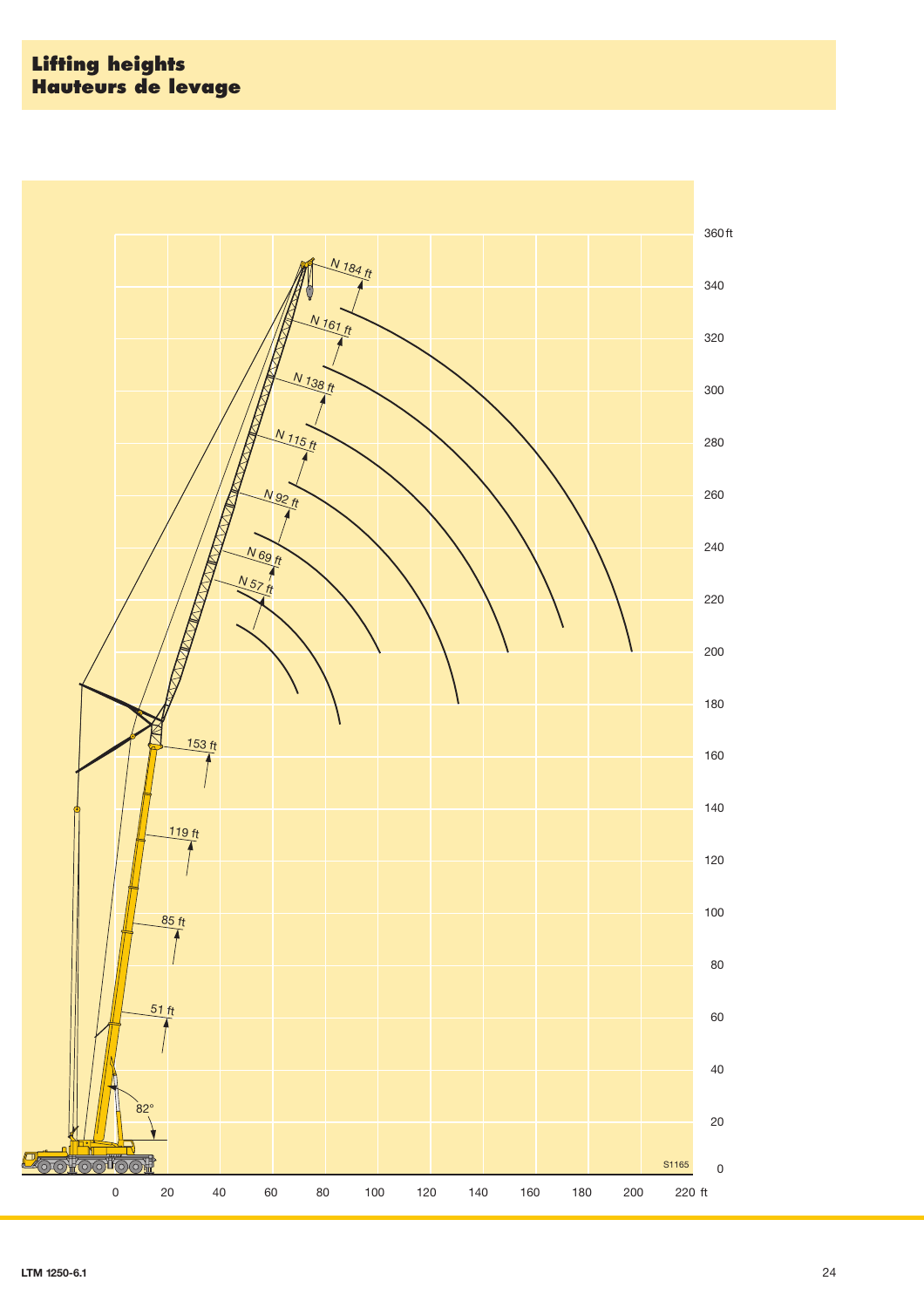|                              | $51 - 85$ ft |       | $57 - 230$ ft |              |                |              | $360^\circ$ | 159800 lbs                                      |              | 85%  |              |            |            |                  |              |              |              |                                                                     |               |
|------------------------------|--------------|-------|---------------|--------------|----------------|--------------|-------------|-------------------------------------------------|--------------|------|--------------|------------|------------|------------------|--------------|--------------|--------------|---------------------------------------------------------------------|---------------|
|                              |              |       |               |              | 51 ft + 10 ft* |              |             |                                                 |              |      |              |            |            | $85$ ft + 10 ft* |              |              |              |                                                                     |               |
| ft                           | 57 ft        | 69 ft | 92 ft         |              |                |              |             | 115 ft 138 ft 161 ft 184 ft 207 ft 230 ft 57 ft |              |      |              |            |            |                  |              |              |              | 69 ft   92 ft   115 ft   138 ft   161 ft   184 ft   207 ft   230 ft | $\rightarrow$ |
| 38                           | 112          |       |               |              |                |              |             |                                                 |              |      |              |            |            |                  |              |              |              |                                                                     | 38            |
| 40                           | 112          |       |               |              |                |              |             |                                                 |              |      |              |            |            |                  |              |              |              |                                                                     | 40            |
| 45                           | 109          | 102   |               |              |                |              |             |                                                 |              |      |              |            |            |                  |              |              |              |                                                                     | 45            |
| 50                           | 106          | 98.5  |               |              |                |              |             |                                                 |              | 92.5 |              |            |            |                  |              |              |              |                                                                     | 50            |
| 55                           | 99           | 95    | 78            |              |                |              |             |                                                 |              | 92   | 83           |            |            |                  |              |              |              |                                                                     | 55            |
| 60                           | 89.5         | 91.5  | 76            |              |                |              |             |                                                 |              | 90.5 | 82.5         |            |            |                  |              |              |              |                                                                     | 60            |
| 65                           | 79           | 88.5  | 74            | 60           |                |              |             |                                                 |              | 86.5 | 81.5         | 63.5       |            |                  |              |              |              |                                                                     | 65            |
| 70                           |              | 81.5  | 73            | 59.1         | 48             |              |             |                                                 |              | 83   | 79.5         | 63         | 49.3       |                  |              |              |              |                                                                     | 70            |
| 75<br>80                     |              |       | 72<br>70.5    | 57.9<br>56.8 | 47.5<br>46.6   |              |             |                                                 |              |      | 76.5<br>73.5 | 62.5<br>62 | 49.2<br>49 |                  |              |              |              |                                                                     | 75<br>80      |
| 85                           |              |       | 66.5          | 56.1         | 45.7           | 37.4         |             |                                                 |              |      | 71.5         | 62         | 48.7       | 38.6             |              |              |              |                                                                     | 85            |
| 90                           |              |       | 58.7          | 55.6         | 44.9           | 36.8         | 29.3        |                                                 |              |      |              | 61.5       | 48.4       | 38.4             | 30.3         |              |              |                                                                     | 90            |
| 95                           |              |       | 49.7          | 55.1         | 44.3           | 36.2         | 29.1        |                                                 |              |      |              | 60.5       | 48.1       | 38.2             | 30.1         |              |              |                                                                     | 95            |
| 100                          |              |       |               | 53.9         | 43.8           | 35.7         | 28.8        | 22.8                                            |              |      |              | 58.6       | 48         | 38               | 30           | 23.5         |              |                                                                     | 100           |
| 105                          |              |       |               | 50.9         | 43.4           | 35.1         | 28.5        | 22.8                                            |              |      |              |            | 48         | 37.9             | 29.8         | 23.5         |              |                                                                     | 105           |
| 110                          |              |       |               | 45.9         | 42.8           | 34.8         | 28.1        | 22.6                                            | 14.9         |      |              |            | 47.9       | 37.8             | 29.7         | 23.4         | 18.7         |                                                                     | 110           |
| 115                          |              |       |               | 40.5         | 41.7           | 34.5         | 27.7        | 22.3                                            | 14.5         |      |              |            | 47.9       | 37.8             | 29.6         | 23.2         | 18.7         |                                                                     | 115           |
| 120                          |              |       |               |              | 40.4           | 34.3         | 27.4        | 21.9                                            | 13.9         |      |              |            | 47         | 37.8             | 29.5         | 23.1         | 18.6         | 12.9                                                                | 120           |
| 125                          |              |       |               |              | 38.9           | 34.2         | 27.1        | 21.5                                            | 13.3         |      |              |            | 44.3       | 37.7             | 29.4         | 22.9         | 18.5         | 12.8                                                                | 125           |
| 130                          |              |       |               |              | 36.7           | 34           | 27          | 21                                              | 12.8         |      |              |            | 38.8       | 37.2             | 29.4         | 22.8         | 18.4         | 12.4                                                                | 130           |
| 135                          |              |       |               |              | 33.4           | 33.9         | 26.8        | 20.6                                            | 12.3         |      |              |            |            | 36.5             | 29.4         | 22.7         | 18.3         | 12                                                                  | 135           |
| 140<br>145                   |              |       |               |              | 29.5           | 33.5<br>32.4 | 26.4<br>26  | 20.2<br>19.8                                    | 11.8<br>11.3 |      |              |            |            | 35.6<br>34.6     | 29.4<br>29.4 | 22.5<br>22.3 | 18.2<br>18.1 | 11.5<br>11.1                                                        | 140<br>145    |
| 150                          |              |       |               |              |                | 30.1         | 25.6        | 19.3                                            | 10.8         |      |              |            |            | 32.1             | 29.4         | 22           | 17.9         | 10.7                                                                | 150           |
| 155                          |              |       |               |              |                | 27.4         | 25.2        | 18.9                                            | 10.4         |      |              |            |            |                  | 29.4         | 21.7         | 17.7         | 10.4                                                                | 155           |
| 160                          |              |       |               |              |                | 24.6         | 24.8        | 18.5                                            | 9.9          |      |              |            |            |                  | 29.4         | 21.5         | 17.5         | 10 <sup>1</sup>                                                     | 160           |
| 165                          |              |       |               |              |                |              | 24.4        | 18.1                                            | 9.5          |      |              |            |            |                  | 29           | 21.2         | 17.2         | 9.6                                                                 | 165           |
| 170                          |              |       |               |              |                |              | 23.9        | 17.7                                            | 9.1          |      |              |            |            |                  | 26.7         | 20.9         | 16.9         | 9.2                                                                 | 170           |
| 175                          |              |       |               |              |                |              | 22.3        | 17.3                                            | 8.7          |      |              |            |            |                  | 23.6         | 20.7         | 16.6         | 8.8                                                                 | 175           |
| 180                          |              |       |               |              |                |              | 20.4        | 16.9                                            | 8.3          |      |              |            |            |                  |              | 20.5         | 16.4         | 8.5                                                                 | 180           |
| 185                          |              |       |               |              |                |              | 18.2        | 16.6                                            | 7.9          |      |              |            |            |                  |              | 20.5         | 16.1         | 8.1                                                                 | 185           |
| 190                          |              |       |               |              |                |              | 15.6        | 16.3                                            | 7.5          |      |              |            |            |                  |              | 20.4         | 15.8         | 7.7                                                                 | 190           |
| 195                          |              |       |               |              |                |              |             | 16                                              | 7.1          |      |              |            |            |                  |              | 20           | 15.6         | 7.4                                                                 | 195           |
| 200<br>205                   |              |       |               |              |                |              |             | 15.8<br>15.2                                    | 6.8          |      |              |            |            |                  |              |              | 15.3         | 7.1<br>6.8                                                          | 200           |
| 210                          |              |       |               |              |                |              |             |                                                 | 6.4<br>6.2   |      |              |            |            |                  |              |              | 15.2<br>15   | 6.4                                                                 | 205<br>210    |
| 215                          |              |       |               |              |                |              |             |                                                 | 5.9          |      |              |            |            |                  |              |              | 14.8         | 6.2                                                                 | 215           |
| 220                          |              |       |               |              |                |              |             |                                                 | 5.7          |      |              |            |            |                  |              |              | 14.1         | 5.9                                                                 | 220           |
| 225                          |              |       |               |              |                |              |             |                                                 | 5.5          |      |              |            |            |                  |              |              |              | 5.7                                                                 | 225           |
| 230                          |              |       |               |              |                |              |             |                                                 | 5.3          |      |              |            |            |                  |              |              |              | 5.5                                                                 | 230           |
| 235                          |              |       |               |              |                |              |             |                                                 | 5.2          |      |              |            |            |                  |              |              |              | 5.3                                                                 | 235           |
| 240                          |              |       |               |              |                |              |             |                                                 |              |      |              |            |            |                  |              |              |              | 5.1                                                                 | 240           |
| adapter / pièce d'adaptateur |              |       |               |              |                |              |             |                                                 |              |      |              |            |            |                  |              |              |              |                                                                     | TAB 131221    |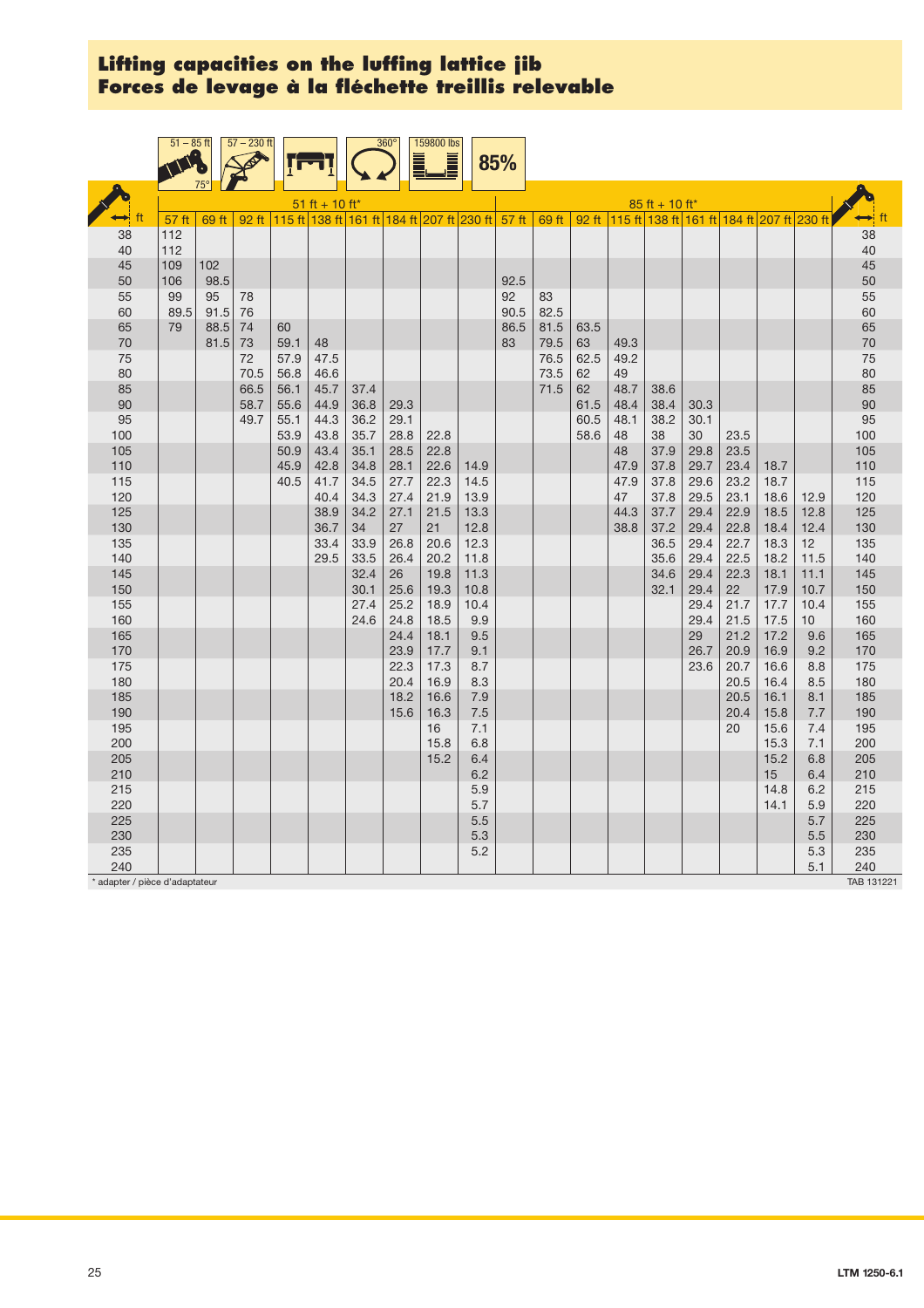|                              | $119 - 153$ ft |       | $57 - 207$ ft |                 |              | $360^\circ$  | 159800 lbs<br>J | 85%          |       |       |       |                 |              |              |        |                      |
|------------------------------|----------------|-------|---------------|-----------------|--------------|--------------|-----------------|--------------|-------|-------|-------|-----------------|--------------|--------------|--------|----------------------|
|                              |                |       |               | 119 ft + 10 ft* |              |              |                 |              |       |       |       | 153 ft + 10 ft* |              |              |        |                      |
|                              | 57 ft          | 69 ft | 92 ft         | 115 ft          | 138 ft       | 161 ft       | 184 ft          | 207 ft       | 57 ft | 69 ft | 92 ft | 115 ft          | 138 ft       | 161 ft       | 184 ft | $\leftrightarrow$ ft |
| 60                           | 63             |       |               |                 |              |              |                 |              |       |       |       |                 |              |              |        |                      |
| 65                           | 63             | 55.9  |               |                 |              |              |                 |              |       |       |       |                 |              |              |        | 60<br>65             |
| $70\,$                       | 60.5           | 55.9  |               |                 |              |              |                 |              | 39.3  |       |       |                 |              |              |        | $70\,$               |
| 75                           | 58.3           | 55.2  | 43.4          |                 |              |              |                 |              | 39.1  | 34.4  |       |                 |              |              |        | 75                   |
| 80                           |                | 53.8  | 43.4          |                 |              |              |                 |              | 38.8  | 34.4  |       |                 |              |              |        | 80                   |
| 85                           |                | 51.7  | 43.3          | 34.5            |              |              |                 |              | 38.1  | 34.4  |       |                 |              |              |        | 85                   |
| 90                           |                | 49.8  | 43.2          | 34.4            |              |              |                 |              | 37.2  | 34.2  | 26.8  |                 |              |              |        | 90                   |
| 95                           |                |       | 43.1          | 34.3            | 27.4         |              |                 |              |       | 33.7  | 26.7  | 20.6            |              |              |        | 95                   |
| 100                          |                |       | 42.7          | 34.3            | 27.4         | 21.8         |                 |              |       | 33    | 26.7  | 20.6            |              |              |        | 100                  |
| 105                          |                |       | 41.5          | 34.2            | 27.3         | 21.8         |                 |              |       |       | 26.7  | 20.6            |              |              |        | 105                  |
| 110                          |                |       | 40.4          | 34.2            | 27.3         | 21.7         |                 |              |       |       | 26.6  | 20.5            | 16.3         |              |        | 110                  |
| 115                          |                |       | 39.6          | 34.2            | 27.2         | 21.7         | 17.2            |              |       |       | 26.4  | 20.5            | 16.3         | 11.9         |        | 115                  |
| 120<br>125                   |                |       |               | 34.1<br>33.8    | 27.2<br>27.2 | 21.6<br>21.5 | 17.2<br>17.2    | 13.1<br>13.1 |       |       | 26.1  | 20.5<br>20.5    | 16.3<br>16.3 | 11.9<br>11.9 |        | 120<br>125           |
| 130                          |                |       |               | 33              | 27.2         | 21.5         | 17.1            | 13.1         |       |       |       | 20.5            | 16.2         | 11.9         | 8      | 130                  |
| 135                          |                |       |               | 32.5            | 27.2         | 21.4         | 17.1            | 13.1         |       |       |       | 20.5            | 16.2         | 11.9         | 8      | 135                  |
| 140                          |                |       |               |                 | 27.2         | 21.4         | 17.1            | 13.1         |       |       |       | 20.5            | 16.2         | 11.9         | 8      | 140                  |
| 145                          |                |       |               |                 | 27.2         | 21.4         | 17              | 13.1         |       |       |       |                 | 16.2         | 11.9         | 8      | 145                  |
| 150                          |                |       |               |                 | 27.2         | 21.4         | 17              | 13.1         |       |       |       |                 | 16.2         | 11.9         | 8      | 150                  |
| 155                          |                |       |               |                 | 27           | 21.4         | 17              | 13.1         |       |       |       |                 | 16.2         | 11.9         | 8      | 155                  |
| 160                          |                |       |               |                 | 26.7         | 21.4         | 17              | 13.1         |       |       |       |                 | 16.2         | 11.9         | 8      | 160                  |
| 165                          |                |       |               |                 |              | 21.4         | 17              | 13.1         |       |       |       |                 | 16.2         | 11.9         | 8      | 165                  |
| 170                          |                |       |               |                 |              | 21.4         | 17              | 13.1         |       |       |       |                 | 16.2         | 11.9         | 8      | 170                  |
| 175                          |                |       |               |                 |              | 21.4         | 17              | 13.1         |       |       |       |                 |              | 11.9         | 8      | 175                  |
| 180                          |                |       |               |                 |              | 21.4         | 17              | 13.1         |       |       |       |                 |              | 11.9         | 8      | 180                  |
| 185                          |                |       |               |                 |              |              | 17              | 13.1         |       |       |       |                 |              | 11.9         | 8      | 185                  |
| 190                          |                |       |               |                 |              |              | 17              | 13.1         |       |       |       |                 |              | 11.9         | 8      | 190                  |
| 195                          |                |       |               |                 |              |              | 17              | 13.1         |       |       |       |                 |              |              | 8      | 195                  |
| 200                          |                |       |               |                 |              |              | 17              | 13.1         |       |       |       |                 |              |              | 8      | 200                  |
| 205                          |                |       |               |                 |              |              | 17              | 13.1         |       |       |       |                 |              |              | 8      | 205                  |
| 210                          |                |       |               |                 |              |              |                 | 13.1         |       |       |       |                 |              |              | 8      | 210                  |
| 215<br>220                   |                |       |               |                 |              |              |                 | 13.1<br>13.1 |       |       |       |                 |              |              | 8      | 215<br>220           |
| 225                          |                |       |               |                 |              |              |                 | 13.1         |       |       |       |                 |              |              |        | 225                  |
| adapter / pièce d'adaptateur |                |       |               |                 |              |              |                 |              |       |       |       |                 |              |              |        | TAB 131221           |

|                                | $187 - 221$ ft<br>75' | $57 - 138$ ft |                 |        | $360^\circ$<br>159800 lbs<br>Ĭ<br>— — | J     | 85%   |                   |          |       |                   |       |            |
|--------------------------------|-----------------------|---------------|-----------------|--------|---------------------------------------|-------|-------|-------------------|----------|-------|-------------------|-------|------------|
|                                |                       |               | 187 ft + 10 ft* |        |                                       |       |       | $204$ ft + 10 ft* |          |       | $221 ft + 10 ft*$ |       |            |
| ft                             | 57 ft                 | 69 ft         | 92 ft           | 115 ft | 138 ft                                | 57 ft | 69 ft | 92 ft             | $115$ ft | 57 ft | 69 ft             | 92 ft |            |
| 90                             | 22.8                  | 20.4          |                 |        |                                       |       |       |                   |          |       |                   |       | 90         |
| 95                             | 22.5                  | 20.3          |                 |        |                                       | 17.1  | 14.8  |                   |          |       |                   |       | 95         |
| 100                            |                       | 20.1          | 15.5            |        |                                       | 16.9  | 14.8  |                   |          | 11.6  |                   |       | 100        |
| 105                            |                       | 19.8          | 15.5            |        |                                       |       | 14.8  |                   |          | 11.6  |                   |       | 105        |
| 110                            |                       | 19.4          | 15.5            | 10.9   |                                       |       | 14.6  | 9.9               |          | 11.6  | 9.5               |       | 110        |
| 115                            |                       |               | 15.4            | 10.9   |                                       |       | 14.4  | 9.9               |          |       | 9.5               | 5.3   | 115        |
| 120                            |                       |               | 15.4            | 10.9   | $\overline{7}$                        |       |       | 9.9               | 6.1      |       |                   | 5.3   | 120        |
| 125                            |                       |               | 15.2            | 10.9   | $\overline{7}$                        |       |       | 9.9               | 6.1      |       |                   | 5.3   | 125        |
| 130                            |                       |               | 15              | 10.9   | $\overline{7}$                        |       |       | 9.9               | 6.1      |       |                   | 5.3   | 130        |
| 135                            |                       |               |                 | 10.9   | $\overline{7}$                        |       |       | 9.9               | 6.1      |       |                   | 5.3   | 135        |
| 140                            |                       |               |                 | 10.9   | $\overline{7}$                        |       |       |                   | 6.1      |       |                   | 5.3   | 140        |
| 145                            |                       |               |                 | 10.9   | $\overline{7}$                        |       |       |                   | 6.1      |       |                   |       | 145        |
| 150                            |                       |               |                 | 10.9   | $\overline{7}$                        |       |       |                   | 6.1      |       |                   |       | 150        |
| 155                            |                       |               |                 | 10.9   | $\overline{7}$                        |       |       |                   | 6.1      |       |                   |       | 155        |
| 160                            |                       |               |                 |        | $\overline{7}$                        |       |       |                   |          |       |                   |       | 160        |
| 175                            |                       |               |                 |        | $\overline{7}$                        |       |       |                   |          |       |                   |       | 175        |
| * adapter / pièce d'adaptateur |                       |               |                 |        |                                       |       |       |                   |          |       |                   |       | TAB 131221 |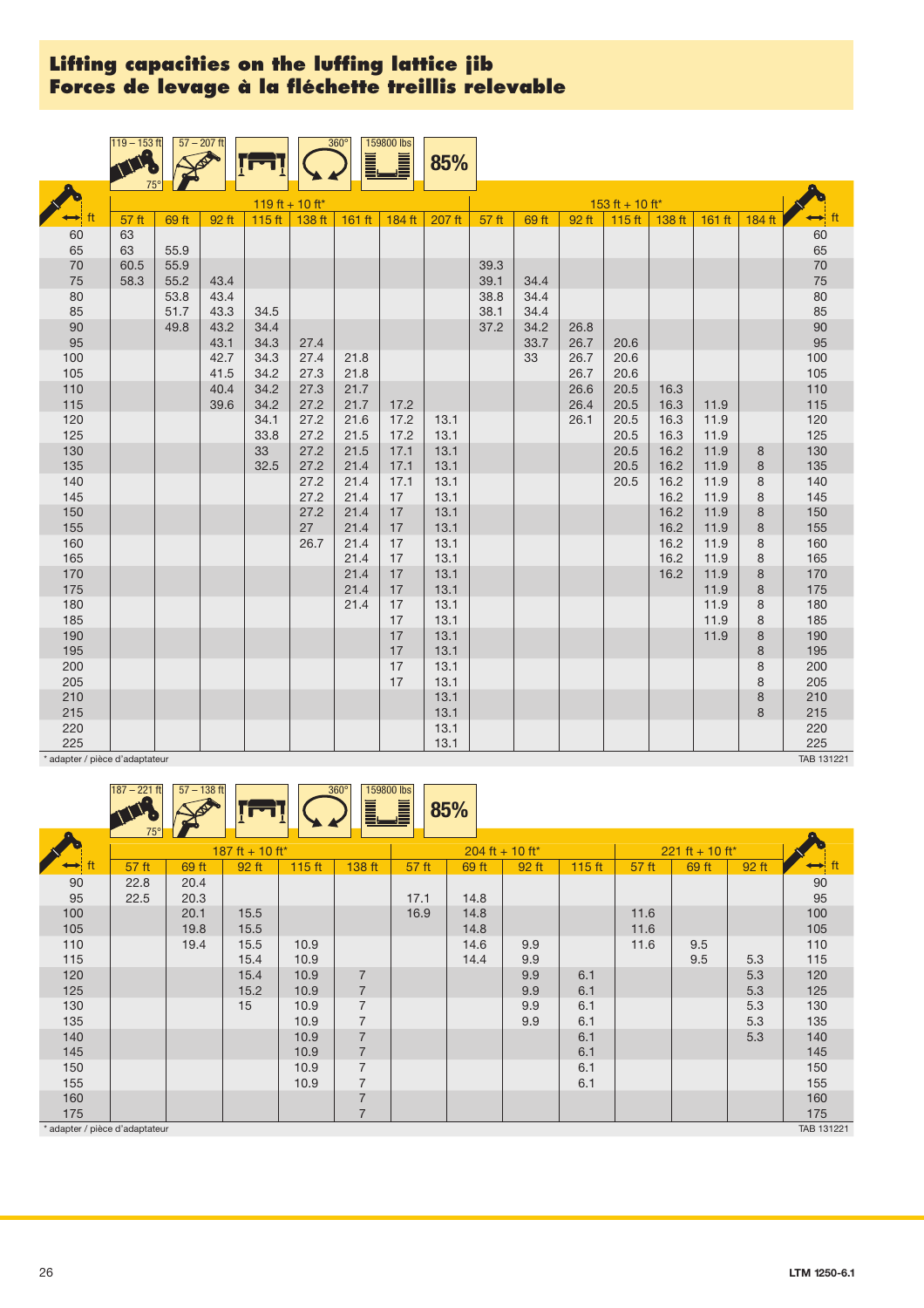#### **Lifting heights Hauteurs de levage**

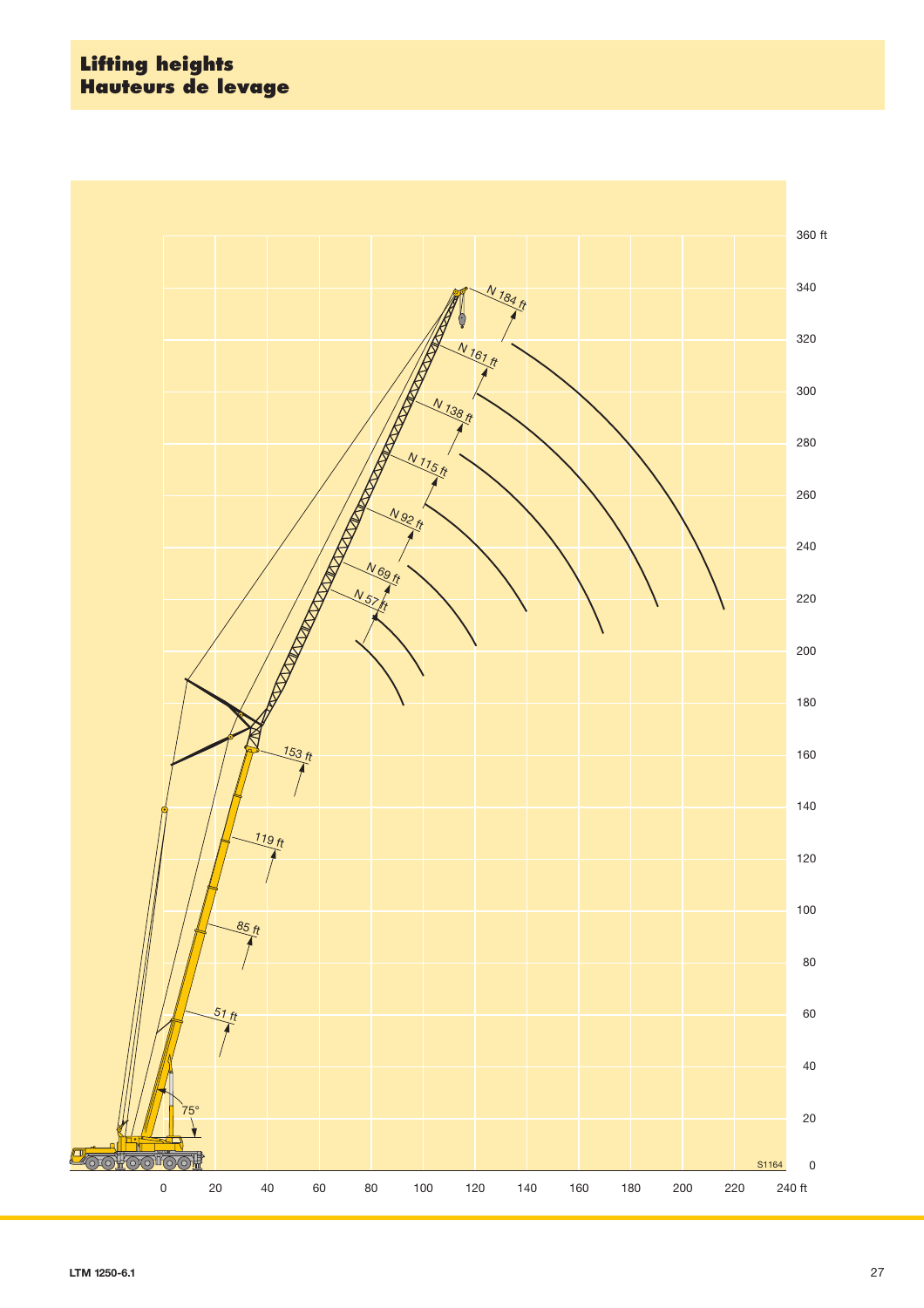|                              | $51 - 85$ ft |            | $57 - 230$ ft |              |                |              | $360^\circ$  | 187400 lbs<br>LJ |                    | 85%                                                                         |      |      |              |                  |              |              |              |                                                 |                      |
|------------------------------|--------------|------------|---------------|--------------|----------------|--------------|--------------|------------------|--------------------|-----------------------------------------------------------------------------|------|------|--------------|------------------|--------------|--------------|--------------|-------------------------------------------------|----------------------|
|                              |              |            |               |              |                |              |              |                  |                    |                                                                             |      |      |              |                  |              |              |              |                                                 |                      |
|                              |              |            |               |              | 51 ft + 10 ft* |              |              |                  |                    |                                                                             |      |      |              | $85$ ft + 10 ft* |              |              |              |                                                 |                      |
|                              | 57 ft        | 69 ft      |               |              |                |              |              |                  |                    | 92 ft   115 ft   138 ft   161 ft   184 ft   207 ft   230 ft   57 ft   69 ft |      |      |              |                  |              |              |              | 92 ft 115 ft 138 ft 161 ft 184 ft 207 ft 230 ft | $\leftrightarrow$ ff |
| 55                           | 93.5         |            |               |              |                |              |              |                  |                    |                                                                             |      |      |              |                  |              |              |              |                                                 | 55                   |
| 60                           | 92.5         | 89         |               |              |                |              |              |                  |                    |                                                                             |      |      |              |                  |              |              |              |                                                 | 60                   |
| 65                           | 89           | 84         |               |              |                |              |              |                  |                    | 81                                                                          |      |      |              |                  |              |              |              |                                                 | 65                   |
| 70<br>75                     | 82.5         | 81<br>78.5 |               |              |                |              |              |                  |                    | $77$<br>73                                                                  | 72   |      |              |                  |              |              |              |                                                 | 70<br>75             |
| 80                           |              | 74         | 69.5<br>67.5  |              |                |              |              |                  |                    | 69.5                                                                        | 68   |      |              |                  |              |              |              |                                                 | 80                   |
| 85                           |              | 62         | 66            | 54.9         |                |              |              |                  |                    | 66.5                                                                        | 64.5 | 60   |              |                  |              |              |              |                                                 | 85                   |
| $90\,$                       |              |            | 65            | 53.9         |                |              |              |                  |                    |                                                                             | 62   | 58.6 |              |                  |              |              |              |                                                 | 90                   |
| 95                           |              |            | 62.5          | 52.9         | 43.2           |              |              |                  |                    |                                                                             |      | 56.6 | 46.8         |                  |              |              |              |                                                 | 95                   |
| 100                          |              |            | 57.6          | 52.2         | 43             |              |              |                  |                    |                                                                             |      | 54.5 | 46.6         |                  |              |              |              |                                                 | 100                  |
| 105                          |              |            |               | 51.8         | 42.2           | 35           |              |                  |                    |                                                                             |      | 52.6 | 46.1         |                  |              |              |              |                                                 | 105                  |
| 110                          |              |            |               | 51.5         | 41.5           | 34.4         |              |                  |                    |                                                                             |      | 50.8 | 45.7         | 37               |              |              |              |                                                 | 110                  |
| 115<br>120                   |              |            |               | 49.5<br>45.9 | 41<br>40.7     | 33.8<br>33.3 | 27.4<br>27.3 |                  |                    |                                                                             |      | 49.4 | 45.2<br>44.4 | 36.8<br>36.5     | 28.9         |              |              |                                                 | 115<br>120           |
| 125                          |              |            |               |              | 40.4           | 32.8         | 26.9         |                  |                    |                                                                             |      |      | 43.3         | 36.2             | 28.9         |              |              |                                                 | 125                  |
| 130                          |              |            |               |              | 39.3           | 32.6         | 26.5         | 21.4             |                    |                                                                             |      |      | 42           | 36.1             | 28.8         |              |              |                                                 | 130                  |
| 135                          |              |            |               |              | 38             | 32.5         | 26.2         | 21.1             |                    |                                                                             |      |      | 41           | 36               | 28.7         | 22.4         |              |                                                 | 135                  |
| 140                          |              |            |               |              | 36.3           | 32.5         | 25.9         | 20.7             | 12                 |                                                                             |      |      |              | 36               | 28.6         | 22.4         | 17.8         |                                                 | 140                  |
| 145                          |              |            |               |              | 33.8           | 32.5         | 25.7         | 20.4             | 11.9               |                                                                             |      |      |              | 35.9             | 28.5         | 22.4         | 17.8         |                                                 | 145                  |
| 150                          |              |            |               |              | 30.3           | 32.5         | 25.7         | 20               | 11.4               |                                                                             |      |      |              | 35.2             | 28.5         | 22.4         | 17.8         |                                                 | 150                  |
| 155                          |              |            |               |              |                | 31.9         | 25.5         | 19.5             | 11                 |                                                                             |      |      |              | 34.6             | 28.5         | 22.2         | 17.8         | 11                                              | 155                  |
| 160<br>165                   |              |            |               |              |                | 30.4<br>28.1 | 25.2<br>24.9 | 19.1<br>18.7     | 10.5<br>10.1       |                                                                             |      |      |              | 33.5             | 28.5<br>28.5 | 22<br>21.8   | 17.8<br>17.7 | 10.8<br>10.4                                    | 160<br>165           |
| 170                          |              |            |               |              |                | 25.4         | 24.6         | 18.3             | 9.7                |                                                                             |      |      |              |                  | 28.5         | 21.5         | 17.5         | 10                                              | 170                  |
| 175                          |              |            |               |              |                |              | 24.3         | 17.9             | 9.3                |                                                                             |      |      |              |                  | 28.5         | 21.2         | 17.3         | 9.6                                             | 175                  |
| 180                          |              |            |               |              |                |              | 23.8         | 17.5             | 8.8                |                                                                             |      |      |              |                  | 28           | 21           | 17           | 9.3                                             | 180                  |
| 185                          |              |            |               |              |                |              | 22.9         | 17.1             | 8.5                |                                                                             |      |      |              |                  |              | 20.8         | 16.7         | 8.9                                             | 185                  |
| 190                          |              |            |               |              |                |              | 21.2         | 16.8             | 8.1                |                                                                             |      |      |              |                  |              | 20.5         | 16.4         | 8.6                                             | 190                  |
| 195                          |              |            |               |              |                |              | 18.8         | 16.4             | 7.7                |                                                                             |      |      |              |                  |              | 20.4         | 16.1         | 8.2                                             | 195                  |
| 200<br>205                   |              |            |               |              |                |              |              | 16.1<br>15.8     | 7.3<br>$7^{\circ}$ |                                                                             |      |      |              |                  |              | 20.3<br>20.3 | 15.9<br>15.6 | 7.9<br>7.5                                      | 200<br>205           |
| 210                          |              |            |               |              |                |              |              | 15.6             | 6.6                |                                                                             |      |      |              |                  |              |              | 15.3         | 7.2                                             | 210                  |
| 215                          |              |            |               |              |                |              |              | 15.4             | 6.3                |                                                                             |      |      |              |                  |              |              | 15.1         | 6.9                                             | 215                  |
| 220                          |              |            |               |              |                |              |              |                  | 6                  |                                                                             |      |      |              |                  |              |              | 14.9         | 6.6                                             | 220                  |
| 225                          |              |            |               |              |                |              |              |                  | 5.7                |                                                                             |      |      |              |                  |              |              | 14.8         | 6.2                                             | 225                  |
| 230                          |              |            |               |              |                |              |              |                  | $5.5\,$            |                                                                             |      |      |              |                  |              |              |              | 6                                               | 230                  |
| 235                          |              |            |               |              |                |              |              |                  | 5.4                |                                                                             |      |      |              |                  |              |              |              | 5.7                                             | 235                  |
| 240                          |              |            |               |              |                |              |              |                  | 5.2                |                                                                             |      |      |              |                  |              |              |              | 5.5                                             | 240                  |
| 245<br>250                   |              |            |               |              |                |              |              |                  |                    |                                                                             |      |      |              |                  |              |              |              | 5.3<br>5.2                                      | 245<br>250           |
| 255                          |              |            |               |              |                |              |              |                  |                    |                                                                             |      |      |              |                  |              |              |              | 5.1                                             | 255                  |
| adapter / pièce d'adaptateur |              |            |               |              |                |              |              |                  |                    |                                                                             |      |      |              |                  |              |              |              |                                                 | TAB 131223           |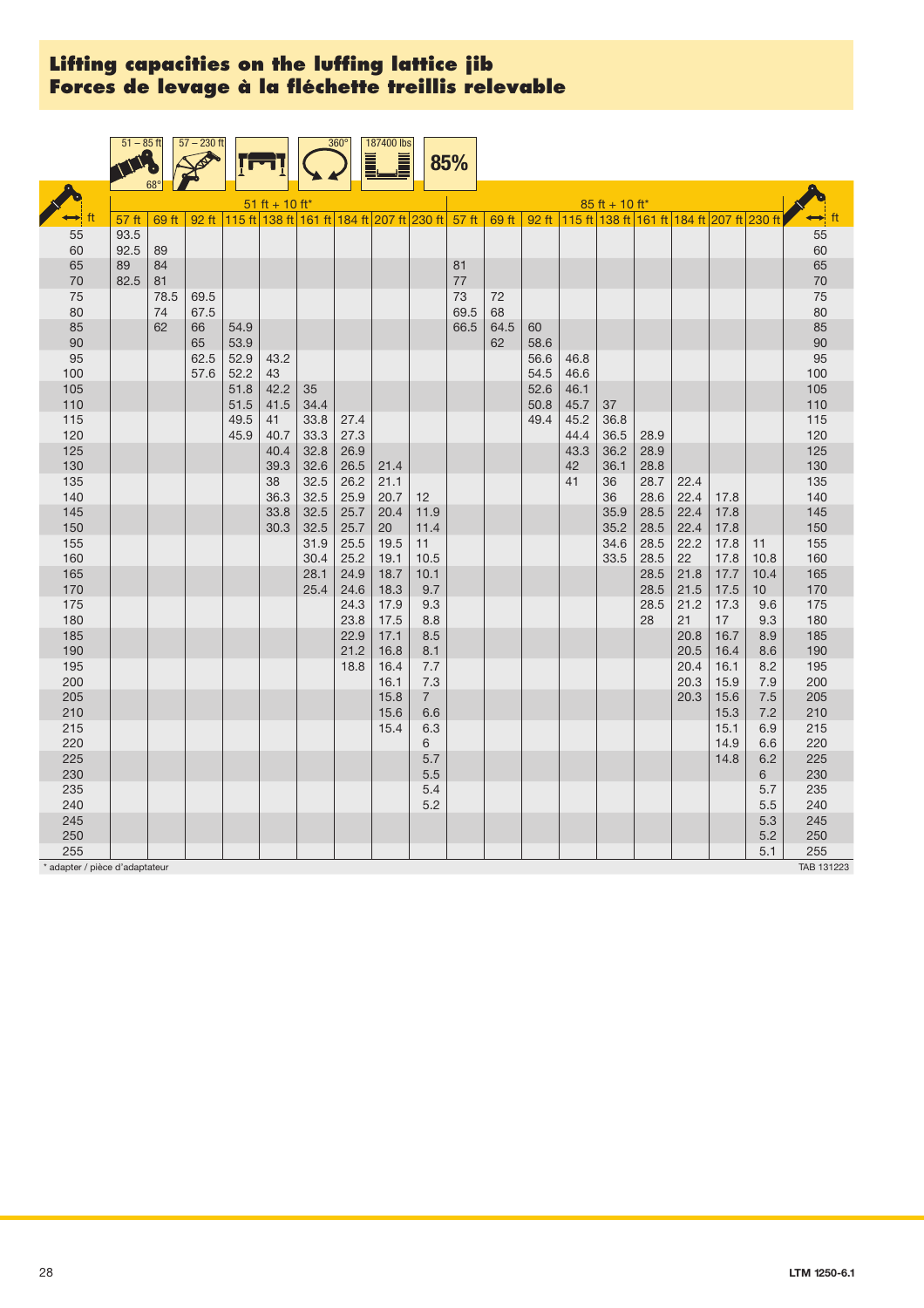$187 - 221$  ft  $57 - 138$  ft  $360^\circ$   $187400$  lbs

|                                | $119 - 153$ ft<br>68 <sup>°</sup> |       | $57 - 207$ ft |                 |            | $360^\circ$<br>L | 187400 lbs<br>Ĭ | 85%          |       |       |       |                 |              |              |        |                      |
|--------------------------------|-----------------------------------|-------|---------------|-----------------|------------|------------------|-----------------|--------------|-------|-------|-------|-----------------|--------------|--------------|--------|----------------------|
|                                |                                   |       |               | 119 ft + 10 ft* |            |                  |                 |              |       |       |       | 153 ft + 10 ft* |              |              |        |                      |
| ft                             | 57 ft                             | 69 ft | 92 ft         | 115 ft          | 138 ft     | $161$ ft         | 184 ft          | 207 ft       | 57 ft | 69 ft | 92 ft | 115 ft          | 138 ft       | 161 ft       | 184 ft | $\leftrightarrow$ ft |
| 85                             | 48.4                              |       |               |                 |            |                  |                 |              |       |       |       |                 |              |              |        | 85                   |
| 90                             | 46.2                              | 44.6  |               |                 |            |                  |                 |              |       |       |       |                 |              |              |        | $90\,$               |
| 95                             | 44.2                              | 43.3  |               |                 |            |                  |                 |              | 31.9  |       |       |                 |              |              |        | 95                   |
| 100                            |                                   | 41.4  | 37.7          |                 |            |                  |                 |              | 31.4  | 29.1  |       |                 |              |              |        | 100                  |
| 105                            |                                   |       | 37.7          |                 |            |                  |                 |              | 30.1  | 29.1  |       |                 |              |              |        | 105                  |
| 110                            |                                   |       | 36.3          |                 |            |                  |                 |              | 28.9  | 28    |       |                 |              |              |        | 110                  |
| 115                            |                                   |       | 35            | 32              |            |                  |                 |              |       | 26.9  | 23.7  |                 |              |              |        | 115                  |
| 120                            |                                   |       | 33.8          | 31.6            | 26.7       |                  |                 |              |       |       | 23.5  |                 |              |              |        | 120                  |
| 125                            |                                   |       | 32.6          | 30.5            | 26.7       |                  |                 |              |       |       | 22.8  |                 |              |              |        | 125                  |
| 130                            |                                   |       | 31.6          | 29.6            | 26.6       |                  |                 |              |       |       | 22.2  | 19.2            |              |              |        | 130                  |
| 135                            |                                   |       |               | 28.6            | 26.2       | 21               |                 |              |       |       | 21.5  | 18.9            |              |              |        | 135                  |
| 140                            |                                   |       |               | 27.8            | 25.6       | 21               |                 |              |       |       | 20.8  | 18.4            | 15.3         |              |        | 140                  |
| 145                            |                                   |       |               | 26.9            | 24.9       | 21               |                 |              |       |       |       | 18              | 15.3         |              |        | 145                  |
| 150                            |                                   |       |               | 26.1            | 24.2       | 21               | 16.7            |              |       |       |       | 17.6            | 15.2         |              |        | 150                  |
| 155                            |                                   |       |               |                 | 23.6<br>23 | 21<br>20.9       | 16.7<br>16.7    |              |       |       |       | 17.2            | 15           | 10.9         |        | 155                  |
| 160                            |                                   |       |               |                 | 22.4       | 20.7             | 16.7            | 12.6         |       |       |       | 16.8            | 14.8<br>14.5 | 10.9<br>10.9 |        | 160                  |
| 165<br>170                     |                                   |       |               |                 | 21.7       | 20.1             | 16.7            | 12.6<br>12.6 |       |       |       |                 | 14.3         | 10.9         | 7.5    | 165<br>170           |
| 175                            |                                   |       |               |                 | 21.3       | 19.6             | 16.7            | 12.6         |       |       |       |                 | 13.9         | 10.9         | 7.5    | 175                  |
| 180                            |                                   |       |               |                 |            | 19.2             | 16.7            | 12.6         |       |       |       |                 | 13.6         | 10.9         | 7.5    | 180                  |
| 185                            |                                   |       |               |                 |            | 18.7             | 16.7            | 12.6         |       |       |       |                 | 13.2         | 10.9         | 7.5    | 185                  |
| 190                            |                                   |       |               |                 |            | 18.2             | 16.5            | 12.6         |       |       |       |                 | 12.9         | 10.9         | 7.5    | 190                  |
| 195                            |                                   |       |               |                 |            | 17.9             | 16.1            | 12.6         |       |       |       |                 |              | 10.9         | 7.5    | 195                  |
| 200                            |                                   |       |               |                 |            |                  | 15.8            | 12.6         |       |       |       |                 |              | 10.7         | 7.5    | 200                  |
| 205                            |                                   |       |               |                 |            |                  | 15.4            | 12.6         |       |       |       |                 |              | 10.4         | 7.5    | 205                  |
| 210                            |                                   |       |               |                 |            |                  | 15.1            | 12.6         |       |       |       |                 |              |              | 7.5    | 210                  |
| 215                            |                                   |       |               |                 |            |                  | 14.8            | 12.6         |       |       |       |                 |              |              | 7.5    | 215                  |
| 220                            |                                   |       |               |                 |            |                  | 14.6            | 12.6         |       |       |       |                 |              |              | 7.5    | 220                  |
| 225                            |                                   |       |               |                 |            |                  |                 | 12.5         |       |       |       |                 |              |              | 7.5    | 225                  |
| 230                            |                                   |       |               |                 |            |                  |                 | 12.2         |       |       |       |                 |              |              | 7.5    | 230                  |
| 235                            |                                   |       |               |                 |            |                  |                 | 12           |       |       |       |                 |              |              | 7.5    | 235                  |
| 240                            |                                   |       |               |                 |            |                  |                 | 11.8         |       |       |       |                 |              |              |        | 240                  |
| * adapter / pièce d'adaptateur |                                   |       |               |                 |            |                  |                 |              |       |       |       |                 |              |              |        | TAB 131223           |

|     |                              |       |                 | <u>i j</u> | 85%    |                   |          |                   |            |
|-----|------------------------------|-------|-----------------|------------|--------|-------------------|----------|-------------------|------------|
|     | $68^\circ$                   |       |                 |            |        |                   |          |                   |            |
|     |                              |       | 187 ft + 10 ft* |            |        | $204$ ft + 10 ft* |          | $221$ ft + 10 ft* |            |
|     | 57 ft                        | 69 ft | 92 ft           | 115 ft     | 138 ft | 92 ft             | $115$ ft | 92 ft             |            |
| 115 | 17                           |       |                 |            |        |                   |          |                   | 115<br>120 |
| 120 | 16.7                         | 15.1  |                 |            |        |                   |          |                   |            |
| 125 |                              | 15.1  |                 |            |        |                   |          |                   | 125        |
| 130 |                              | 14.6  |                 |            |        |                   |          |                   | 130        |
| 135 |                              |       | 11.9            |            |        |                   |          |                   | 135        |
| 140 |                              |       | 11.7            |            |        |                   |          |                   | 140        |
| 145 |                              |       | 11.3            |            |        |                   |          |                   | 145        |
| 150 |                              |       | 11              | 9          |        | 7.5               |          |                   | 150        |
| 155 |                              |       | 10.6            | 8.7        |        | 7.2               |          | 4.4               | 155        |
| 160 |                              |       |                 | 8.5        | 6.3    | $\overline{7}$    | 5.1      | 4.4               | 160        |
| 165 |                              |       |                 | 8.2        | 6.3    |                   | 5.1      | 4.4               | 165        |
| 170 |                              |       |                 | 7.9        | 6.3    |                   | 5.1      | 4.4               | 170        |
| 175 |                              |       |                 | 7.7        | 6.1    |                   | 4.9      |                   | 175        |
| 180 |                              |       |                 |            | 6      |                   | 4.8      |                   | 180        |
| 185 |                              |       |                 |            | 5.8    |                   |          |                   | 185        |
| 190 |                              |       |                 |            | 5.7    |                   |          |                   | 190        |
| 195 |                              |       |                 |            | 5.5    |                   |          |                   | 195        |
| 200 |                              |       |                 |            | 5.4    |                   |          |                   | 200        |
|     | adapter / pièce d'adaptateur |       |                 |            |        |                   |          |                   | TAB 131223 |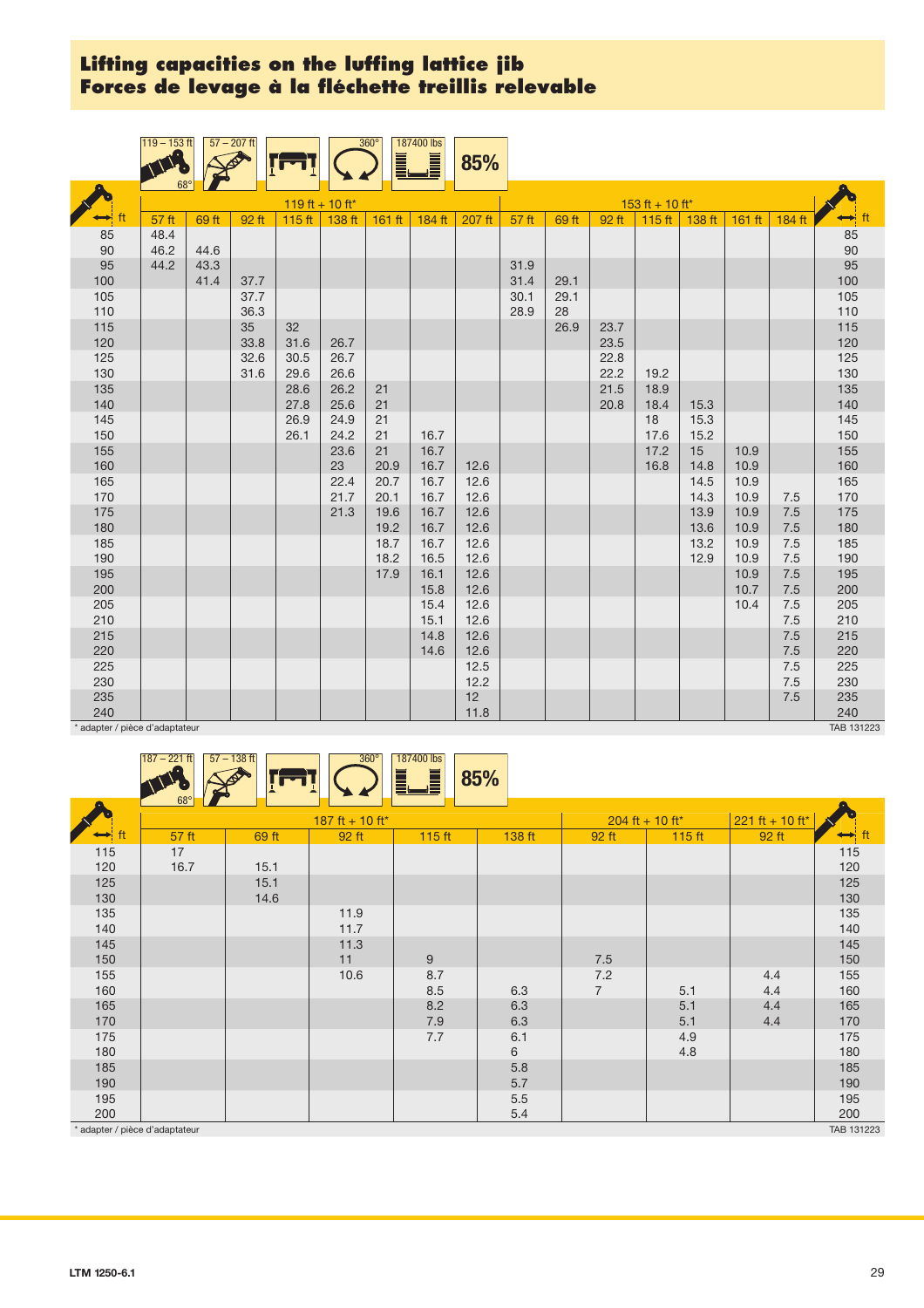**Lifting heights Hauteurs de levage**

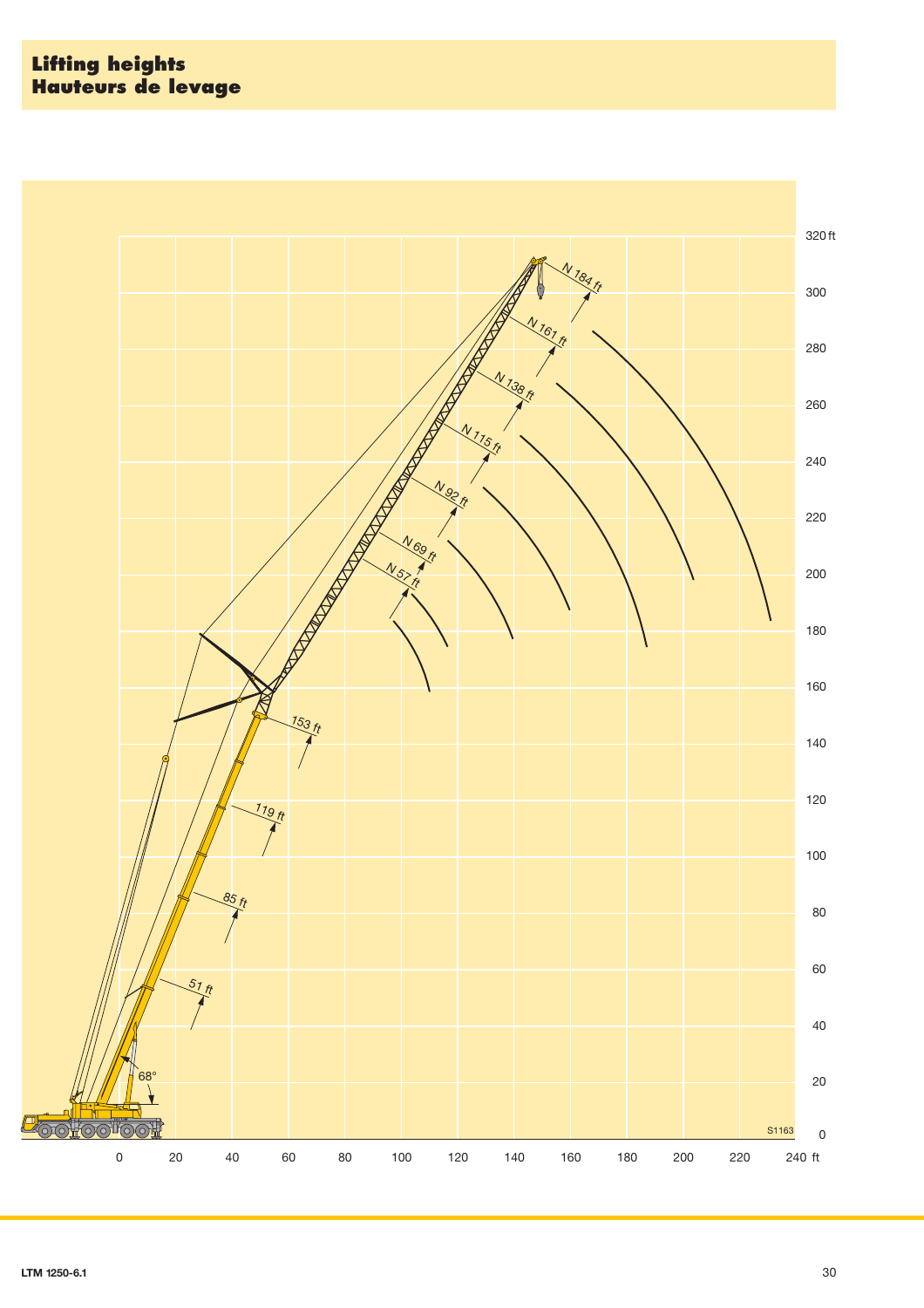### **Dimensions Encombrement**





|                     | <b>Dimensions</b><br>Encombrement |          |       |                               |     |       |                           |       |          |              |            |
|---------------------|-----------------------------------|----------|-------|-------------------------------|-----|-------|---------------------------|-------|----------|--------------|------------|
|                     |                                   | $0'6"$ * | B     | $\overline{\phantom{0}}$<br>U | ◡   | -     | <b>The Contract State</b> |       | $\alpha$ |              |            |
| 16.00 R 25          | 13'1''                            | 12'8''   | 8'4'' | 12'4"                         | 10' | 6'9'' | 1'3''                     | 1'6'' | 17°      | $19^{\circ}$ | $13^\circ$ |
| * lowered / abaissé |                                   |          |       |                               |     |       |                           |       |          |              |            |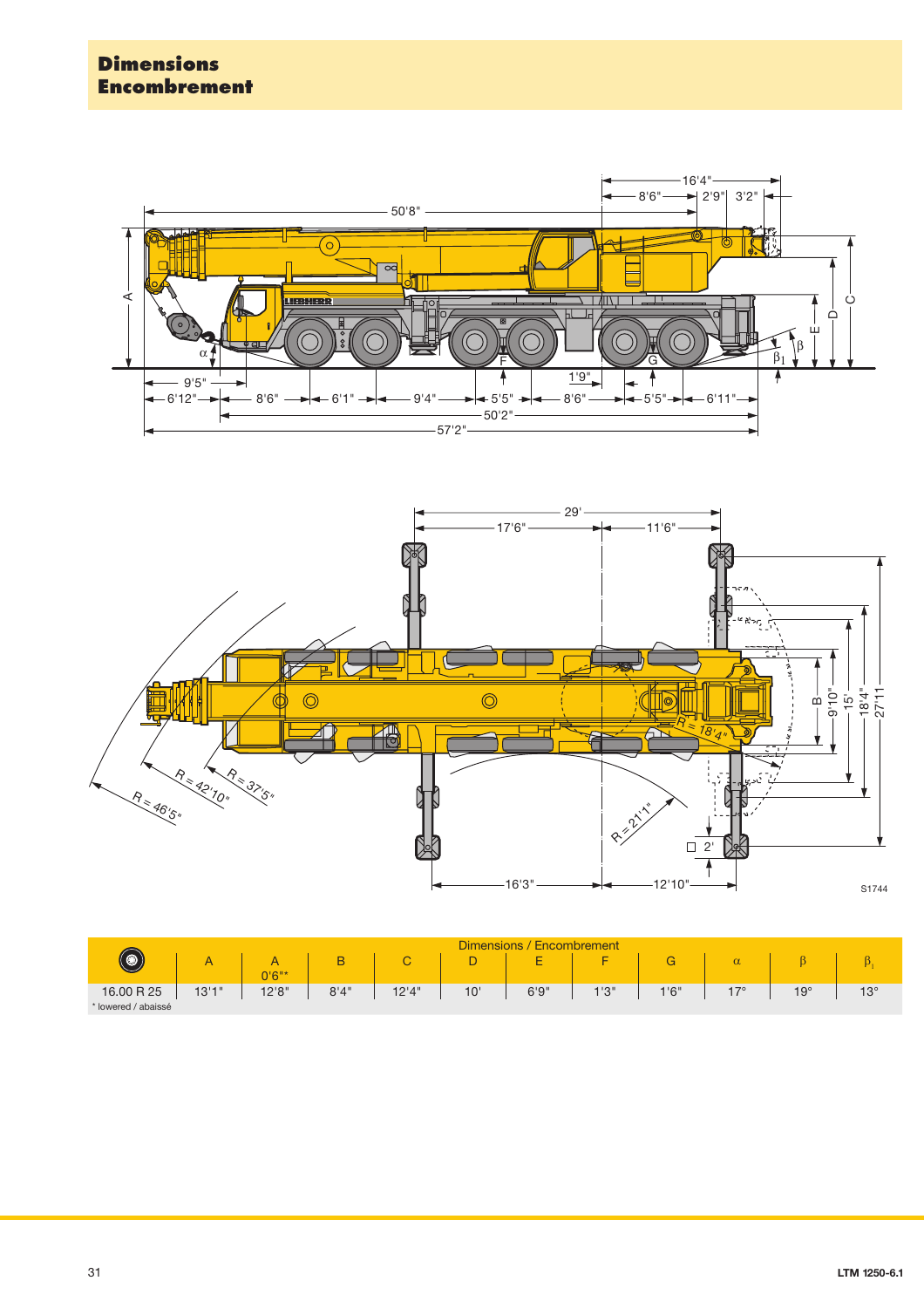| 這                                                                                                                                                         |                |                |       |                |       |                |                                       |  |
|-----------------------------------------------------------------------------------------------------------------------------------------------------------|----------------|----------------|-------|----------------|-------|----------------|---------------------------------------|--|
|                                                                                                                                                           |                |                |       |                |       |                |                                       |  |
| Axle<br><b>Essieu</b>                                                                                                                                     | 1              | $\overline{2}$ | 3     | $\overline{4}$ | 5     | $6\phantom{1}$ | Total weight (lbs)<br>Poids total lbs |  |
| Ibs                                                                                                                                                       | 26432          | 26432          | 26432 | 26432          | 26432 | 26432          | 158590                                |  |
| ٠<br>Load (kips) <sup>1)</sup>                                                                                                                            |                | No. of sheaves |       | No. of lines   |       |                | <b>Weight lbs</b>                     |  |
| Forces de levage kips <sup>1)</sup>                                                                                                                       |                | <b>Poulies</b> |       | <b>Brins</b>   |       |                | Poids lbs                             |  |
| 385                                                                                                                                                       |                | 9              |       | 18             |       |                | 4400                                  |  |
| 313                                                                                                                                                       | $\overline{7}$ |                |       | 14             |       |                | 3300                                  |  |
| 238                                                                                                                                                       | 5              |                |       | 10             |       |                | 3190                                  |  |
| 154                                                                                                                                                       | 3              |                |       | 6              |       |                | 2290                                  |  |
| 68                                                                                                                                                        |                |                |       | 3              |       |                | 1920                                  |  |
| 22                                                                                                                                                        |                | -              |       | $\overline{1}$ |       |                | 1100                                  |  |
| <sup>1)</sup> The safety regulations of the respective country shall be applicable.<br>Les spécifications de sécurité du pays concerné seront en vigueur. |                |                |       |                |       |                |                                       |  |

### **Working speeds Vitesses**

| <b>124 G</b>   |                 |                |      |                |                 |                |      |
|----------------|-----------------|----------------|------|----------------|-----------------|----------------|------|
|                |                 | $\overline{2}$ | 3    | $\overline{4}$ | $5\phantom{.0}$ | $\overline{R}$ | ے ک  |
| (mph)          | 9.3             | 14.9           | 23   | 34.2           | 47.2            | 8.7            | -    |
| (mph<br>£.     | $5\phantom{.0}$ | 8.7            | 13.7 | 19.9           | 27.3            | 4.7            | 43 % |
| $\circledcirc$ |                 |                |      | 16.00 R 25     |                 |                |      |

| <b>Drive</b><br><b>Mécanismes</b>      | infinitely variable<br>en continu                                                                               | Rope diameter / Rope length<br>Diamètre du câble / Longueur du câble | Max. single line pull<br>Effort au brin maxi. |
|----------------------------------------|-----------------------------------------------------------------------------------------------------------------|----------------------------------------------------------------------|-----------------------------------------------|
| $\mathbb{E}$                           | ft/min single line<br>$0 - 443$<br>ft/min au brin simple                                                        | 1" / 1181'                                                           | 23605 lbs                                     |
| $\mathbb{Z}$                           | ft/min single line<br>$0 - 443$<br>ft/min au brin simple                                                        | 1" / 1394'                                                           | 23605 lbs                                     |
| $\left( \frac{360^{\circ}}{2} \right)$ | $0 - 1.6$ rpm                                                                                                   |                                                                      |                                               |
|                                        | approx. 60 seconds to reach 82° boom angle<br>env. 60 s jusqu'à 82°                                             |                                                                      |                                               |
|                                        | approx. 450 seconds for boom extension from $51$ ft $-$ 236 ft<br>env. $450$ s pour passer de $51$ ft $-236$ ft |                                                                      |                                               |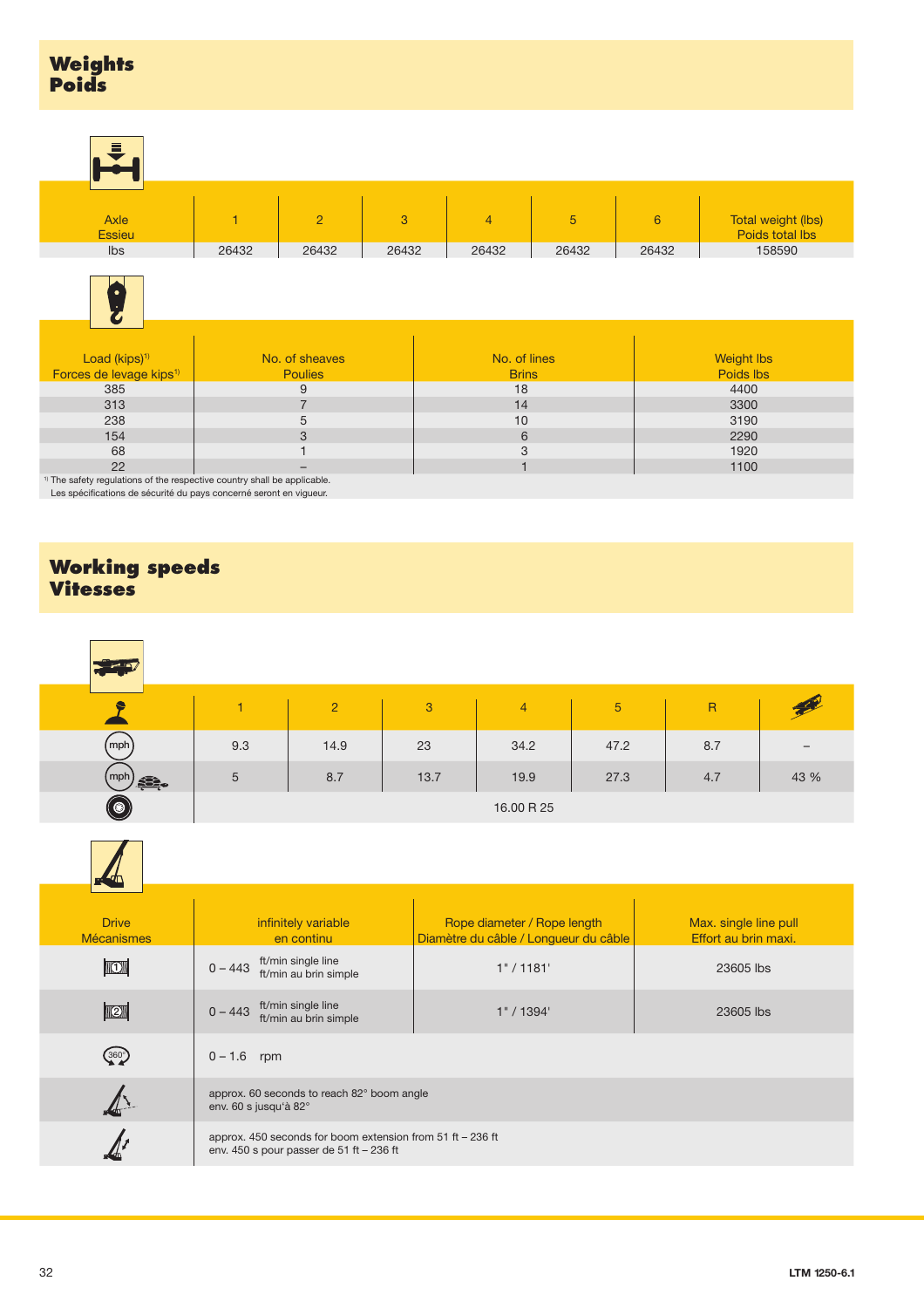## **Crane carrier**

| <b>Frame</b>             | Liebherr designed and manufactured, box-<br>type, torsion resistant design of high-tensile<br>fine grained structural steel.                                                                                                                                                 |
|--------------------------|------------------------------------------------------------------------------------------------------------------------------------------------------------------------------------------------------------------------------------------------------------------------------|
| <b>Outriggers</b>        | Four hydraulically extendable sliding beams<br>with hydraulic jacks and supporting pads.<br>The front outrigger casing is mounted between<br>axles 2 and 3 and the rear casing is located at<br>the rear of the carrier.                                                     |
| <b>Engine</b>            | 8-cylinder Diesel engine, make Liebherr,<br>type D 9408 TI-E, watercooled, output acc.<br>to DIN 440 kW (598 HP) at 1900 min <sup>-1</sup> acc.<br>to ECE-R 24.03 and 2001/27/EG (Euro 3),<br>max. torque 1915 lbs-ft at 1400 min <sup>-1</sup> .<br>Fuel tank: 158 gallons. |
| <b>Transmission</b>      | Automatic transmission, make Allison, type<br>CLBT 755, with torque converter and hydro-<br>dynamic brake, 5 forward speeds, 1 reverse.<br>Two stage transfer case with transfer differen-<br>tial and off-road ratio.                                                       |
| <b>Axles</b>             | Crane carrier axles of minor maintenance. All<br>axles suspended. Axles 1 to 3 and 5 and 6<br>steered. Axles 1, 5 and 6 are planetary axles,<br>intermediate differential at axle 5, all driven<br>axles with transverse differential locks.                                 |
| <b>Cardan shaft</b>      | All cardan shafts with 70° diagonal toothing<br>and maintenance-free.                                                                                                                                                                                                        |
| <b>Suspension</b>        | All axles with hydropneumatic suspension and<br>automatic levelling system. Load equalization<br>between the axle pairs $1 + 2$ , $3 + 4$ and $5 + 6$ .<br>The suspension can be locked hydraulically.                                                                       |
| <b>Tyre equipment</b>    | 12 tyres, all axles equipped with single tyres.<br>Size of tyres: 16.00 R 25.                                                                                                                                                                                                |
| <b>Steering</b>          | ZF semi-integral power steering, dual circuit<br>system with hydraulic servo-system and<br>additional backing pump driven by an axle.                                                                                                                                        |
| <b>Brakes</b>            | Service brake: All-wheel servo-air brake, dual<br>circuit system.<br>Supplementary brakes: Exhaust brake with<br>Liebherr supplementary brake system,<br>retarder in the automatic transmission.<br>Hand brake: Spring-loaded, acting on all<br>wheels of axles 2 to 6.      |
| <b>Driving cab</b>       | Spacious sheet steel cab, cataphoretic dip-<br>primed, mounted on rubber shock absorbers,<br>safety glass windows, operating and control<br>elements.                                                                                                                        |
| <b>Electrical system</b> | Modern data bus technique for the control of<br>the electric and electronic components.<br>24 Volt DC, 2 batteries of 170 Ah each,<br>lighting according to traffic regulations.                                                                                             |

## **Crane superstructure**

| Frame | Liebherr-made torsion resistant, welded        |
|-------|------------------------------------------------|
|       | construction of high-tensile structural steel, |
|       | linked to carrier by a roller slewing rim for  |
|       | 360° continuous rotation.                      |

| <b>Crane engine</b>    | 4-cylinder Diesel engine, make Liebherr, type<br>D 924 TI-E, watercooled, output acc. to DIN<br>180 kW (245 HP) at 1800 min <sup>-1</sup> , max. torque<br>770 lbs-ft at 1150 min <sup>-1</sup> . Fuel tank capacity:<br>79 gallons.                                              |
|------------------------|-----------------------------------------------------------------------------------------------------------------------------------------------------------------------------------------------------------------------------------------------------------------------------------|
| <b>Crane drive</b>     | Diesel-hydraulic, with 5 axial piston variable<br>displacement pumps, with servo-control and<br>capacity control.                                                                                                                                                                 |
| Crane control          | Two self-centering control levers (joy-sticks).<br>Electronic control by means of the LICCON<br>system, infinitely variable crane motions<br>through displacement control of the hydraulic<br>pumps. Additional working speed control by<br>variation of the Diesel engine speed. |
| <b>Hoist gear</b>      | Axial piston variable displacement motor,<br>Liebherr hoist drum with integrated planetary<br>gear and spring-loaded static brake.                                                                                                                                                |
| Luffing gear           | 1 differential hydraulic rams with nonreturn<br>valve.                                                                                                                                                                                                                            |
| <b>Slewing gear</b>    | Hydraulic motor, planetary gear, slewing<br>pinion and spring-loaded static brake.                                                                                                                                                                                                |
| Crane cab              | Galvanized steel construction, powder<br>coating, safety glazing, operating and control<br>elements. Cab tiltable backwards by 20°.                                                                                                                                               |
| <b>Safety devices</b>  | LICCON safe load indicator, test system,<br>hoist limit switches, safety valves against<br>rupture of pipes and hoses.                                                                                                                                                            |
| Counterweight          | 159800 lbs counterweight comprising 1 basic<br>slab of 22000 lbs and 3 slabs of 27500 lbs<br>each, 2 lateral hang on slabs of 27500 lbs each.                                                                                                                                     |
| <b>Telescopic boom</b> | 1 base section and 5 telescopic sections. All<br>telescopic sections extendable individually by<br>means of the rapid-cycle telescoping system<br>TELEMATIK. Boom length 51 ft to 236 ft.                                                                                         |
| <b>Electric system</b> | Modern data bus technique for the control of<br>the electric and electronic components,<br>24 Volt DC, 2 batteries of 170 Ah each.                                                                                                                                                |

# **Additional equipment**

| <b>Folding jibs</b>                     | Single folding jib, 40 ft long, for mounting on<br>telescopic boom at 0°, 20° or 40°.<br>Double folding jib, 40 ft to 72 ft long, for<br>mounting on telescopic boom at 0°, 20° or 40°. |
|-----------------------------------------|-----------------------------------------------------------------------------------------------------------------------------------------------------------------------------------------|
| Intermediate<br>sections                | 2 intermediate sections of 23 ft each for the<br>extension of the biparted swing-away jib to<br>95 ft or 118 ft.                                                                        |
| Lattice jibs                            | Fixed lattice jib 46 ft to 138 ft long, installation<br>at $0^\circ$ , 20 $^\circ$ or 40 $^\circ$ , luffing lattice jib 57 ft to<br>230 ft long.                                        |
| $2nd$ hoist gear                        | For 2-hook operation or for operating the<br>luffing lattice <i>jib</i> .                                                                                                               |
| <b>Additional</b><br>counterweight      | 2 additional lateral hang on slabs of 27500 lbs<br>each for a total counterweight of 214900 lbs.                                                                                        |
| Drive $12 \times 8$                     | Axle 3 additionally driven.                                                                                                                                                             |
| <b>TELMA-type eddy</b><br>current brake | Fitted to the $4th$ axle for increasing the<br>sustained-action braking performance.                                                                                                    |

**Other items of equipment available on request.**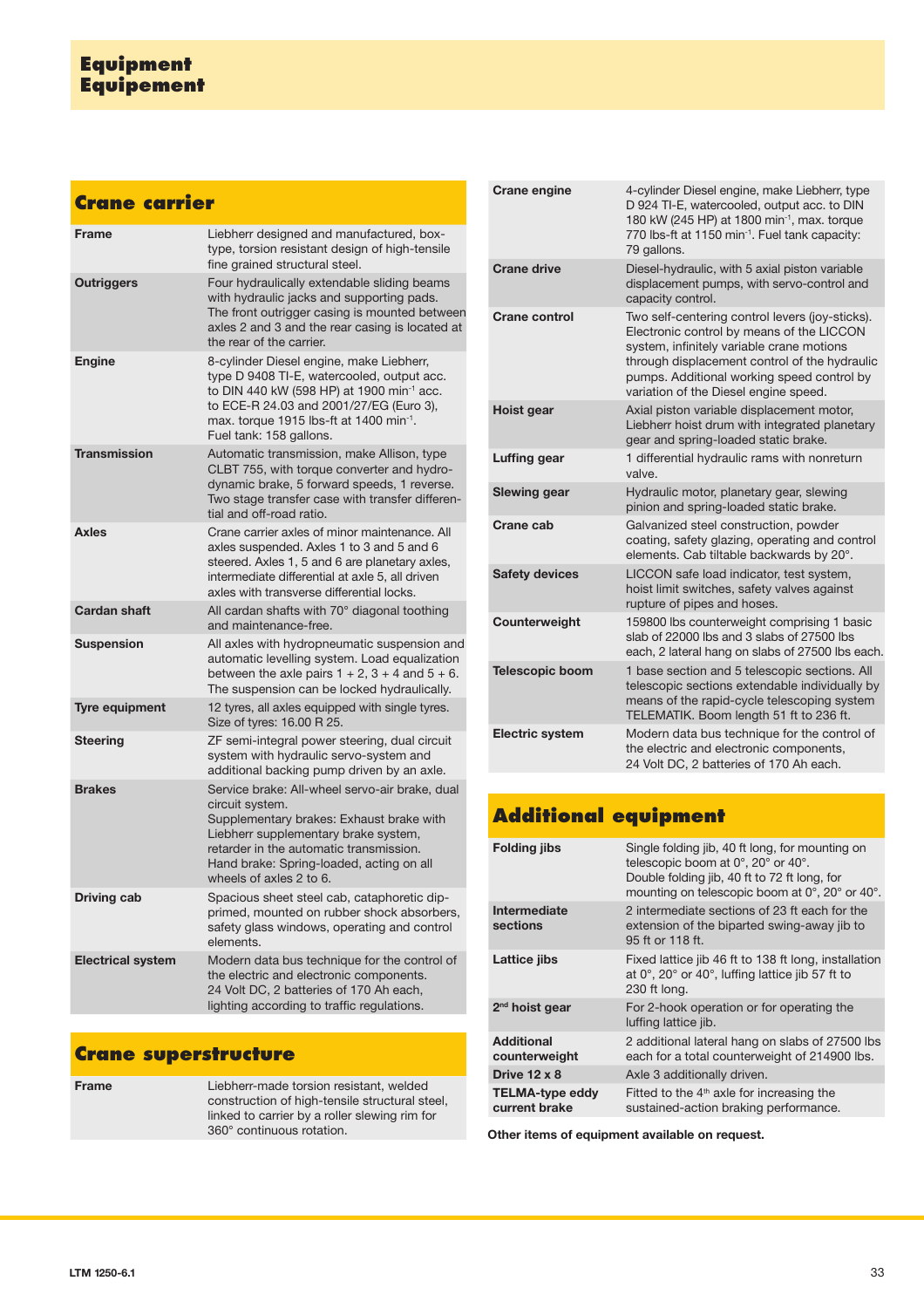# **Châssis porteur**

| <b>Châssis</b>                    | Fabrication Liebherr, construction en caisson<br>indéformable, en acier à haute résistance à<br>grains fins.                                                                                                                                                                                                                            |
|-----------------------------------|-----------------------------------------------------------------------------------------------------------------------------------------------------------------------------------------------------------------------------------------------------------------------------------------------------------------------------------------|
| <b>Stabilisateurs</b>             | Quatre poutres horizontales télescopiques,<br>avec vérins hydrauliques de calage verticaux<br>et patins. Les caissons de poutres de calage<br>avants sont situés entre les essieux 2 et 3, et<br>les caissons des poutres de calage arrières<br>sont situés à l'arrière du châssis.                                                     |
| <b>Moteur</b>                     | Diesel 8 cylindres, marque Liebherr, type D<br>9408 TI-E, refroidi par eau, puissance selon<br>DIN 440 kw (598 ch) à 1900 min <sup>-1</sup> selon<br>ECE-R 24.03 et 2001/27/EG (Euro 3), couple<br>max. 1915 lbs-ft à 1400 min <sup>-1</sup> . Réservoir à<br>carburant: 158 gallons.                                                   |
| Boîte de vitesse                  | Boîte automatique de marque Allison, type<br>CLBT 755, avec convertisseur de couple<br>et ralentisseur hydraulique intégré. Cinq<br>rapports avants et 1 rapport arrière. Boîte<br>de transfert à 2 rapports avec blocage de<br>différentiel et étage vitesses terrain.                                                                 |
| <b>Essieux</b>                    | Essieux de la grue exempts d'entretien, les<br>6 essieux sont suspendus. Les essieux 1 à<br>3, 5 et 6 sont directeurs. Les essieux 1, 5 et<br>6 sont des essieux planétaires, entraînés,<br>différentiel intermédiaire à l'essieu 5, tous les<br>essieux moteurs sont munis de dispositifs de<br>blocage du différentiel transversal.   |
| Arbres articulés                  | Tous les arbres articulés à denture étagée de<br>70° et exempts d'entretien.                                                                                                                                                                                                                                                            |
| <b>Suspension</b>                 | Tous les essieux sont suspendus hydropneu-<br>matiquement avec mise à niveau et équilib-<br>rage entre essieux automatiques. Egalisation<br>de la charge par essieu entre essieux $1 + 2$ ,<br>3 + 4 et 5 + 6. Suspension blocable hydrau-<br>liquement.                                                                                |
| <b>Pneumatiques</b>               | 12 roues à monte simple. Taille: 16.00 R 25                                                                                                                                                                                                                                                                                             |
| <b>Direction</b>                  | Direction semi-bloc ZF, à double circuit,<br>assistée hydrauliquement, avec pompe<br>auxiliaire entraînée par un essieu.                                                                                                                                                                                                                |
| <b>Freins</b>                     | Frein de service: à double circuit assisté<br>pneumatiquement, sur toutes les roues.<br>Freins supplémentaires: frein à clapet<br>d'échappement avec système de freinage<br>supplémentaire Liebherr, ralentisseur dans la<br>boîte automatique.<br>Frein de secours et frein à main: par cylindres<br>à ressorts sur les essieux 2 à 6. |
| Cabine                            | Cabine spacieuse, tôle d'acier, revêtue anti-<br>corrosion par bain de cataphorèse, sus-<br>pendue sur silent blocs, vitrage de sécurité,<br>tableau de bord complet.                                                                                                                                                                   |
| <b>Installation</b><br>électriaue | Technologie de bus de données moderne<br>pour la commande des composants élec-<br>triques et électroniques, courant continu<br>24 Volts, 2 batteries de 170 Ah chacune,<br>éclairage conforme au code de la route.                                                                                                                      |

## **Partie tournante**

| <b>Châssis</b>            | Construction mécanosoudée en tôle d'acier<br>à haute résistance à grains fins. Reliée au<br>porteur par une couronne d'orientation à<br>3 rangées de rouleaux. Rotation totale 360°.                                                                        |
|---------------------------|-------------------------------------------------------------------------------------------------------------------------------------------------------------------------------------------------------------------------------------------------------------|
| <b>Moteur</b>             | Diesel 4 cylindres, marque Liebherr, type<br>D 924 TI-E, refroidi par eau, puissance DIN<br>180 kw (245 ch) à 1800 min <sup>-1</sup> , couple max.<br>770 lbs-ft à 1150 min <sup>-1</sup> . Réservoir à carburant:<br>79 gallons.                           |
| Entraînement              | Diesel hydraulique à 3 pompes à débit variable<br>servo commandées à réqulation de puissance.                                                                                                                                                               |
| Commande                  | 2 leviers à 4 directions avec rappel automa-<br>tique au point mort. Commande électronique<br>via le dispositif LICCON. Commande des<br>mouvements progressive en continu par<br>variation de l'inclinaison des pompes et<br>augmentation du régime moteur. |
| <b>Treuil</b>             | Moteur hydraulique à cylindrée variable, treuil<br>de marque Liebherr avec réducteur planétaire<br>à frein d'arrêt à lamelles intégrées.                                                                                                                    |
| Relevage de flèche        | 1 vérin hydraulique différentiel avec clapet<br>anti-retour de sécurité.                                                                                                                                                                                    |
| <b>Orientation</b>        | Un moteur hydraulique, un réducteur planétaire,<br>un pignon d'orientation et un frein à lamelles.                                                                                                                                                          |
| Cabine de grue            | En tôle d'acier galvanisée, peinte par poudra-<br>ge polyester et cuisson au four, avec vitrage<br>de sécurité, dôtées de tous les éléments de<br>contrôle et de commande, cabine inclinable<br>vers l'arrière de 20°.                                      |
| <b>Sécurités</b>          | Contrôleur de charge LICCON, système test,<br>fin de course crochet haut, clapets de sécuri-<br>té en cas de ruptures de flexibles.                                                                                                                         |
| <b>Contrepoids</b>        | 159800 lbs, composé d'une plaque de base<br>de 22000 lbs et 3 plaques de 27500 lbs<br>unitaires, 2 blocs latéraux de suspension de<br>27500 lbs.                                                                                                            |
| Flèche télescopique       | Un élément de base et de 5 télescopes.<br>Chaque partie peut être télescopée individu-<br>ellement à l'aide du système de télescopage<br>séquentiel rapide TELEMATIK. Longueur de<br>flèche: 51 ft - 236 ft.                                                |
| <b>Circuit électrique</b> | Technologie de bus de données moderne<br>pour la commande des composants élec-<br>triques et électroniques, courant continu<br>24 Volts, 2 batteries de 170 Ah chacune.                                                                                     |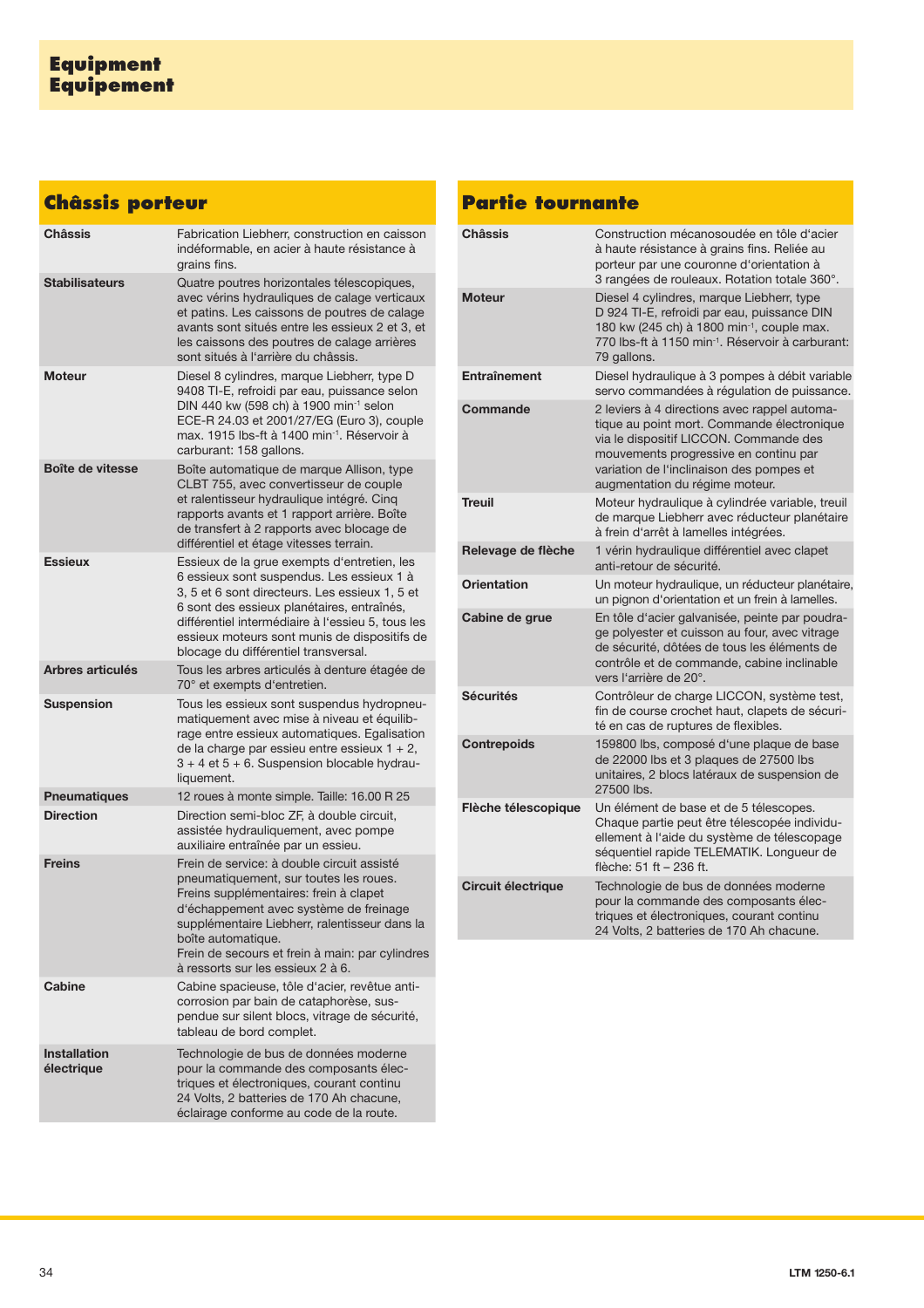# **Equipement supplémentaire**

| Fléchettes pliante                   | Fléchette pliante, 40 ft, pour le montage à la<br>flèche télescopique à 0°, 20° ou 40°.<br>Fléchette pliante double, 40 ft à 72 ft, pour mon-<br>tage à la flèche télescopique à 0°, 20° ou 40°. |
|--------------------------------------|--------------------------------------------------------------------------------------------------------------------------------------------------------------------------------------------------|
| <b>Eléments</b><br>intermédiaires    | 2 éléments intermédiaires de 23 ft de long<br>pour l'allongement de la fléchette pliante<br>double jusqu'à 95 ft resp. 118 ft.                                                                   |
| <b>Fléchettes</b>                    | Fléchette fixe de 46 ft à 138 ft; montable à 0°,<br>20° ou 40° fléchette à volée variable de 57 ft<br>à 230 ft.                                                                                  |
| Deuxième treuil                      | Pour le travail avec 2 crochets ou le relevage<br>de la fléchette à volée variable.                                                                                                              |
| <b>Contrepoids</b><br>complémentaire | 2 blocs latéraux de suspension de 27500 lbs<br>pour un contrepoids total de 214900 lbs.                                                                                                          |
| Entraînement 12 x 8                  | 3ème essieu est entraîné additionnellement.                                                                                                                                                      |
| Frein Telma                          | Monté sur le 4ème essieu pour augmenter la<br>puissance de freinage continu.                                                                                                                     |

**Autres équipements supplémentaires sur demande.**